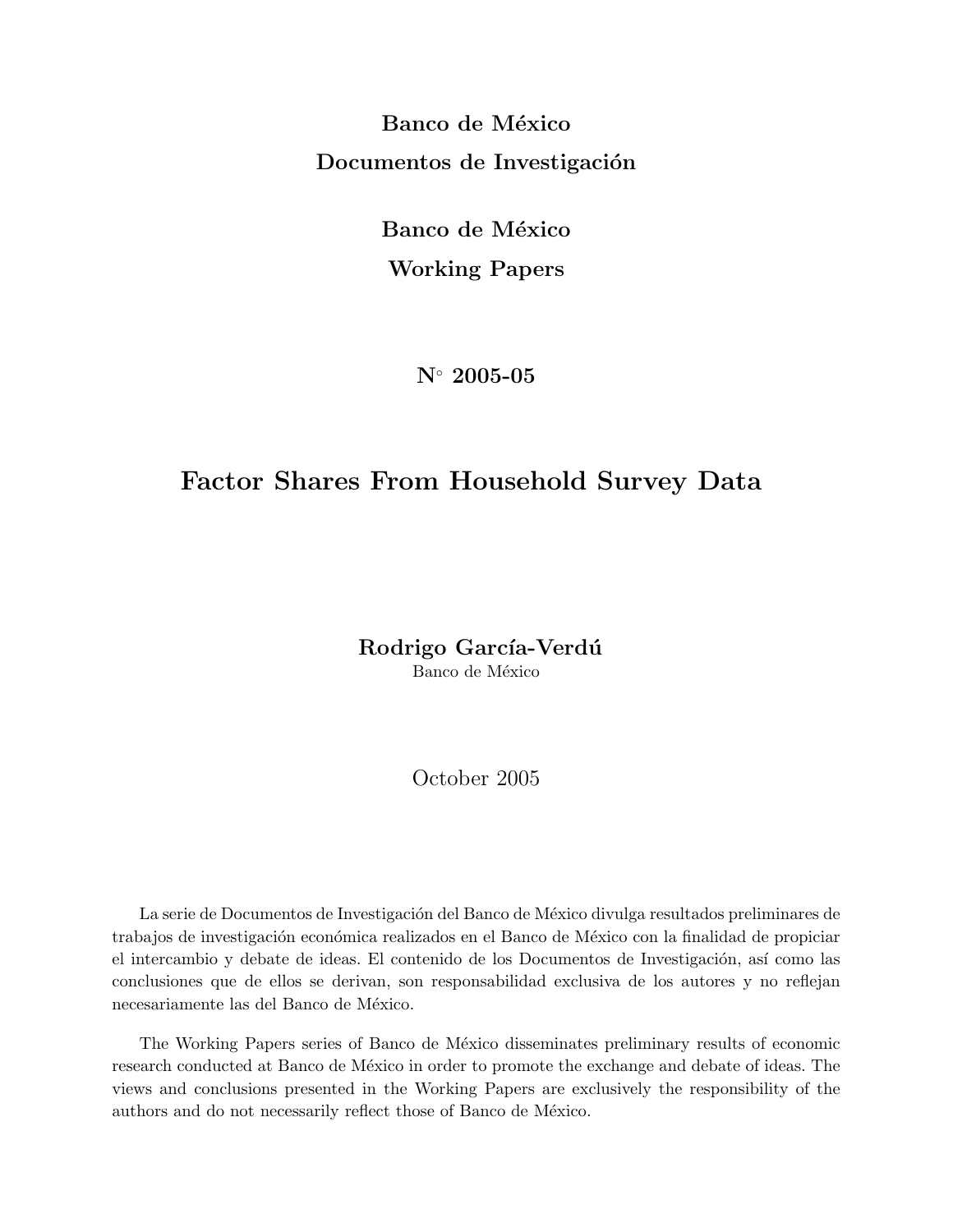Documento de Investigación Working Paper 2005-05 2005-05

# Factor Shares From Household Survey Data\*

Rodrigo García-Verdú<sup>†</sup> Banco de México

# Abstract

This paper proposes a method for estimating the factor shares using cross sectional household survey data containing detailed information on household income by source. The application of this method to the case of Mexico using data from every available household survey that is representative at the national level, yields the following results: (i) factor shares in Mexico are much closer to those in the United States than the NIPA data suggest, and (ii) factor shares in Mexico have been relatively constant over the time period analyzed. The paper then develops the implications of the differences between factor shares obtained from the NIPA data and the household survey data for some areas of economic research. Keywords: Factor Shares, National Income and Product Accounts, Household Survey Data, Functional Distribution of Income, Growth Accounting.

JEL Classification: E25, O47, E13

# Resumen

Este trabajo propone un método para estimar las participaciones factoriales utilizando datos de corte transversal provenientes de encuestas de hogares que contienen información detallada del ingreso por sus fuentes. La aplicación del método al caso de México utilizando datos de todas las encuestas representativas a nivel nacional disponibles, arroja los siguientes resultados: (i) las participaciones factoriales en México son mucho más cercanas a las de los Estados Unidos que lo que los datos del SCN sugiere, y (ii) las participaciones factoriales en M´exico han sido relativamente constantes durante el periodo analizado. El trabajo desarrolla las implicaciones de las diferencias entre las participaciones factoriales obtenidas a partir de los datos del SCN y de las encuestas de hogares en algunas áreas de investigación económica. Palabras Clave: Participaciones Factoriales, Sistema de Cuentas Nacionales, Datos de Encuestas Nacionales, Distribuci´on Funcional del Ingreso, Contabilidad del Crecimiento.

<sup>\*</sup>This paper draws partly on my joint work with Regina Weber Buch. I am grateful to Benito Berber, Sara Castellanos, Jesús Cervantes, Daniel Chiquiar, Daniel Garcés, Alejandro Gaytán, Jesús González, William Maloney, Lorenza Martínez, Manuel Ramos Francia, Manuel Santos, Luis San Vicente, Camilo Tovar, Gabriel Vera, Dorothy Walton and seminar participants at Banco de M´exico, CIDE, ITAM, LACEA, Universidad de Guanajuato and the Econometric Society World Congress for very helpful comments and suggestions. I am also grateful to María Bolio, Salvador Bonilla, Susana Cazorla, Douglas Gollin, Cynthia Mendonca, Ricardo Paes de Barros, Diego Petrecolla, Ricardo Reyes, Graciela Ruiz and Luis Suárez for their help in obtaining the data. Oscar Budar and Othón Moreno provided outstanding research assistance.

<sup>&</sup>lt;sup>†</sup> Dirección General de Investigación Económica. Email: rgarciaverdu@worldbank.org.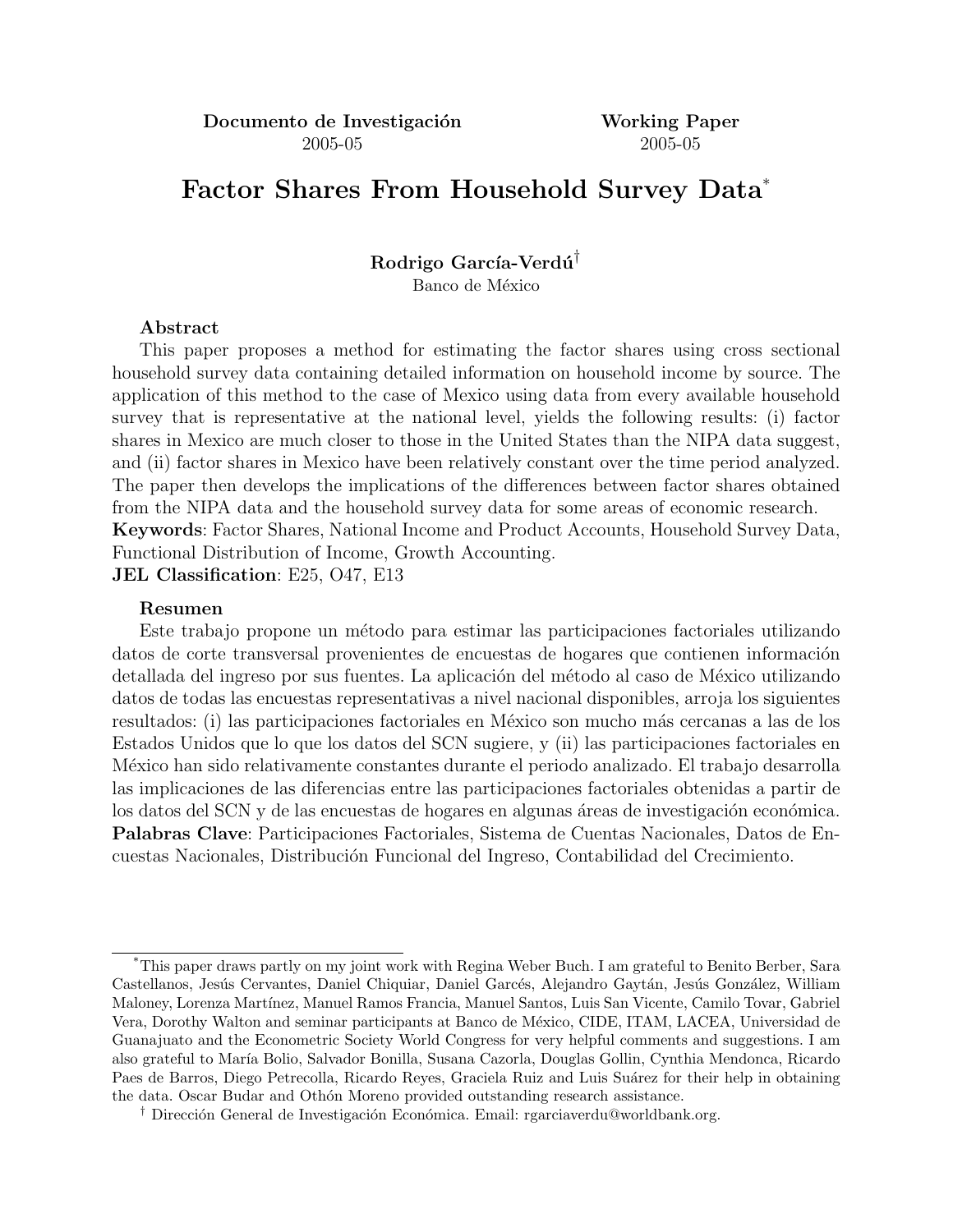# Introduction  $\mathbf{1}$

One of the best established empirical regularities in economics is that the shares of income accrued to labor and capital are relatively constant over time.<sup>1</sup> In particular, for developed countries over the last half century, the income share of labor has been between two thirds and three quarters, and the income share of capital has been between one third and one quarter.<sup>2</sup> This fact can be seen in the following figure, which depicts these two factor shares for the case of the United States during the period 1959-2003:





Source: Table B-28. National income by type of income, 1959-2004. 2005 Economic Report of the President.

It is also well known that there are significant differences across countries in factor shares obtained using data from the National Income and Product

<sup>&</sup>lt;sup>1</sup>Whether factor shares are exactly or approximately constant over time is a matter of controversy. This is a key issue given the implications that a unitary elasticity of substitution between labor and capital has for several economic models. The recent contributions of Antras (2004), Bentolila and Saint-Paul (2003) and Duffy and Papageorgiou (2000) provide evidence against the hypothesis of a unitary elasticity of substitution and, thus, constant factor shares. This paper is concerned with explaining the significant differences across countries in factor shares, rather than the related question of whether factor shares are exactly or approximately constant over time for any given country.

 $^2\mathrm{The\ terms}$  "income shares" and "factor shares" are used indistinctly throughout the paper.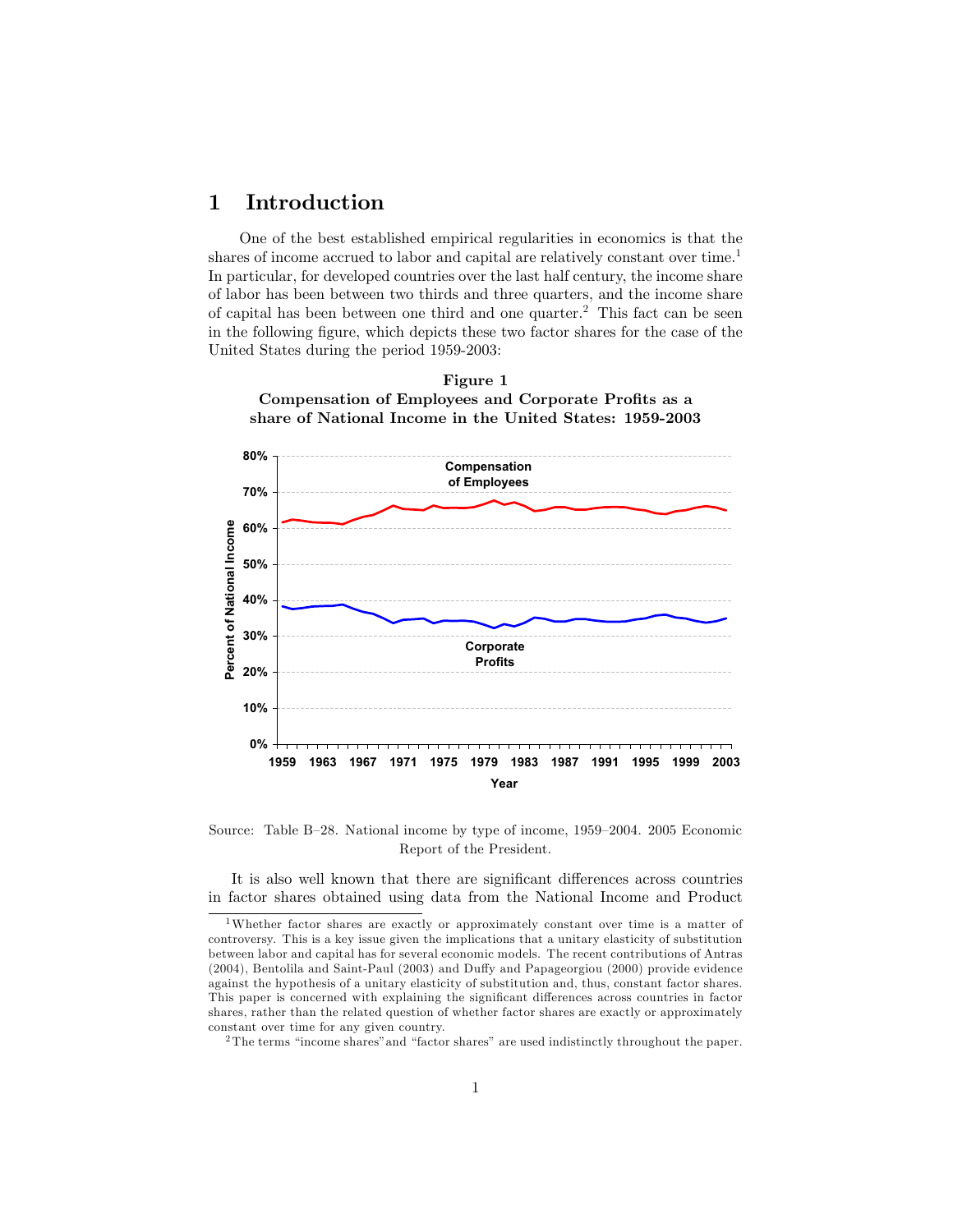Accounts (NIPA). Furthermore, these shares differ in a systematic way, with higher per capita income countries tending to have a higher share accruing to labor. These two facts are presented in Figure 2 and Tables 1a-1c, which show the income share of labor for a sample of 81 countries and the income share of capital for different groups of countries, respectively. As can be seen, high per capita income countries have, on average, a higher (lower) labor (capital) share than low per capita income countries:





Source: Gollin (2002)., Figure 2, p. 462.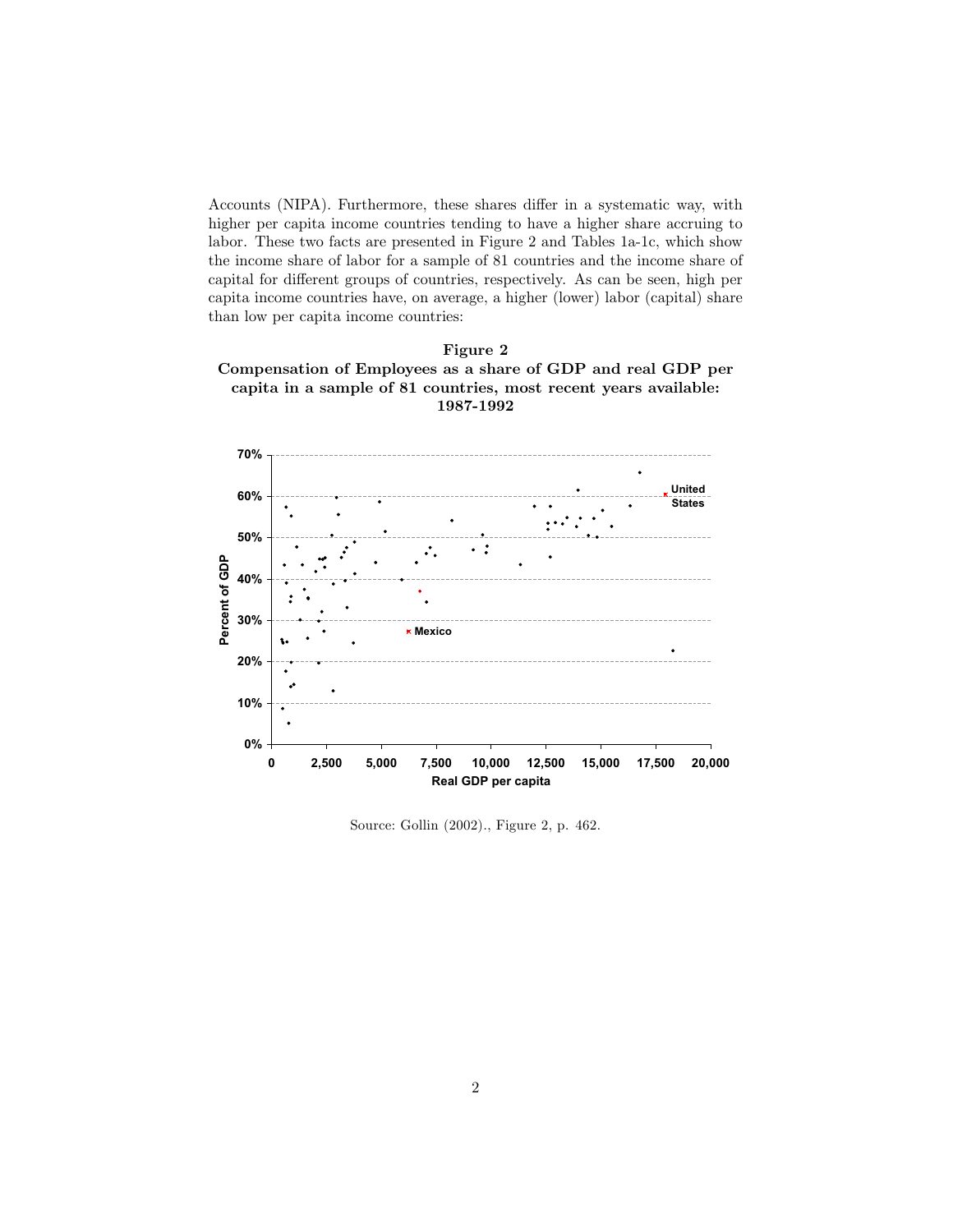| Table 1a                            |                   |  |  |  |
|-------------------------------------|-------------------|--|--|--|
| Capital's Share of Income $(\beta)$ |                   |  |  |  |
| OECD Countries: 1947-1973           |                   |  |  |  |
| Canada                              | 0.44              |  |  |  |
| France (1950-1973)                  | 0.40              |  |  |  |
| Germany (1950-1973)                 | 0.39              |  |  |  |
| Italy (1952-1973)                   | 0.39              |  |  |  |
| Japan (1952-1973)                   | 0.39              |  |  |  |
| Netherlands (1951-1973)             | 0.45              |  |  |  |
| U.K. (1955-1973)                    | 0.38              |  |  |  |
| U.S.                                | 0.40              |  |  |  |
| Average                             | 0.41              |  |  |  |
| Table 1b                            |                   |  |  |  |
| Capital's Share of Income           | $(\beta)$         |  |  |  |
| Latin American Countries: 1940-1980 |                   |  |  |  |
| Argentina                           | 0.54              |  |  |  |
| <b>Brazil</b>                       | 0.45              |  |  |  |
| Chile                               | 0.52              |  |  |  |
| Colombia                            | 0.63              |  |  |  |
| Mexico                              | 0.69              |  |  |  |
| Peru                                | 0.66              |  |  |  |
| Venezuela                           | 0.55              |  |  |  |
| Average                             | 0.58              |  |  |  |
| Table 1c                            |                   |  |  |  |
| Capital's Share of Income $(\beta)$ |                   |  |  |  |
| East Asian Countries: 1966-1990     |                   |  |  |  |
| Hong Kong                           | $\overline{0.37}$ |  |  |  |
| Singapore                           | 0.49              |  |  |  |
| South Korea                         | 0.30              |  |  |  |
| Taiwan                              | 0.26              |  |  |  |
| Average                             | 0.36              |  |  |  |

Source: Panels A,  $\overline{C}$  and D of Table 10.1, Barro and Sala-i-Martin (2004), pp. 439-440.

N.B.: All averages reported are simple (i.e., non-weighted) averages.

The fact that factor shares have been relatively constant over time has led several authors to postulate that the production possibilities of an economy can be adequately described by a Cobb-Douglas aggregate production function of the form:  $\,$ 

$$
Y_t = A_t F(L_t, K_t) = A_t L_t^{\alpha} K_t^{\beta}
$$
\n<sup>(1)</sup>

where  $Y_t$  is output,  $A_t$  is total factor productivity (TFP),  $L_t$  is labor,  $K_t$  is capital, and  $\alpha$  and  $\beta$  are constant parameters. It can be easily shown that with competitive factor markets these two parameters correspond to the shares of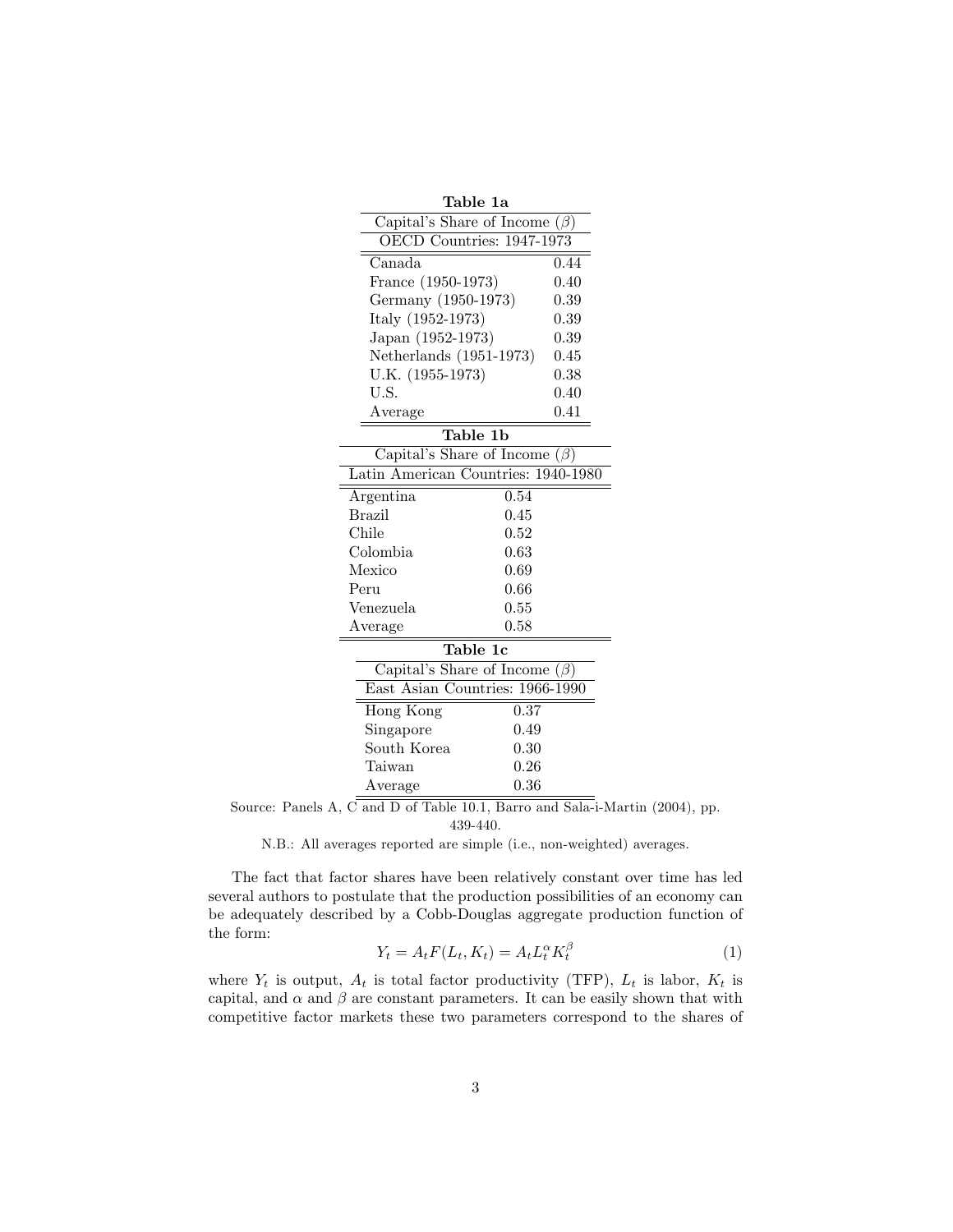income accrued to labor and capital, respectively.<sup>3</sup>

It has been argued and commonly assumed in the literature that technology should be the same across countries. Thus, given that factor shares are fundamental technological parameters in this functional form, it is puzzling that factor shares obtained from the NIPA data differ significantly across countries.

Furthermore, even if the production possibilities of an economy are described more accurately by an aggregate production function with a constant elasticity of substitution (CES) different than one, it is still puzzling why these shares vary so much across countries since they are the main categories of the functional or factorial distribution of income. Thus, the variation across countries in factor shares obtained from the NIPA data also implies vast differences in the way income is distributed between the two main factors of production.

A solution to the puzzle of the cross-country variation in factor shares has been proposed by Gollin (2002), who showed that once the NIPA data are adjusted for the differences in how the income from the self-employed is classified, the differences in factor shares across countries are greatly reduced. Furthermore, once factor shares obtained from the NIPA data are adjusted, the variation that remains is not related to the level of per capita income.

The method Gollin used to adjust the NIPA data requires that all income from the self-employed be classified in a category denominated Operating Surplus of Private Unincorporated Enterprises, or OSPUE. He then proposed three ways of adjusting the NIPA data to account for the income from the selfemployed: (i) attribute all OSPUE to labor income; (ii) divide OSPUE into labor and capital income according to the shares implied by the NIPA data; and (iii) use data on the composition of the workforce and impute wages to the self-employed using the average wage from the NIPA employee compensation data.

Unfortunately, the OSPUE category is not available for every country that has the NIPA data, so there are some countries for which it is not possible to make the adjustments proposed. Furthermore, even if the OSPUE category were available for every country with the NIPA data, it is possible that the income from the informal employees might not be included either as part of Employee Compensation or as part of OSPUE, but rather as part of capital income.

This paper proposes an alternative method for estimating factor shares that explicitly takes into account the problem posed by the income from employers, the self-employed, as well as from informal employees. This method uses repeated cross sectional household survey data, representative at the national level, which contain detailed information on household income by source.

In particular, the method relies on the fact that some household surveys collect data on all sources of income (i.e., the classification of income sources from labor and capital is exhaustive), and that the occupational choice of every member of the household is known. Thus, the shares obtained from these data should not be affected by the income of the informally employed, given that

<sup>&</sup>lt;sup>3</sup> Furthermore, under the assumption of constant returns to scale the two shares must add up to one, so  $\beta = 1 - \alpha$ .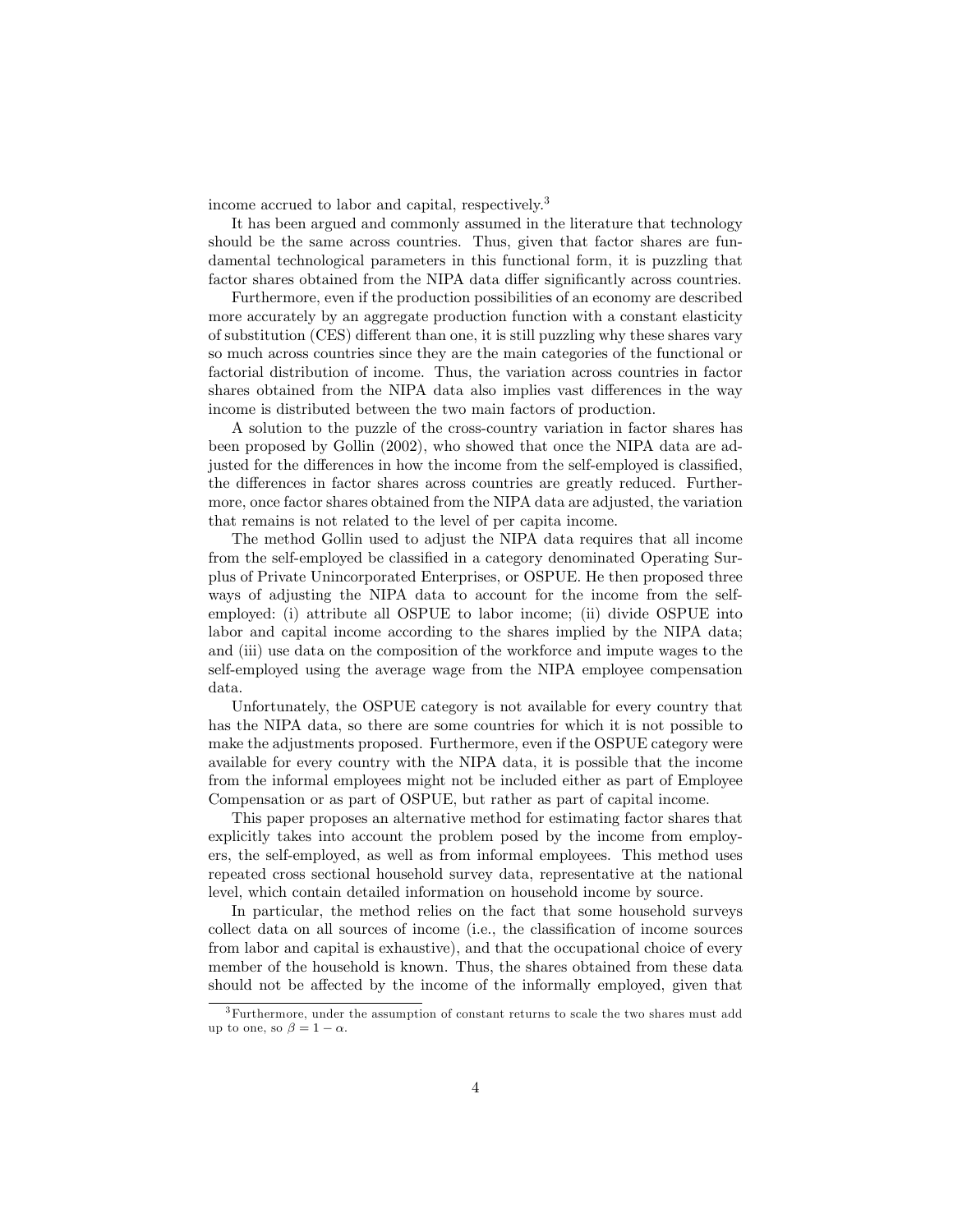they are still captured by the household survey. Furthermore, labor income for the self-employed can be imputed based on individual observable characteristics contained in the survey such as age, sex, education, potential experience, etc.

The paper then applies this method to the case of Mexico, a country where the factor shares of labor and capital are almost the opposite of those in the United States. In particular, it uses data from every available household survey representative at the national level, corresponding to the years 1968, 1977, 1984, 1989, 1992, 1994, 1996, 1998, 2000 and 2002. It then compares the factor shares obtained using the NIPA data and the household survey data.

The results from applying the method proposed in this paper show that: (i) factor shares in Mexico are much closer to those in the United States than the NIPA data suggest, with labor accounting for approximately 60% of income and capital for the other  $40\%$ ; and (ii) factor shares in Mexico have been relatively constant over the time period analyzed.

Thus, this paper's results are consistent with Gollin's (2002) finding that the variations across countries in factor shares are largely due to differences in measurement and accounting practices (i.e., how the income from employers, the self-employed and those informally employed is classified) and to differences in the structure of the labor force across countries, rather than to differences in technology.

The paper then develops the implications of the differences between factor shares obtained from the NIPA data and from the household survey data in four areas of economic research: (i) the functional or factorial distribution of income; (ii) growth accounting, development accounting and the analysis of the sources of growth; (iii) the calibration of static applied general equilibrium models and dynamic stochastic general equilibrium models, and the computational experiments obtained from them; and (iv) the speed of convergence to the steady state in the neoclassical growth model and to the balance growth path in a class of endogenous growth models. It is shown that the differences between the factor shares obtained from the NIPA data and from the household survey data have far-reaching consequences in all four areas of economic research.

The rest of the paper is organized as follows: The next section discusses the method used to obtain factor shares from the NIPA data. Section 3 then describes the methodology proposed to estimate factor shares using the household survey data, as well as some of its limitations. Section 4 contains the empirical results for the case of Mexico. Section 5 develops some of the implications of the differences between factor shares obtained from the NIPA data and the household survey data in terms of the factorial distribution of income, growth accounting, the calibration of economic models and the speed of convergence. Section 6 summarizes the main findings of this paper. Finally, the Appendix describes in more detail the data used in the paper.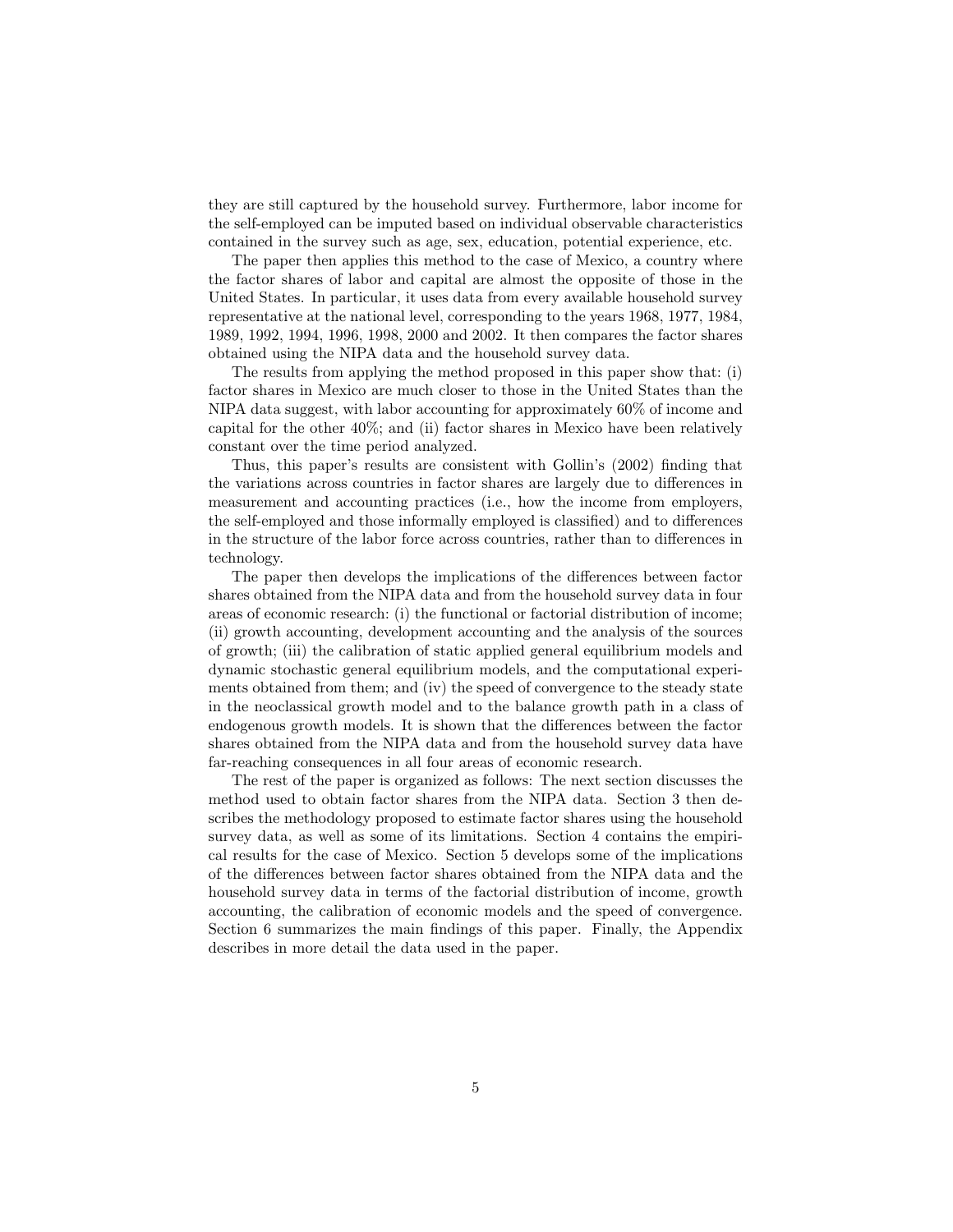### **Factor shares from NIPA Data**  $\bf{2}$

In principle, Gross Domestic Product (GDP) can be obtained through three different methods: (i) the production approach; (ii) the expenditure approach; and (iii) the income approach. The first method sums the value added at different stages of production of all market goods and services across all sectors of the economy. The second method aggregates expenditures in all final goods and services, and classifies these expenditures according to their nature or use into private consumption, gross investment, government expenditure, exports or imports.

The third method sums all payments to the factors of production and classifies them as either payments to labor (Employee Compensation) or capital (Corporate Profits). The fraction of income paid to each factor is called its income or factor share. In fact, this third method yields a measure of Net National Income  $(NNI)$  rather than a measure of GDP. Thus, in order to obtain factor shares from GDP one must first obtain NNI. In theory, to obtain factor shares from GDP, the next steps should be followed:

1. Obtain Net Domestic Product (NDP) as the difference between GDP and Depreciation  $(\delta)$ :

$$
NDP \equiv GDP - \delta \tag{2}
$$

2. Obtain Net National Product  $(NNP)$  as the difference between Net Domestic Product (*NDP*) and Net Factor Payments (*NFP*) from abroad:<sup>4</sup>

$$
NNP \equiv NDP - NFP \tag{3}
$$

3. Obtain Net National Income  $(NNI)$  as the difference between Net National Product  $(NNP)$  and Net Indirect Taxes  $(NIT)$ :

$$
NNI \equiv NNP - NIT \tag{4}
$$

4. Classify Net National Income as either Employee Compensation  $(EC)$  or Corporate Profits  $(CP)$ :

$$
NNI \equiv EC + CP \tag{5}
$$

In practice, though, in order to obtain GDP most countries use one or both of the first two methods (the production or the expenditure approach), while only a few countries obtain an independent measure of Net National Income using the third method (the income approach). The main reason for this is that data on Corporate Profits, one of the two main categories into which Net National Income is classified, are scant or absent altogether for most countries.<sup>5</sup>

<sup>&</sup>lt;sup>4</sup>Net Factor Payments is the difference between payments received by residents for factor services rendered abroad and payments made to other countries for factor services rendered by nonresidents.

<sup>&</sup>lt;sup>5</sup>Incidentally, the absence of data on Corporate Profits is a major drawback for policy makers in these countries. It is important to highlight that for those countries that do have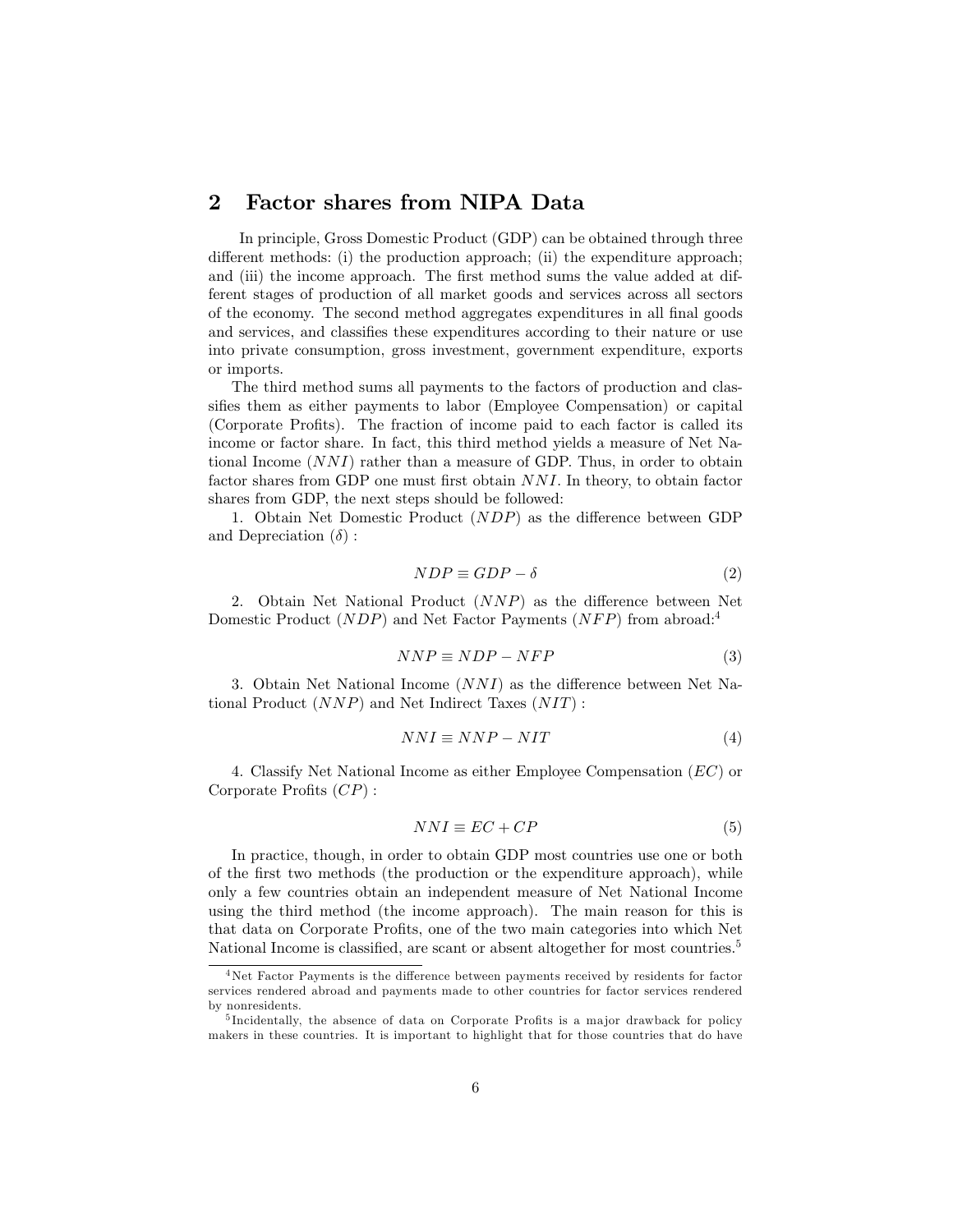Despite the above, most countries still produce and report a classification of GDP between labor and capital income. In order to obtain this division, countries typically obtain Employee Compensation directly and obtain a measure of capital income as a residual. Thus, capital income is defined as the difference between GDP, obtained using one of the first two methods, and Employee Compensation (EC), Depreciation ( $\delta$ ), and Net Indirect Taxes (NIT).<sup>6</sup> In practice, to obtain factor shares from GDP most countries follow the next steps:

1. Obtain GDP through either the production side or the expenditure side.

2. Obtain Employee Compensation  $(EC)$  and Net Indirect Taxes  $(NIT)$ directly.

3. Obtain a measure of capital income, called Gross Operating Surplus  $(GOS)$ , as the difference between GDP, Employee Compensation and Net Indirect Taxes:

$$
GOS \equiv GDP - EC - NIT \tag{6}
$$

Gross Domestic Product is then classified into Employee Compensation, Gross Operating Surplus, and Net Indirect Taxes (net of Indirect Subsidies). The measure of capital income from the NIPA data obtained in this way is a residual, so by definition it includes Corporate Profits as well as all income that is not explicitly classified as Employee Compensation.

Given that in low per capita income countries a large share of the labor force are typically either employers, self-employed or informal employees, their incomes are likely to be incorrectly classified as part of the Gross Operating Surplus which, again, is obtained as a residual. The fact that the higher per capita income countries have, on average, a lower share of their labor force as either employers, self-employed or informal employees is shown in the following figure:

measures of Corporate Profits, the data on which they are based are typically obtained through random sampling of tax return forms. Thus, the measure of Corporate Profits obtained from NIPA's data is actually an estimate.

 ${}^{6}$ In fact, countries also differ in this regard, since some subtract depreciation and others do not.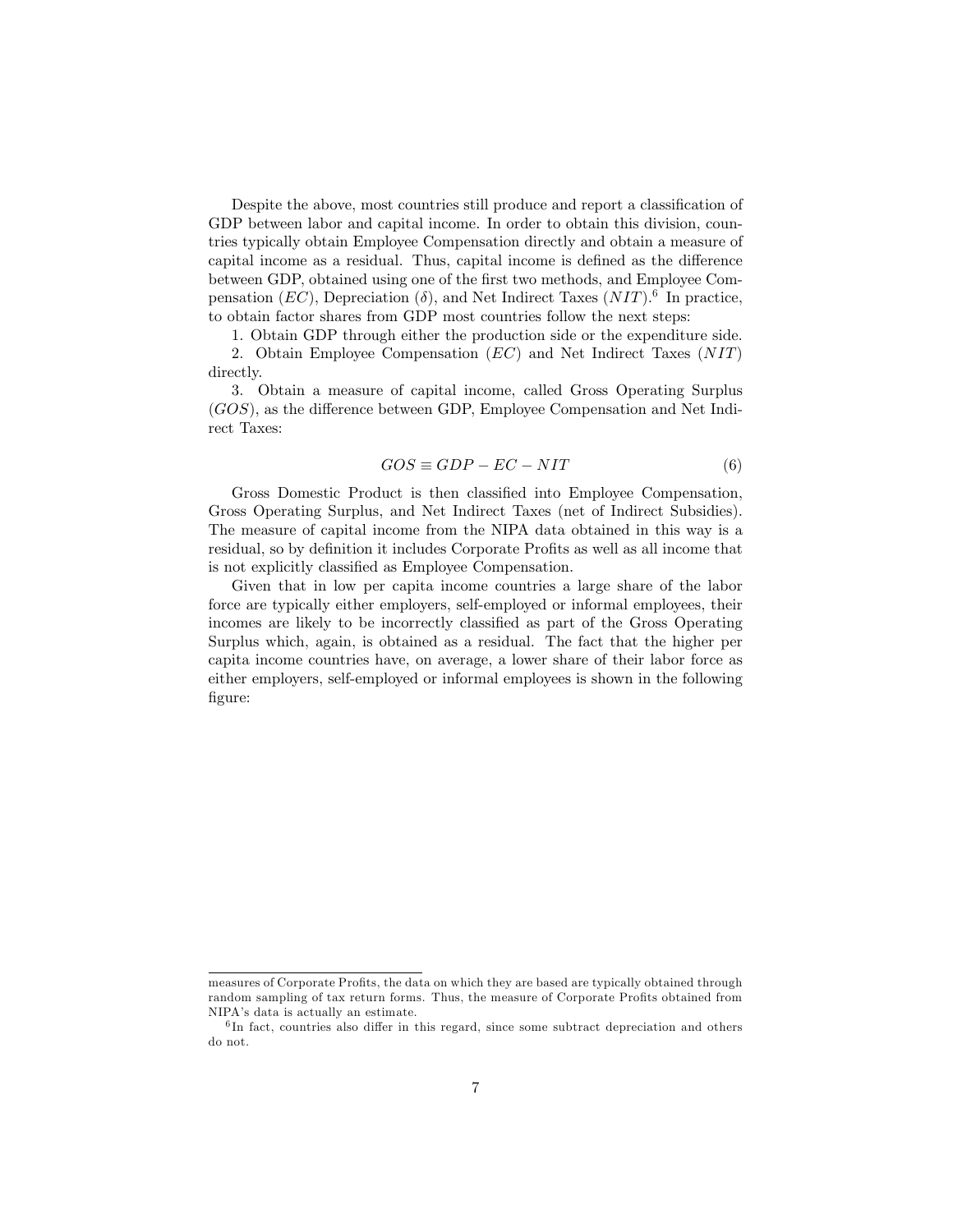Figure 3 Employers and Self-Employed Workers as a share of the Labor Force and real GDP per capita in a sample of 50 countries, most recent years available (around 1992)



Source: Gollin (2002)., Figure 3, p. 466.

Thus, once the differences in accounting methodologies and in the composition of the labor force across different countries are clear, it becomes evident why countries with low per capita income have, on average, a lower labor share than high per capita income countries in the NIPA data. The question that arises naturally then is how to adjust these data to correct for these differences in accounting.

In order to solve this measurement problem, Gollin (2002) proposed adjusting the NIPA data for the difference across countries in the share of income from the self-employed. In particular, all income from the self-employed should in principle be included in a category of the NIPA denominated Operating Surplus of Private Unincorporated Enterprises, or OSPUE. By convention of the System of National Accounts, income from the self-employed is not to be classified as labor income but instead should be classified in the OSPUE category.

The rationale for this is that the income from the self-employed is very difficult to classify into a part corresponding to labor and a part corresponding to capital, as most of the self employed do not distinguish themselves between these two sources of income in their accounting.

Gollin (2002) then proposed three methods for adjusting the NIPA data to account for the income from the self-employed: (i) attribute all OSPUE to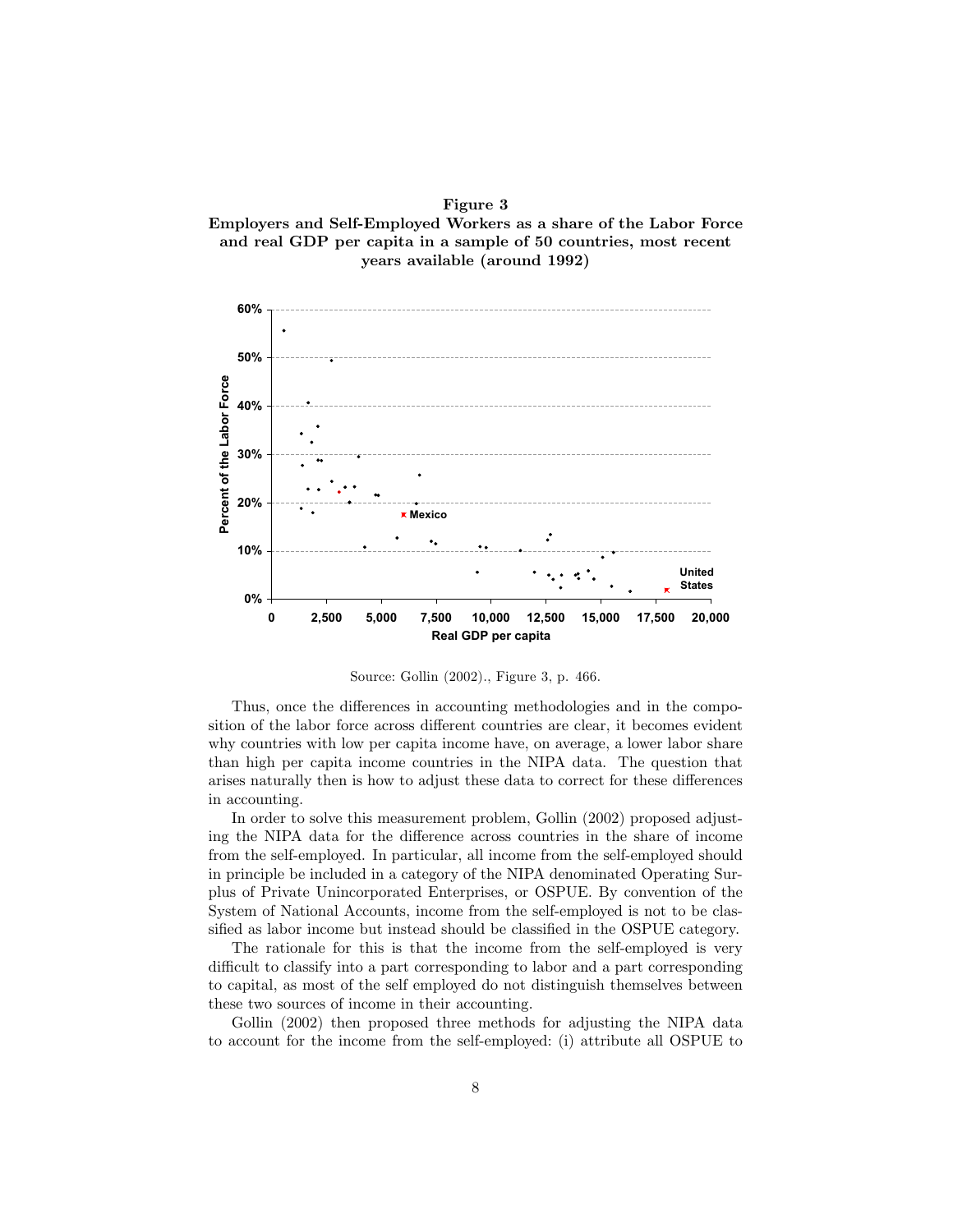labor income; (ii) divide OSPUE into labor and capital income according to the shares implied by the NIPA data; and (iii) use data on the composition of the workforce and impute wages to the self-employed using the average wage in the NIPA employee compensation data.

Once these adjustments are made to the NIPA data, the cross-country variation in factor shares is greatly reduced. Furthermore, the differences that remain after the adjustments to the data are not related to per capita income. This suggests that differences across countries in factor shares are largely due to differences in measurement and accounting practices (i.e., how the income from employers, the self-employed and those informally employed is classified in the NIPA data) and to differences across countries in the composition of the labor force, rather than to differences in technology.

Unfortunately, many countries do not have or report the OSPUE category, so it is impossible to adjust the NIPA data. Moreover, it is possible that some of the remaining differences across countries in factor shares after the NIPA data have been adjusted for differences in how the income from the self-employed is classified could be due to related measurement and accounting problems, such as differences across countries in the income from those informally employed.

#### $2.1$ The Case of Mexico

Mexico is one of the countries for which the OSPUE category is not available. Instead, a classification is provided in the NIPA data according to which GDP is divided into three categories: Employee Compensation, Gross Operating Surplus, and Net Indirect Taxes.<sup>7</sup>

While several other countries provide a similar breakdown of GDP, Mexico is a particularly interesting case for several reasons. First, despite its geographical proximity and its strong commercial and investment ties to the United States, the factor shares of these two countries obtained from the NIPA data differ substantially. In fact, as the following table and figure show, Mexico's shares are almost the opposite of those in the United States:

<sup>&</sup>lt;sup>7</sup>In Spanish, these three categories are known as Remuneración de Asalariados, Excedente Bruto de Operación and Otros Impuestos a la Producción.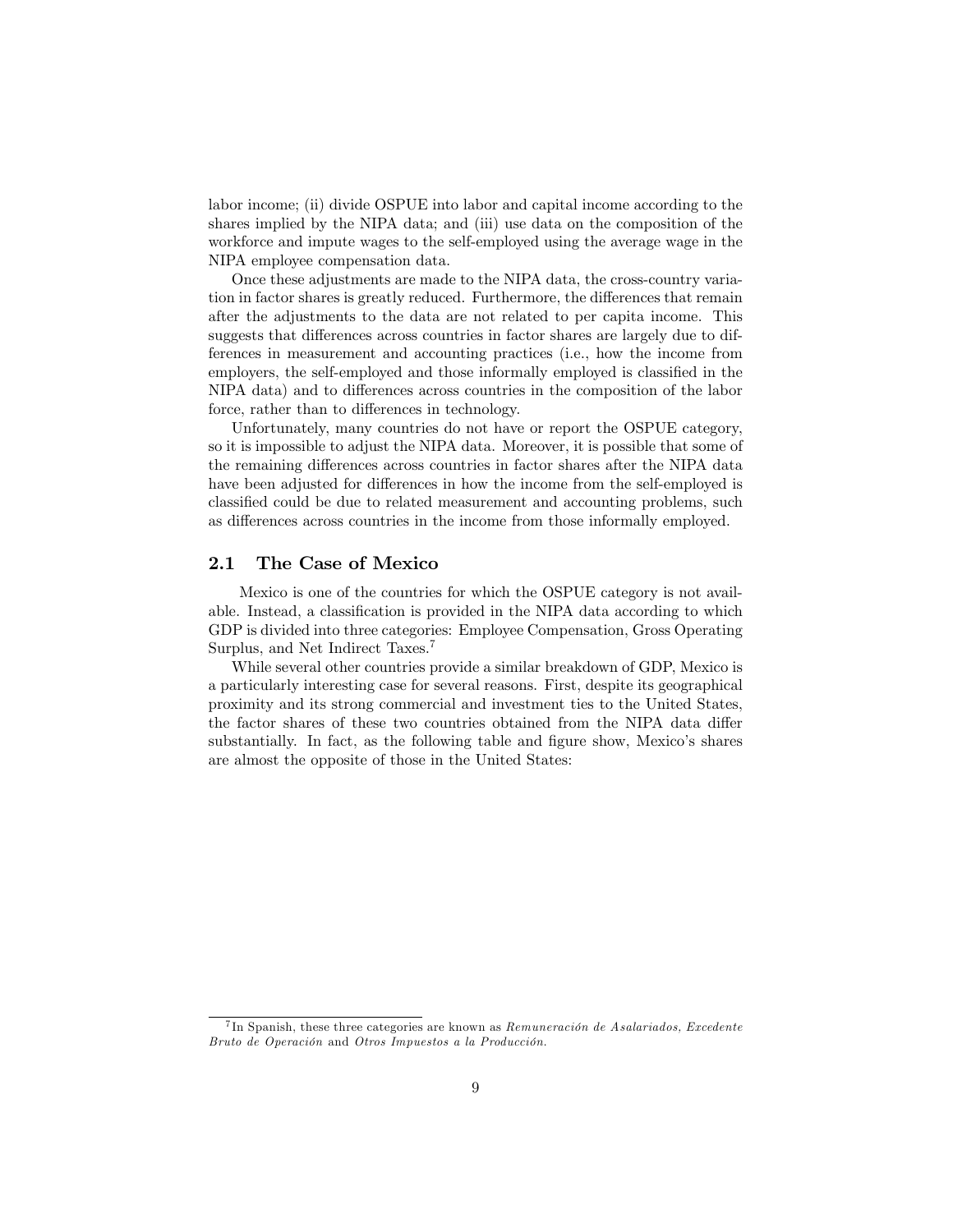| Table 2                                     |        |                    |        |       |
|---------------------------------------------|--------|--------------------|--------|-------|
| Factor Shares Calculated from the NIPA data |        |                    |        |       |
| Compensation of Employees                   |        | Capital Income $8$ |        |       |
| Year                                        | Mexico | U.S.               | Mexico | U.S.  |
| 1988                                        | 0.324  | 0.652              | 0.672  | 0.348 |
| 1989                                        | 0.322  | 0.652              | 0.674  | 0.348 |
| 1990                                        | 0.323  | 0.656              | 0.672  | 0.344 |
| 1991                                        | 0.338  | 0.659              | 0.656  | 0.341 |
| 1992                                        | 0.360  | 0.659              | 0.633  | 0.341 |
| 1993                                        | 0.378  | 0.658              | 0.615  | 0.342 |
| 1994                                        | 0.384  | 0.653              | 0.610  | 0.347 |
| 1995                                        | 0.340  | 0.650              | 0.655  | 0.350 |
| 1996                                        | 0.317  | 0.642              | 0.678  | 0.358 |
| 1997                                        | 0.327  | 0.639              | 0.668  | 0.361 |
| 1998                                        | 0.335  | 0.647              | 0.661  | 0.353 |
| 1999                                        | 0.341  | 0.650              | 0.654  | 0.350 |
| 2000                                        | 0.345  | 0.657              | 0.650  | 0.343 |
| 2001                                        | 0.359  | 0.662              | 0.635  | 0.338 |
| 2002                                        | 0.356  | 0.658              | 0.638  | 0.342 |
| 2003                                        | 0.350  | 0.650              | 0.644  | 0.350 |
| Average                                     | 0.344  | 0.653              | 0.651  | 0.347 |

Sources: Cuenta de Producción, Sistema de Cuentas Nacionales de México, Instituto Nacional de Estadística, Geografía e Informática (INEGI); and Table B-28. National income by type of income, 1959–2004. 2005 Economic Report of the President.

<sup>&</sup>lt;sup>8</sup> Capital income corresponds to Gross Operating Surplus in Mexico and to Corporate Profits in the United States.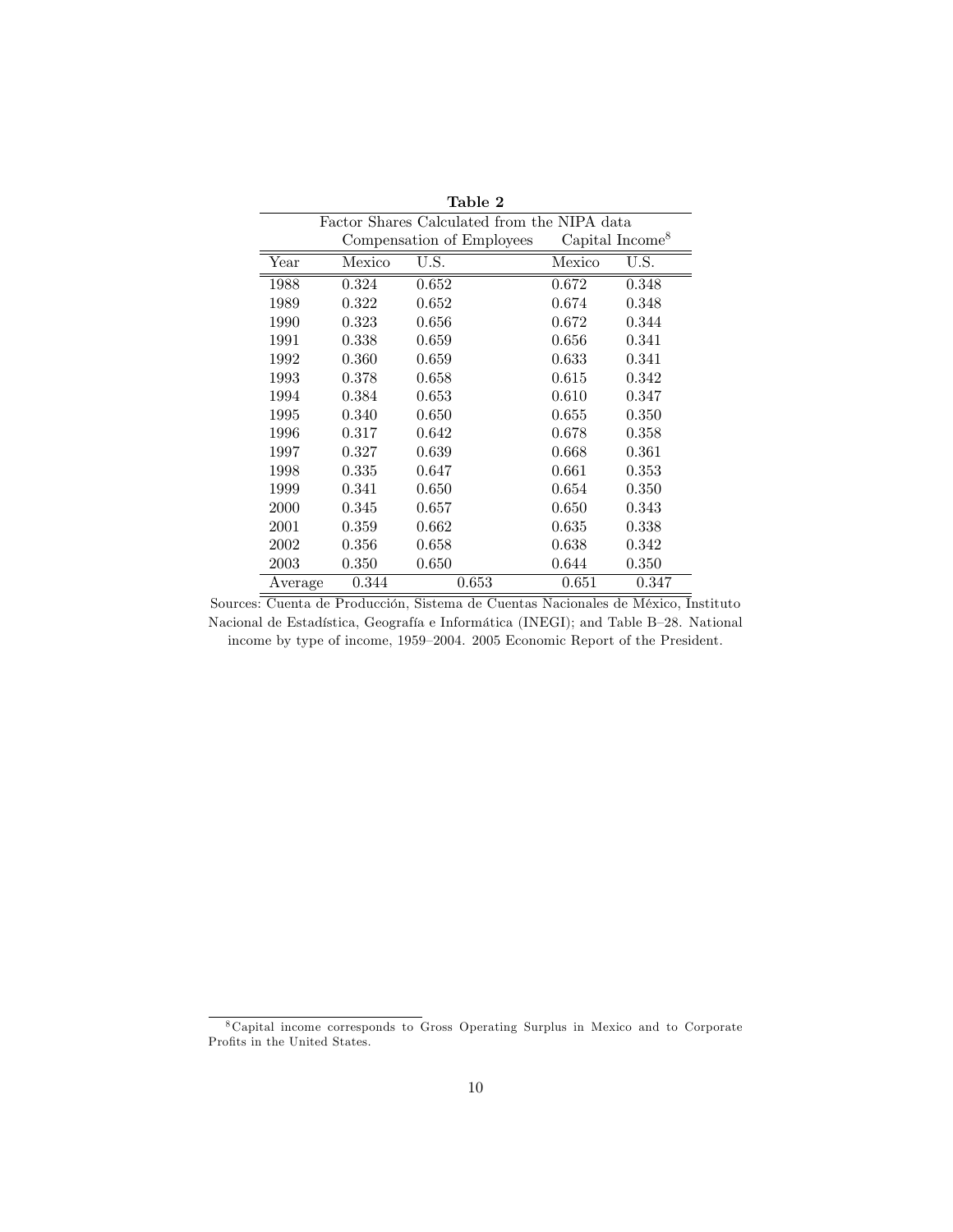



Sources: Cuenta de Producción, Sistema de Cuentas Nacionales de México, INEGI; and Table B-28. National income by type of income, 1959–2004. 2005 Economic Report of the President.

Moreover, despite the increasing integration of the Mexican and the U.S. economies over the past decade, beginning in 1994 with the enactment of the North American Free Trade Agreement (NAFTA), there is no evidence in the NIPA data that the factor shares of the two countries have become more similar.<sup>9</sup> The discrepancy in factor shares between Mexico and the U.S. has in fact been noticed for some time in the literature, as exemplified by the following quote from Kehoe and Kehoe (1997):

"One disturbing feature of the Mexican data compared to the U.S." data is the difference between the share of returns to capital in the national income of the two countries. In Mexico, this number is about 70 percent (330 trillion out of total factor income of  $460$  trillion), whereas in the United States, it is about 25 percent.  $(\dots)$  One

 $9$  For evidence about the increasing integration and synchronization of the U.S. and Mexican economies after 1994, see Chiquiar and Ramos Francia (2004), Cuevas, Messmacher and Werner (2002) and Torres and Vela (2003).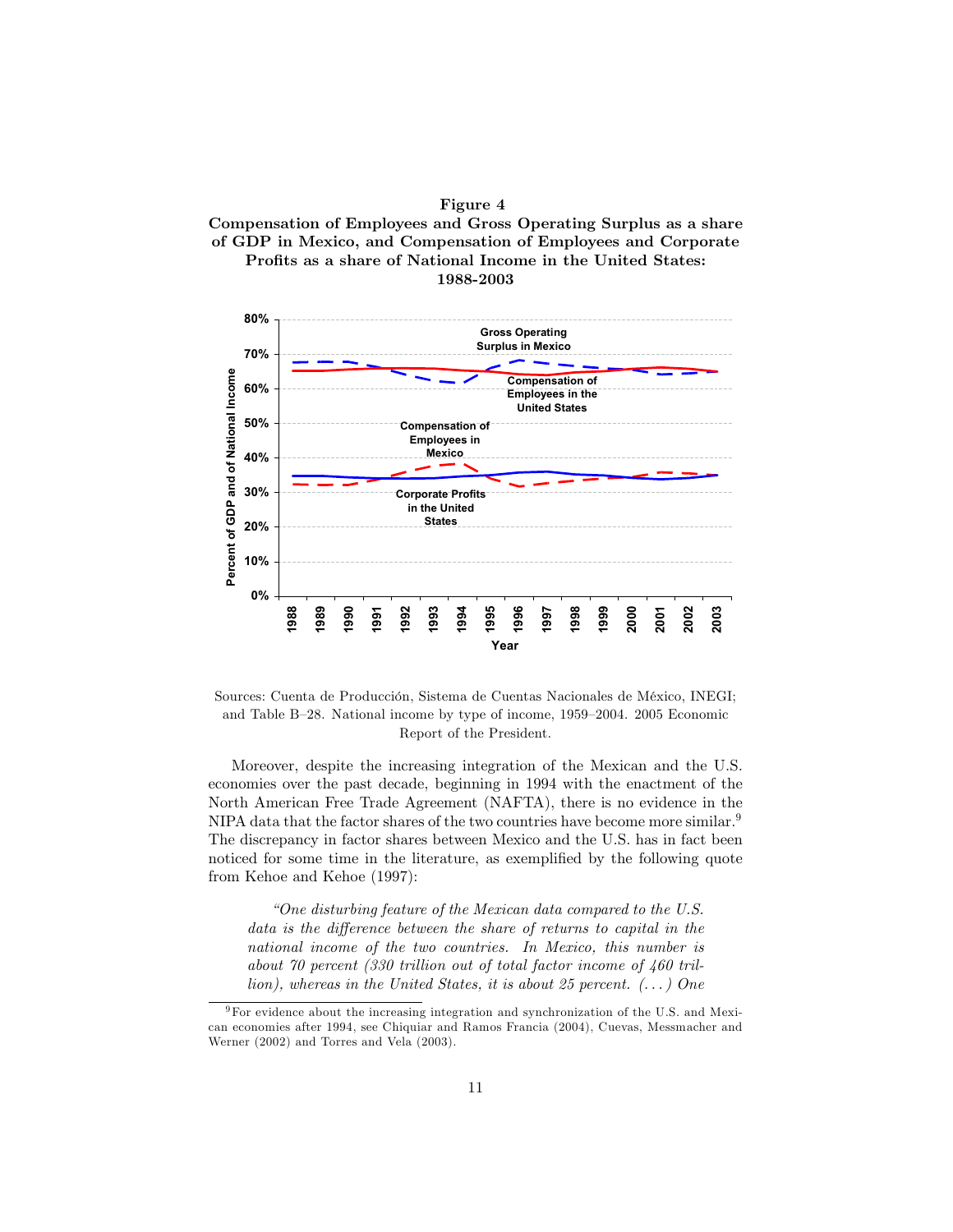approach to handling these data—the one taken in the models discussed here—is to accept the data at face value and to calibrate the production functions accordingly. Another approach is to look for reasons why the two capital shares are so different. Some possibilities are different treatment of the earnings of self-employed workers in the two countries, different composition of national output, higher monopoly rents in Mexico, and more black market labor in Mexico. Whatever the cause or causes, the comparability of data across countries is obviously a serious issue that requires more research."

Given that factor shares are key technological parameters, as well as the two main categories of the functional or factorial distribution of income, it is puzzling why they differ so much across these two countries. In the words of Gollin (2002), "Why ... would the production technology differ so greatly between the United States and Mexico, whereas it differs so little between the United States and Germany or Japan?"

It is well known that self-employment and informal employment in Mexico are widespread. For example, during the period  $1998-2004$ , close to  $24.3\%$  of the labor force in the country was self-employed, another  $4.3\%$  were employers or entrepreneurs, while around 34.8% of salaried workers were employed informally.<sup>10</sup> According to the official statistics, the magnitude of the informal sector of the Mexican economy averaged 12.4% of GDP during 1993-2002, and was relatively constant over this period.<sup>11</sup> These facts are depicted in the next figures:

<sup>&</sup>lt;sup>10</sup>See *Encuesta Nacional de Empleo* (ENE), or National Employment Survey. Instituto Nacional de Estadística, Geografía e Informática (INEGI). Self-employed workers are termed Trabajadores por Cuenta Propia, employers or entrepreneurs are termed Patrones, while those considered as informal employees work without a written contract or with a temporary contract. While this last definition is arbitrary, other alternative definitions such as the absence of social security benefits yield a similar share.

 $11$ In fact, the relative constancy over time of the share of the informal sector is consistent with the relative stability of the income shares of Employee Compensation and Gross Operating Surplus in the NIPA's data. See INEGI (2004). Cuenta Satélite del Subsector Informal de los Hogares.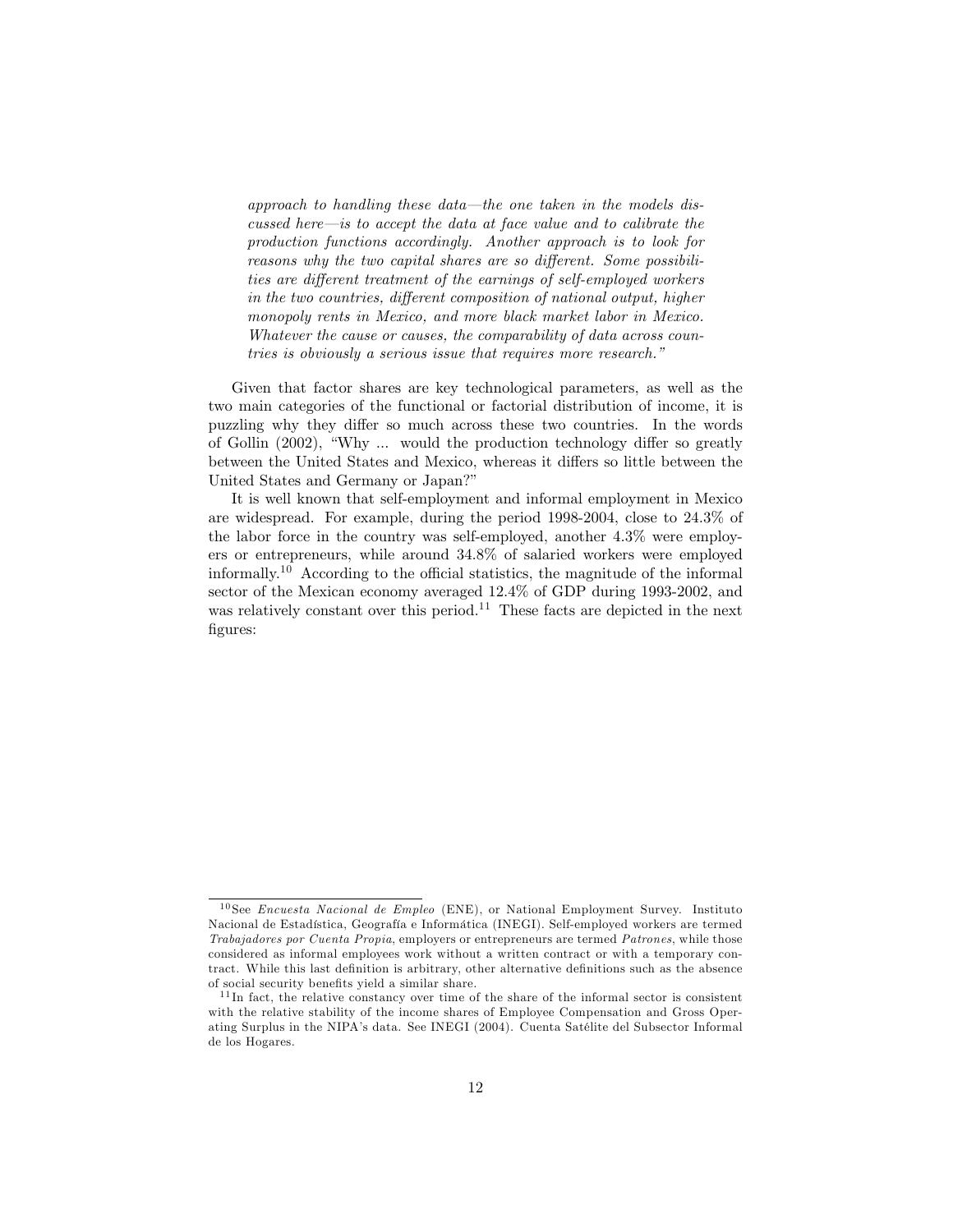Figure 5 Employers, Self-Employed and Informal Employees as a share of the Labor Force in Mexico: 1998-2004



Source: Encuesta Nacional de Empleo (ENE). INEGI.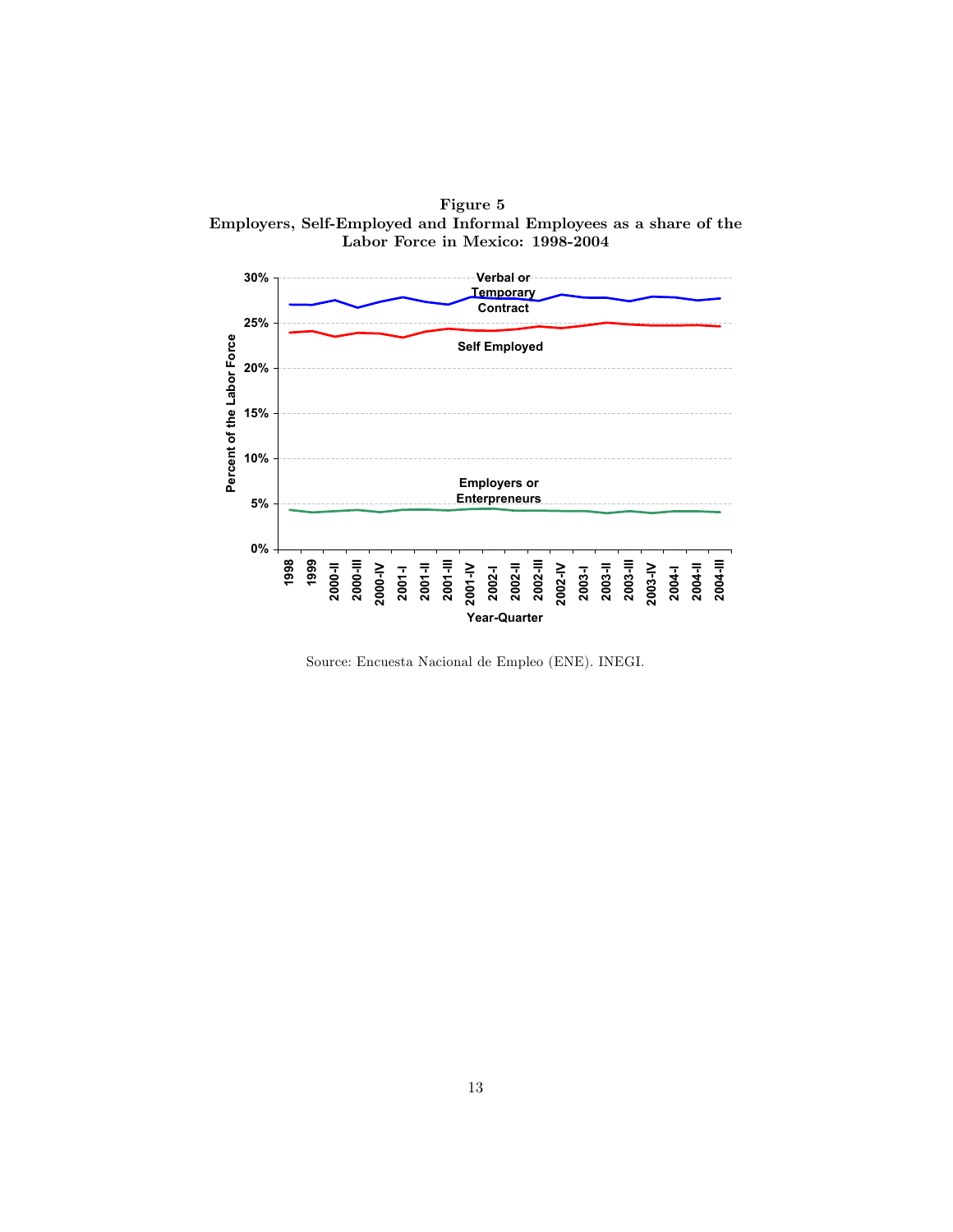

Figure 6 Informal Sector of the Mexican Economy as a share

Source: Cuenta Satélite del Subsector Informal de los Hogares. INEGI.

Thus, given the accounting methodology followed in constructing Mexico's NIPA, and given the magnitude of self-employment and informal employment in the labor force, it is not puzzling why employee compensation as a share of GDP is relatively small in Mexico.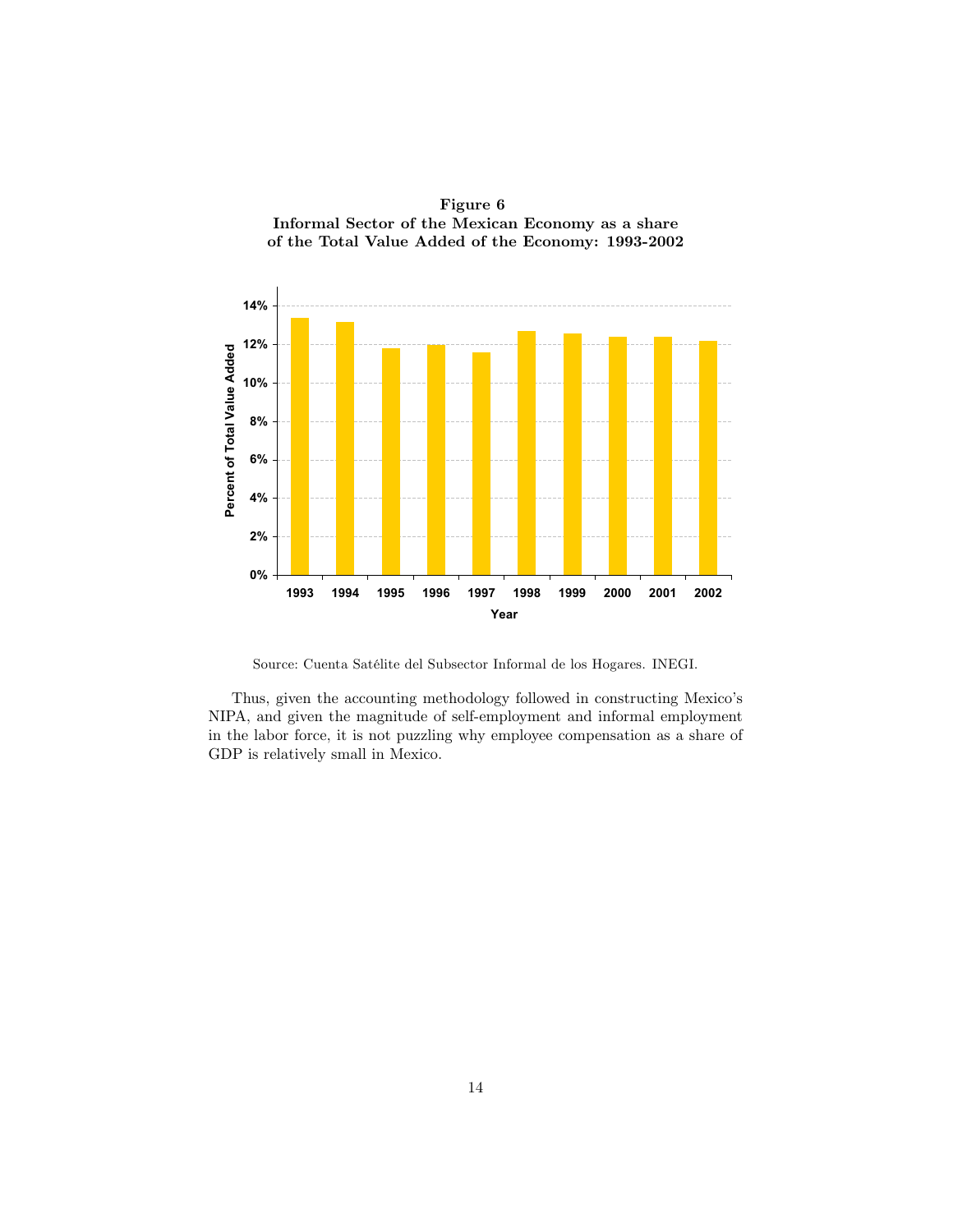In fact, the low share of employee compensation, and the correspondingly high share of Gross Operating Surplus in GDP, is a common phenomenon in other countries in Latin America with similar characteristics to Mexico, including similar per capita income levels and accounting methodologies. This fact, which can be seen in Table 1b, is also depicted in the following figures, which show these shares for the case of Argentina, Brazil and Chile for the most recent years for which the NIPA data are available:





Sources: Distribución Funcional del Ingreso, Dirección Nacional de Cuentas Nacionales (DNCN), Instituto Nacional de Estadística y Censos (INDEC).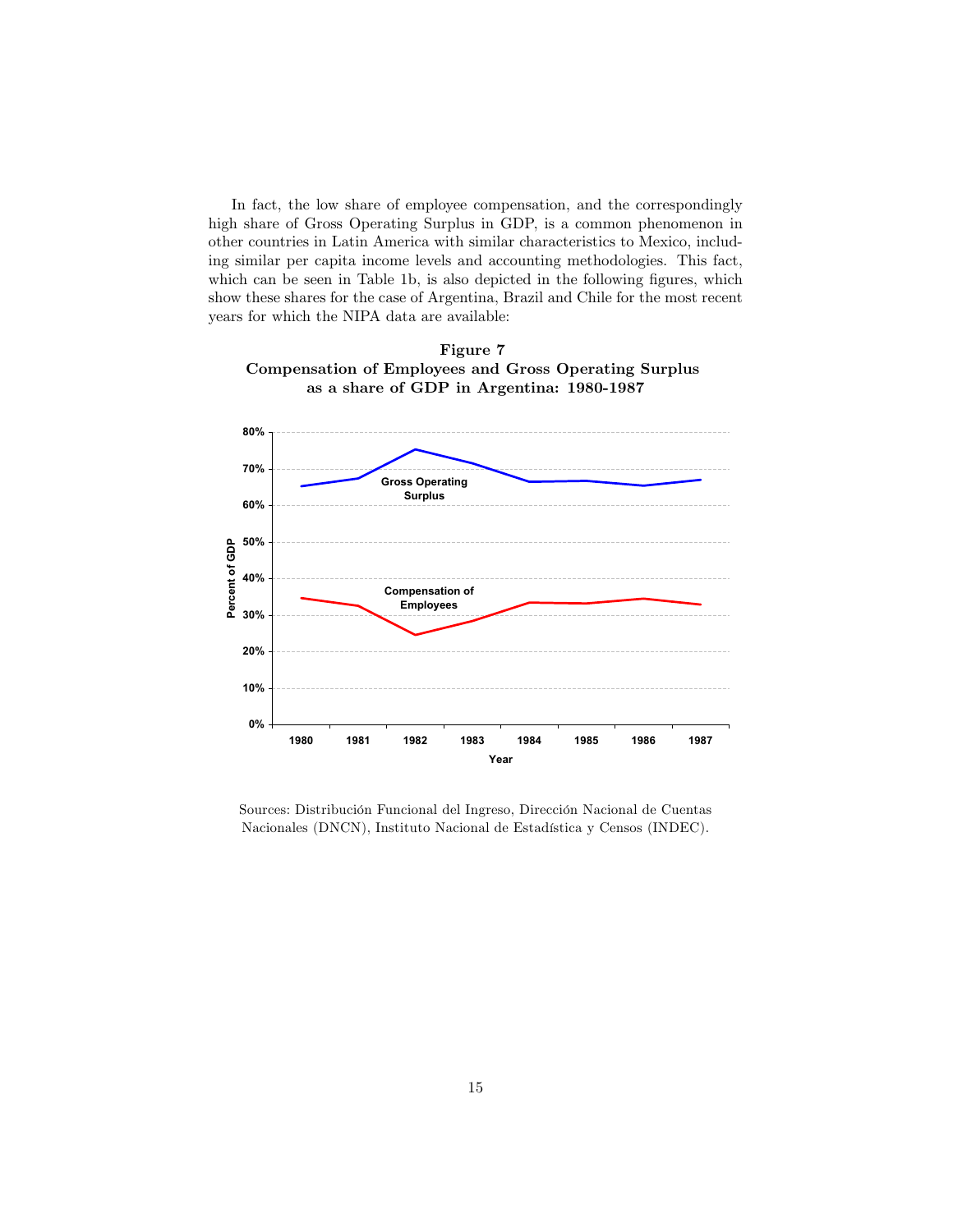



Sources: Conta da Renda, Diretoria de Pesquisas, Departamento de Contas Nacionais, Instituto Brasileiro de Geografía e Estadística (IBGE).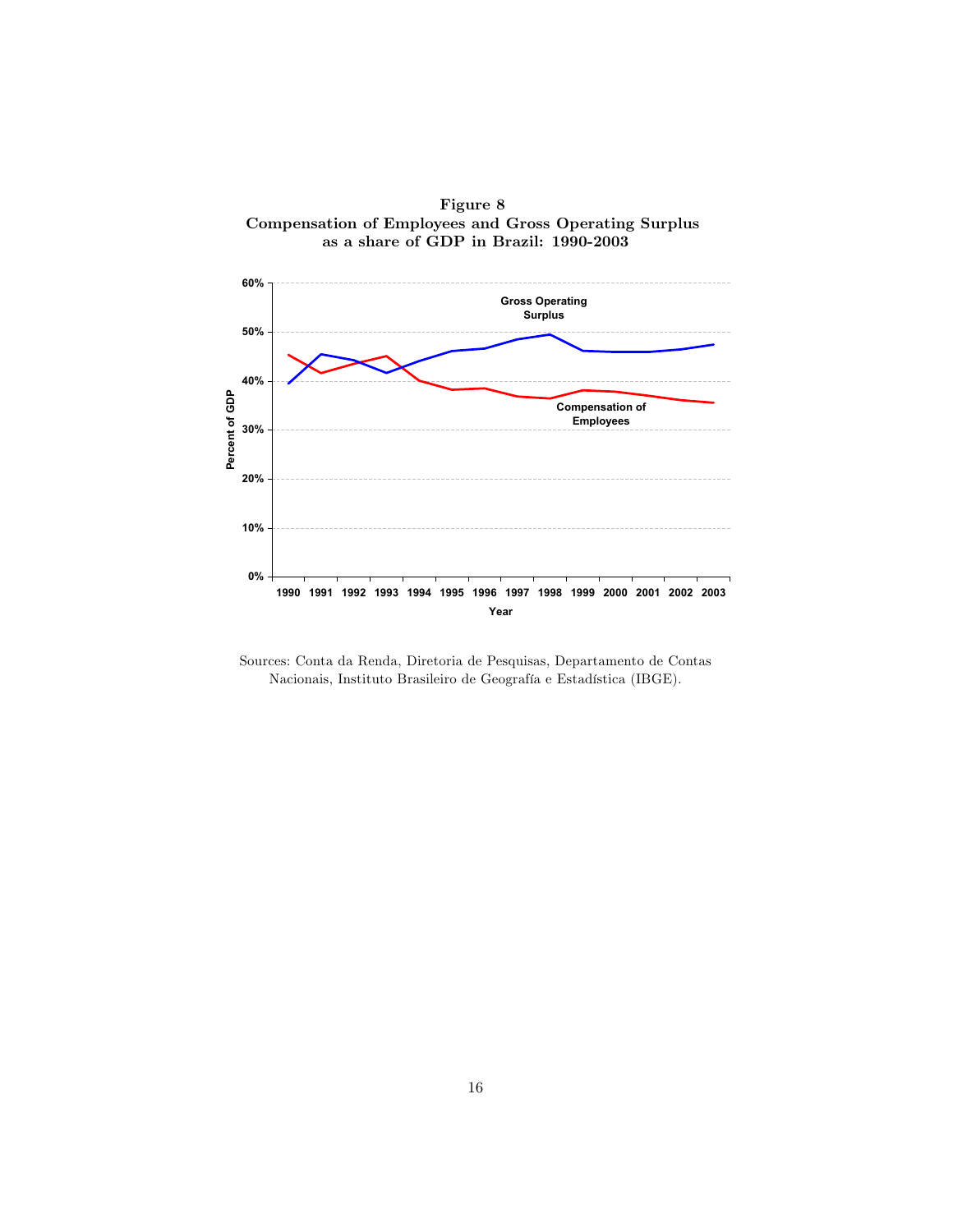

Sources: Cuenta de Generación del Ingreso, Cuentas Económicas Integradas, Anuario de Cuentas Nacionales (various years), Departamento de Cuentas Nacionales, Gerencia de Información e Investigación Estadística, Banco Central de Chile.

Unfortunately, Mexico and various other countries do not provide data on OSPUE and only divide GDP into Employee Compensation, Gross Operating Surplus and Net Indirect Taxes. As a result, the problem of how to adjust the factor shares obtained from the NIPA data remains. The following section outlines a method for obtaining factor shares from household survey data that explicitly takes into account the problem of the income from the self-employed as well as from those employed informally.

## 3 Factor shares from Household Survey Data

The interaction between household survey data and aggregate data is not new. Household survey data are typically collected less frequently than the NIPA data (e.g., every two to five years). Thus, they are not used directly in putting together the quarterly and yearly NIPA data.

Nevertheless, household survey data are regularly used to check the consistency of the NIPA data. In particular, the growth rate of total expenditures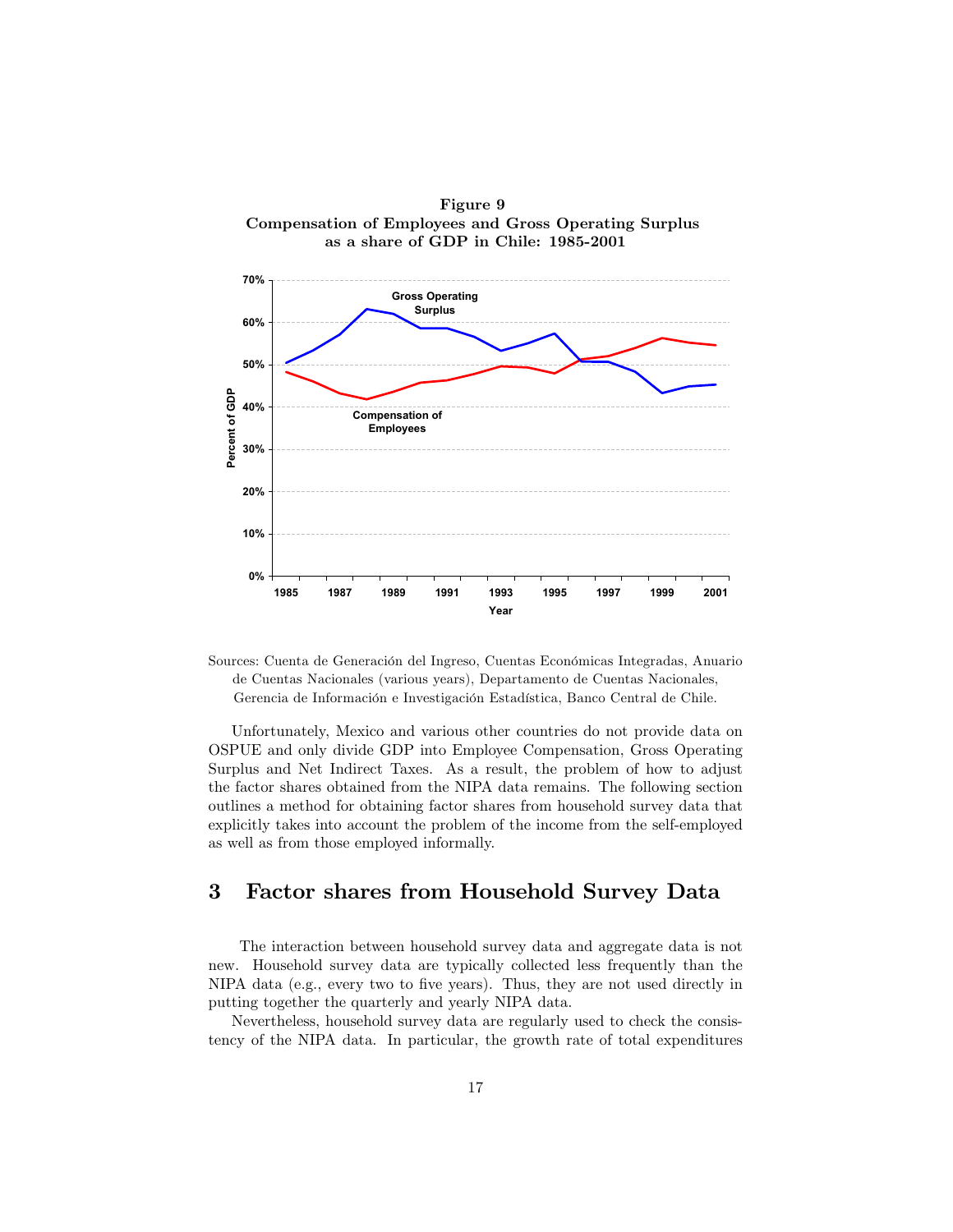obtained from the household survey data is regularly compared to the growth rate of consumption from the NIPA data, as is the composition of expenditures by categories with the composition of consumption.

Conversely, the NIPA data are used to complement the household survey data in the construction of consumer price indices, particularly in the estimation of the expenditure shares of certain items that are known to be underreported in the household survey data such as alcohol and tobacco.

The choice of whether to use microdata (such as the household survey data or firm or plant-level data) or aggregate data (such as the NIPA) in order to obtain estimates of the parameters needed to calibrate different economic models has been largely data-driven. In particular, some parameters have been obtained from the NIPA data given that they are readily computable from them. This has been the case, up to now, with the labor and capital shares of income. More complicated parameters which cannot be directly obtained from the NIPA data are either estimated from microdata, or are obtained from previous microeconometric studies. This is the case, for example, with the intertemporal elasticity of substitution.<sup>12</sup>

There is in principle no reason why factor shares cannot be estimated from microdata. Whether the NIPA data or the household survey data are used to obtain a given parameter, the results obtained from each type of data may differ significantly. Moreover, the computational experiments from calibrated models are sometimes highly sensitive to the actual choice of that parameter. Thus, factor shares are important parameters whose measurement deserves careful attention.

The theoretical basis behind this methodology is straightforward. The first part relies on the fundamental identity of national income and product accounting, according to which total output or production of an economy should be identical to total expenditure of the economy, which in turn should be identical to total income of the economy. This identity is typically depicted in the circular flow model, which shows that given that all factors of production are ultimately owned by the household sector in a market economy, total output is identical to total expenditure and to total income.<sup>13</sup>

The second part is statistical sampling theory. In particular, household survey data collected through random or stratified sampling that are representative of the population at the national level in principle can be used to obtain unbiased and consistent estimates of any population parameter of interest. In this case, the population parameters of interest that need to be estimated are the fractions of total income that accrue to labor and capital.

We next propose three different estimators of the share of labor in total

 $12$ Regarding the latter approach, Hansen and Heckman (1996) have criticized the calibration methodology, since there is a wide variety of point estimates of the same parameter available in different studies. Thus, one cannot speak of the elasticity of substitution.

 $13$  As explained in Section 2 above, income is not identical to output and to expenditure. In particular, Net Factor Payments, Net Indirect Taxes and Depreciation have to be subtracted from GDP in order to obtain Net National Income. For the sake of simplicity, in the following sections we ignore this difference and refer indistinctly to income and output.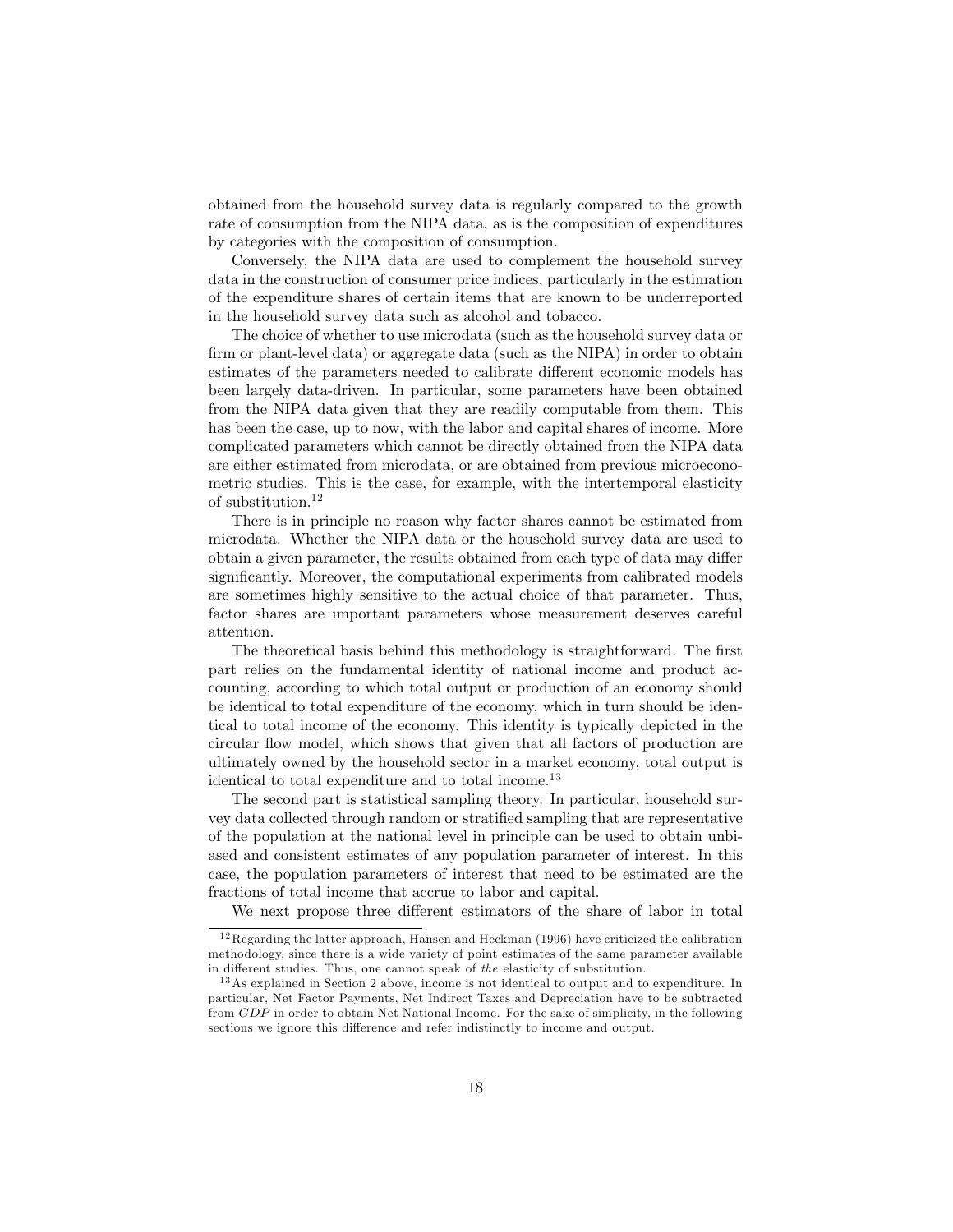income. Under constant returns to scale, income should be exhausted between payments to labor and capital, so the capital share can be obtained as a residual once the labor share has been estimated. Thus, under this assumption one need only estimate the parameter corresponding to the share of income that accrues to labor.

The reason why three estimators of a single parameter are proposed is twofold. First, when using microdata there are typically many ways of obtaining an estimate of a single parameter, and this paper is no exception. The approach taken here is to present as many estimates as the data allow one to obtain and let the reader or user decide which one is more appropriate.

Second, the presence of a large fraction of households that report having zero income, something typical in household survey data, greatly increases the standard error of the estimates. To address this issue, we proposed an estimator that excludes households in the top and bottom of the income distribution so that these households will not skew the mean. We next describe each estimator.

Let  $w_i$  be total household income from all labor sources,  $y_i$  be total household income and  $\theta_i$  be the weight of expansion factor, where i is the index of households,  $i = 1, ..., n$ . We can then obtain three different estimates of parameter  $\hat{\alpha}$ , namely, the share of labor in total income. The first estimator is given by:

$$
\hat{\alpha}_1 = \frac{\sum_{i=1}^n w_i \theta_i}{\sum_{i=1}^n y_i \theta_i} \tag{7}
$$

This estimator adds up total labor income across all households and then divides it by the sum across all households of total income.<sup>14</sup> In this sense, the first estimator we propose for the labor share is the one that more closely resembles the way this share is calculated using the NIPA data. One of the drawbacks of this estimator is that it is equivalent to weighting each household's labor share by that household's income as a share of the total income of all households.<sup>15</sup> As such, it gives disproportionate weight to households with

$$
var(\hat{\alpha}_1) = \left(\frac{1}{\bar{y}}\right)^2 \left[ var(w) + \left(\frac{\bar{w}}{\bar{y}}\right)^2 var(y) - 2\left(\frac{\bar{w}}{\bar{y}}\right) cov(w, y)\right]
$$
  
For more details are Goldbors (1001).

For more details see Goldberger (1991).

 $15$ In order to see this, let Y be the total income of all households. One can then multiply and divide the numerator of the estimator by the total income of each household,  $y_i$ , to obtain:

$$
\hat{\alpha}_1 = \frac{\sum_{i=1} w_i \theta_i}{\sum_{i=1}^n y_i \theta_i} = \frac{\sum_{i=1} \left(\frac{w_i}{y_i}\right) \theta_i y_i}{\sum_{i=1}^n y_i \theta_i} = \sum_{i=1}^n \left(\frac{w_i}{y_i}\right) \theta_i \left(\frac{y_i}{\sum_{i=1}^n y_i \theta_i}\right) = \sum_{i=1}^n \left(\frac{w_i}{y_i}\right) \theta_i \left(\frac{y_i}{Y}\right)
$$

 $14$  Given that the first estimator is a ratio of sample means, the variance of this estimator may be found using the delta method. In particular, its variance is given by the following expression: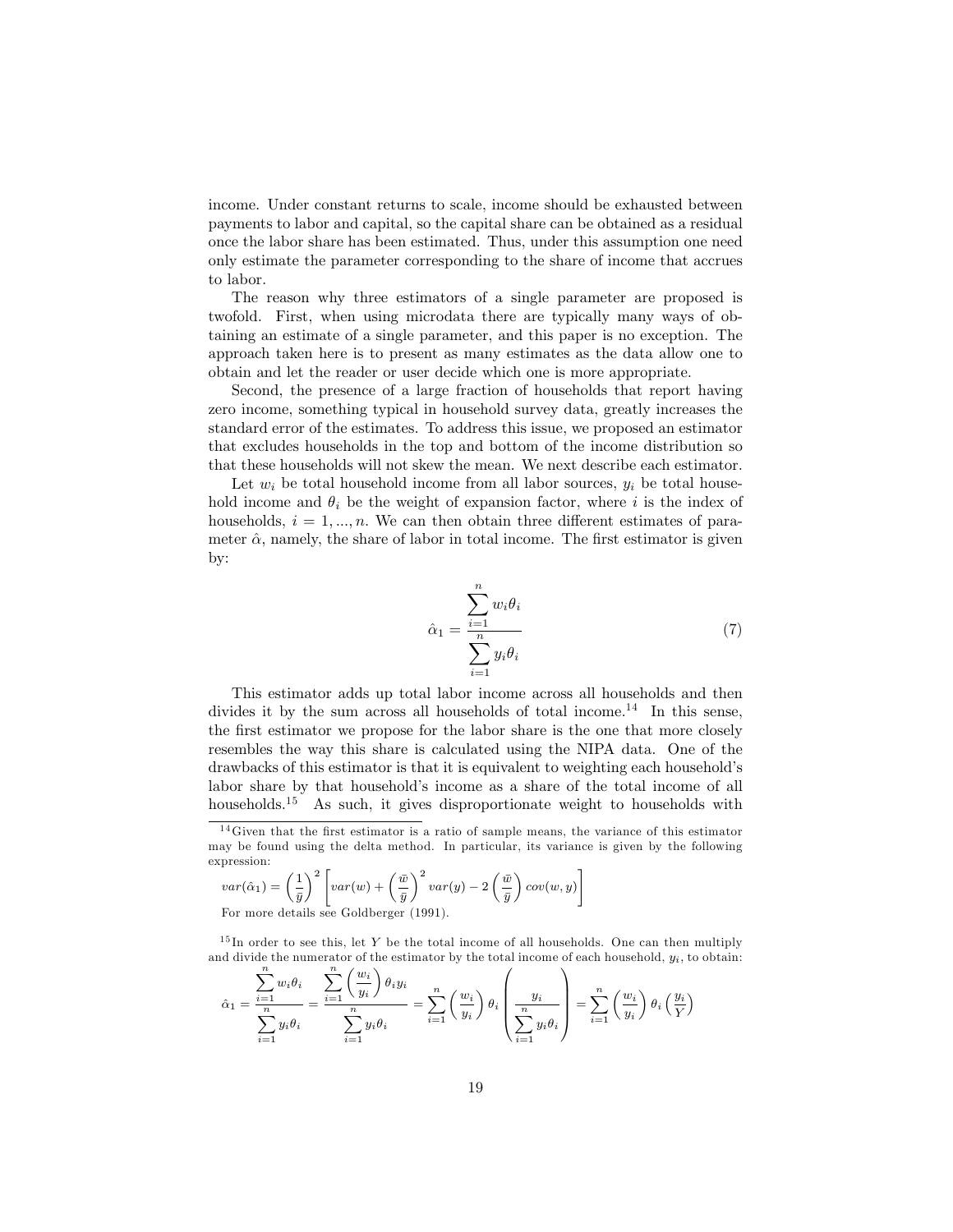high income, most of which typically have a lower labor share than the average household.

In order to address this problem, we also use the following estimator:

$$
\hat{\alpha}_2 = \sum_{i=1}^n \left(\frac{w_i}{y_i}\right) \theta_i \tag{8}
$$

This second estimator first computes the labor share for each household and then averages these shares across all households, giving the same weight to each household. In this sense, this estimator gives a better estimate of the labor share of the typical or representative household. Unfortunately this estimator is also affected, although to a lesser extent than the first one, by the presence of a large number of households who report an income of zero.

In order to address this problem, we also use the following estimator:

$$
\hat{\alpha}_3 = \sum_{i \in A} \left(\frac{w_i}{y_i}\right) \theta_i^A \tag{9}
$$

where  $\vec{A}$  is the set of households located between the 45th and the 55th percentiles of the income distribution.<sup>16</sup> This last estimator of the share of labor in total income is identical to the second one, except that the average is taken just for those households located in the middle of the income distribution. The purpose of this last estimator is that the estimate will not be affected by extreme observations, particularly by those households that report zero income, so that the standard errors of the estimates may be more reasonable.

#### $3.1$ Limitations of the Proposed Methodology

When dealing with household survey data, it is necessary to address certain problems which do not arise when using aggregate data such as the NIPA. There are at least four reasons why the factor shares obtained from these estimates could differ from those in the population. These reasons should be seen as limitations of the data and the proposed methodology. The four main problems are: (i) sampling error; (ii) missing or incomplete data; (iii) measurement error; and (iv) differences in the reference period. We next describe each of them briefly and discuss how they may affect the results of the estimation.

In the case of sampling error, it is well known that all sampled data have a statistical error associated with the fact that they are subsets of the population. The magnitude of this error can be quantified through the standard error, which is a function of the variance and of the size of the sample used. To the extent that the sample sizes of the household surveys used were chosen to ensure the representativeness of the sample, the standard errors should not affect the significance of the estimates. Nevertheless, the prevalence in this type of survey of

<sup>&</sup>lt;sup>16</sup> If Y represents the random variable for total income, we select the values  $\hat{y}$  and  $\check{y}$  such that  $Pr\{Y \geq \hat{y}\} = 0.55$  and  $Pr\{Y \leq \hat{y}\} = 0.45$ , and then find the mean for households whose income lies in the set  $A = \{i | \check{y} \le Y_i \le \hat{y}\}.$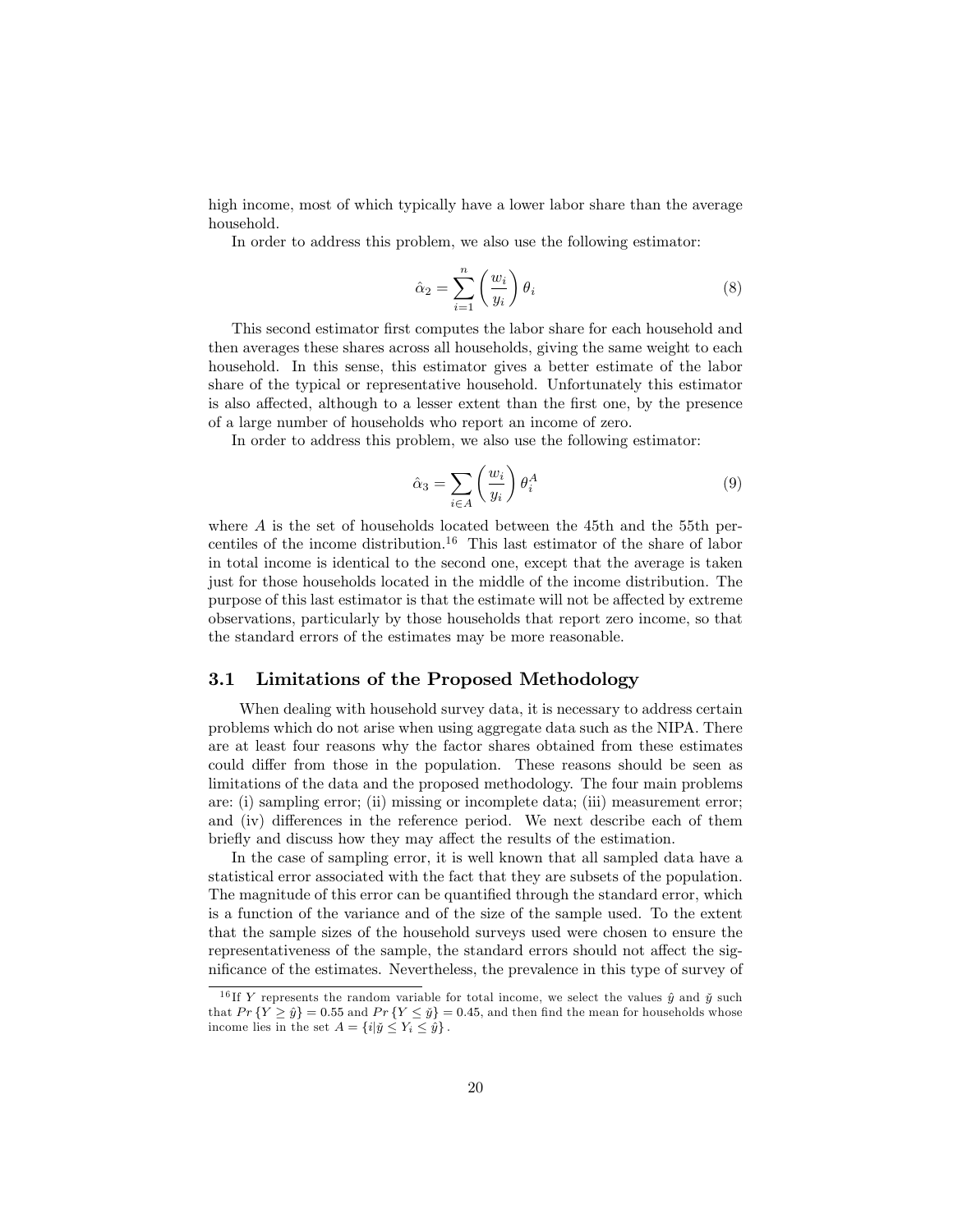households who report an income of zero greatly increases the standard error of the estimates. In order to address this issue, the paper proposes three alternative estimators, the third of which is an average over households in the middle of the income distribution and is thus not affected by the prevalence of zeroes.

In the case of missing or incomplete data, this could be due either to the respondent, the interviewer or the coding process. The most troublesome is the case of non-response by the respondent. As long as non-responses are random, this should not be a problem other than reducing the effective size of the sample. Nevertheless, if high-income households -which typically have a higher share of their income from capital- are less likely to respond to the survey than lowincome households, then the estimate of the labor (capital) share will be biased upwards (downwards). This is an example of the more general problem of selection bias or self-selection bias.

In the case of measurement error, it is well known that household survey data are typically measured with error, due either to the respondent, the interviewer or the coding process. Unless the data generating process of this measurement error is described by a mean zero normal distribution (classic measurement error), the errors will not cancel out and the resulting estimates may be biased.

Finally, there is the problem of the reference period. The concepts of GDP or national income refer to flow variables for a given period, typically a year. For example, GDP refers to all final market goods and services produced in a given year. In contrast, the data collected by a household survey refer to a shorter period, typically referred to as the reporting period, which is not necessarily the period in which the fieldwork was performed. In particular, the surveys typically ask questions about the income accrued during a period of several months before the survey, while in the case of expenditures the reference period is much more recent, usually a few week before the survey. In the case of the ENIGHs, the survey questionnaire has a reference period between one and six months, depending on the question asked.

Given that labor income typically has an important seasonal component, then the results of the two methods need not coincide unless the reference period is the same. In the case of Mexico, labor income is typically higher in the last month of the year due to holiday-related compensation (year-end bonuses). This month is not captured in the survey, so the estimate of the labor (capital) share will be biased downwards (upwards). Nevertheless, the seasonal component of labor income in Mexico is only relevant for formal employees, so it is not likely to introduce a significant bias in the estimates.

# **Empirical Results**  $\boldsymbol{4}$

The following table and figure present the main results of the paper. Table 3 contains the three estimates for each of the surveys considered. The standard errors are in italics below each point estimate. As can be seen from the table and the accompanying figure, factor shares in Mexico estimated from the household survey data have been relatively stable over the period considered (1968-2002).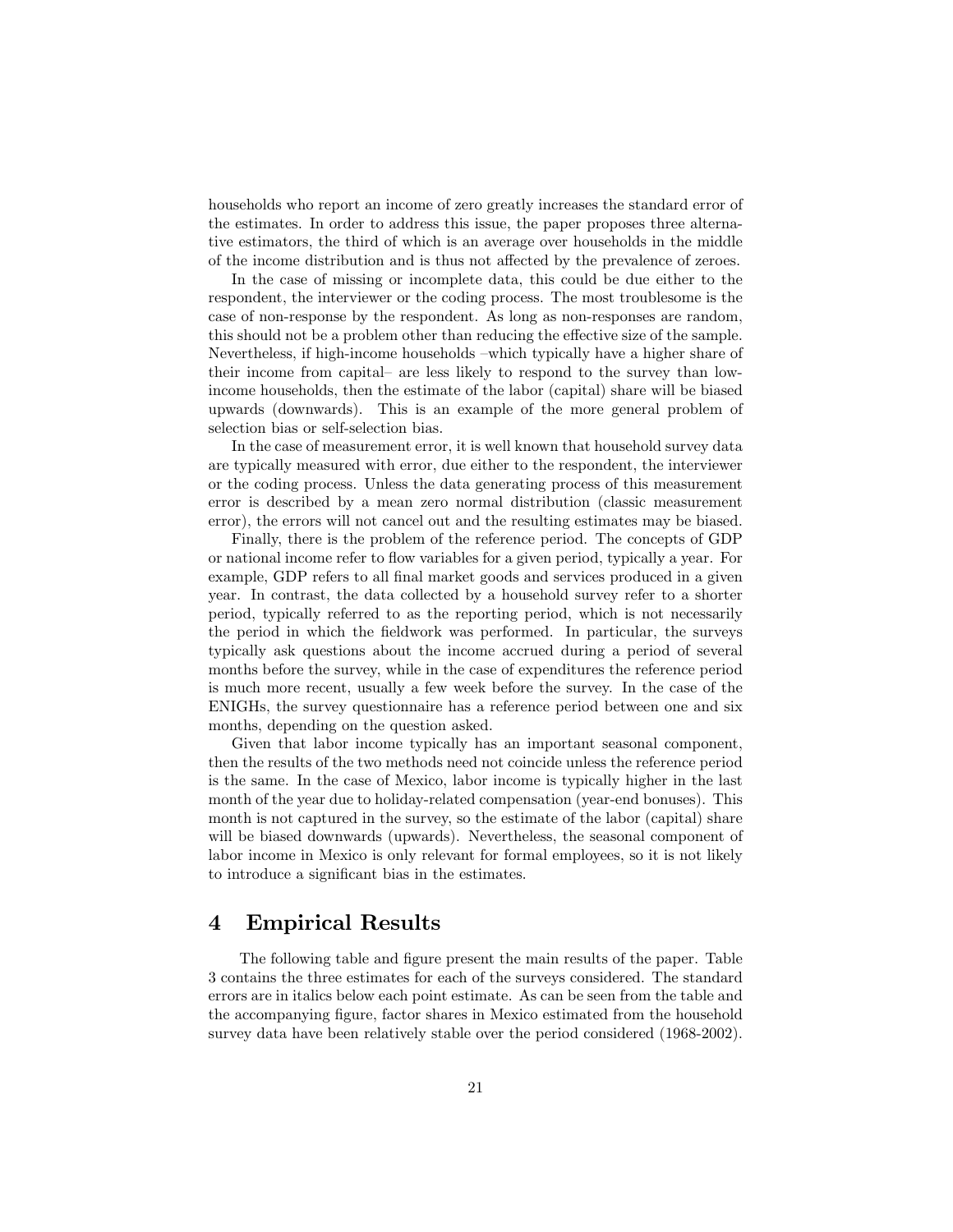More importantly, these shares are much closer to the shares of developed countries, including the United States and the other OECD countries, than those obtained using the NIPA data.



Figure 10 Labor's Share of Income from Household Survey Data: 1968-2002

Source: Own calculations using data from the National Income and Expenditure Household Surveys for the years  $1968\text{-}2002.$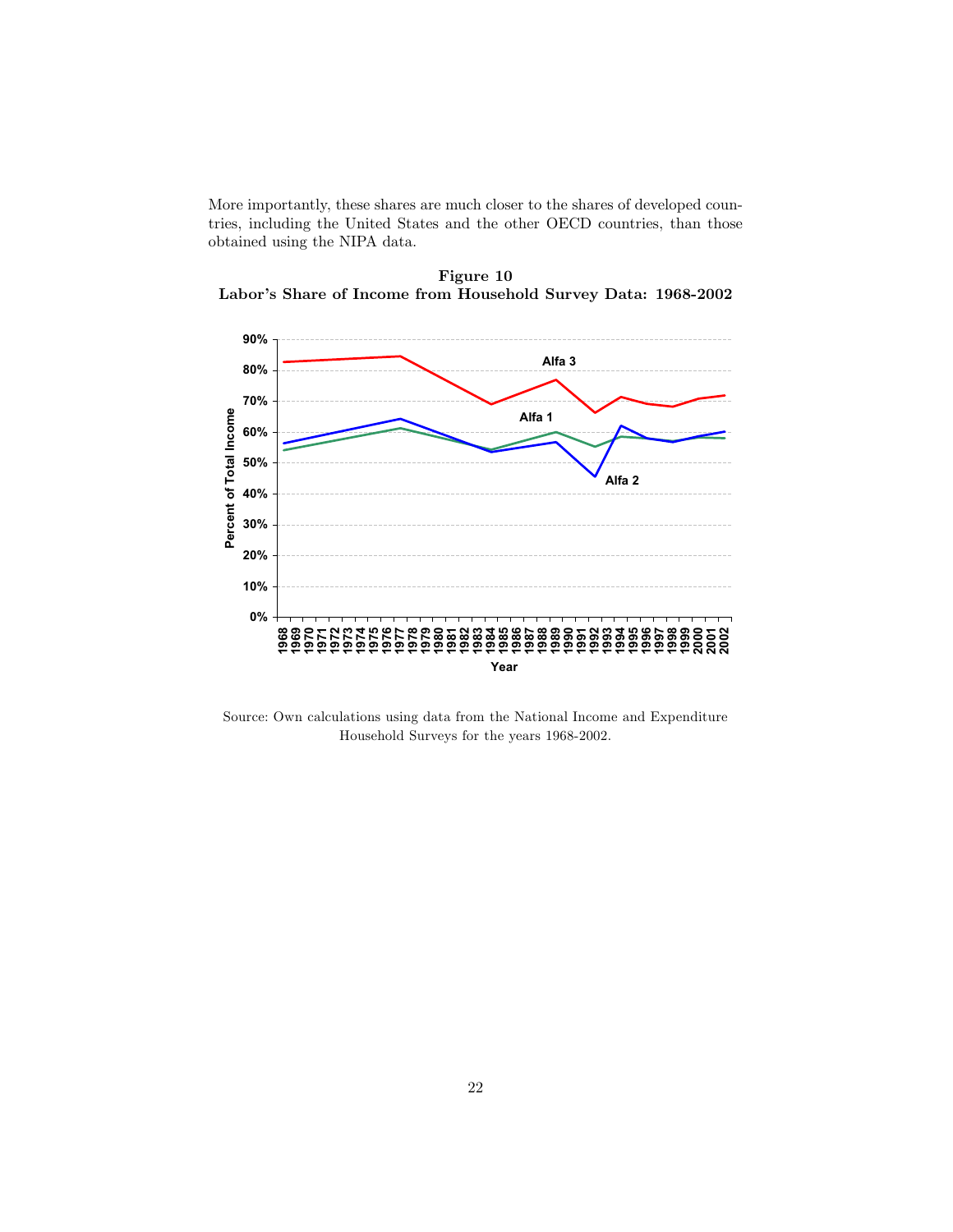| Table 3                          |                        |                               |                               |  |
|----------------------------------|------------------------|-------------------------------|-------------------------------|--|
| Labor's Share from               |                        |                               |                               |  |
| Household Survey Data: 1968-2002 |                        |                               |                               |  |
| Estimate<br>Year                 | $\pmb{\hat{\alpha}}_1$ | $\boldsymbol{\hat{\alpha}}_2$ | $\boldsymbol{\hat{\alpha}}_3$ |  |
| 1968                             | 0.542                  | 0.564                         | 0.828                         |  |
|                                  | 0.409                  | 0.732                         | 0.019                         |  |
| 1977                             | 0.613                  | 0.644                         | 0.846                         |  |
|                                  | 0.421                  | 0.771                         | 0.037                         |  |
| 1984                             | 0.544                  | 0.536                         | 0.691                         |  |
|                                  | 0.430                  | 0.830                         | 0.063                         |  |
| 1989                             | 0.601                  | 0.568                         | 0.770                         |  |
|                                  | 0.422                  | 1.272                         | 0.056                         |  |
| 1992                             | 0.553                  | 0.456                         | 0.663                         |  |
|                                  | 0.408                  | 1.118                         | 0.054                         |  |
| 1994                             | 0.586                  | 0.621                         | 0.714                         |  |
|                                  | 0.427                  | 0.881                         | 0.058                         |  |
| 1996                             | 0.580                  | 0.581                         | 0.692                         |  |
|                                  | 0.420                  | 1.372                         | 0.056                         |  |
| 1998                             | 0.571                  | 0.568                         | 0.683                         |  |
|                                  | 0.422                  | 0.860                         | 0.058                         |  |
| 2000                             | 0.583                  | 0.587                         | 0.709                         |  |
|                                  | 0.421                  | 0.826                         | 0.058                         |  |
| 2002                             | 0.581                  | 0.602                         | 0.719                         |  |
|                                  |                        | $0.419$ $0.719$               | 0.052                         |  |
| Average                          | 0.5755                 | 0.5728                        | 0.7315                        |  |

Source: Own calculations using data from the National Income and Expenditure Surveys for the years 1968-2002

N.B.: Standard errors are below the estimates in italics.

The last column in Table 3 shows that on average over the period 1968 to 2002, the share of labor in total income obtained from the household survey data using the first two estimators has been around  $57\%$ , while the share of capital in total income has been around 43%. In fact, the average of the results obtained using the first two estimators are very similar. As mentioned above, the standard errors of the estimates are disproportionately large, mainly due to the large fraction of households that report zero income.

In contrast, the results obtained using the third estimator are significantly higher, and the standard errors are an order of magnitude smaller. This should not be surprising given the was the third estimator was constructed.

Thus, the results support the hypothesis that it is differences in measurement practices and in the composition of the labor force across countries, rather than differences in technology, that explain the differences reported in factor shares between developed and developing countries. In this sense, these results are consistent with Gollin's (2002) findings, although the methods used by the two papers are completely different. As will be argued in the next section, the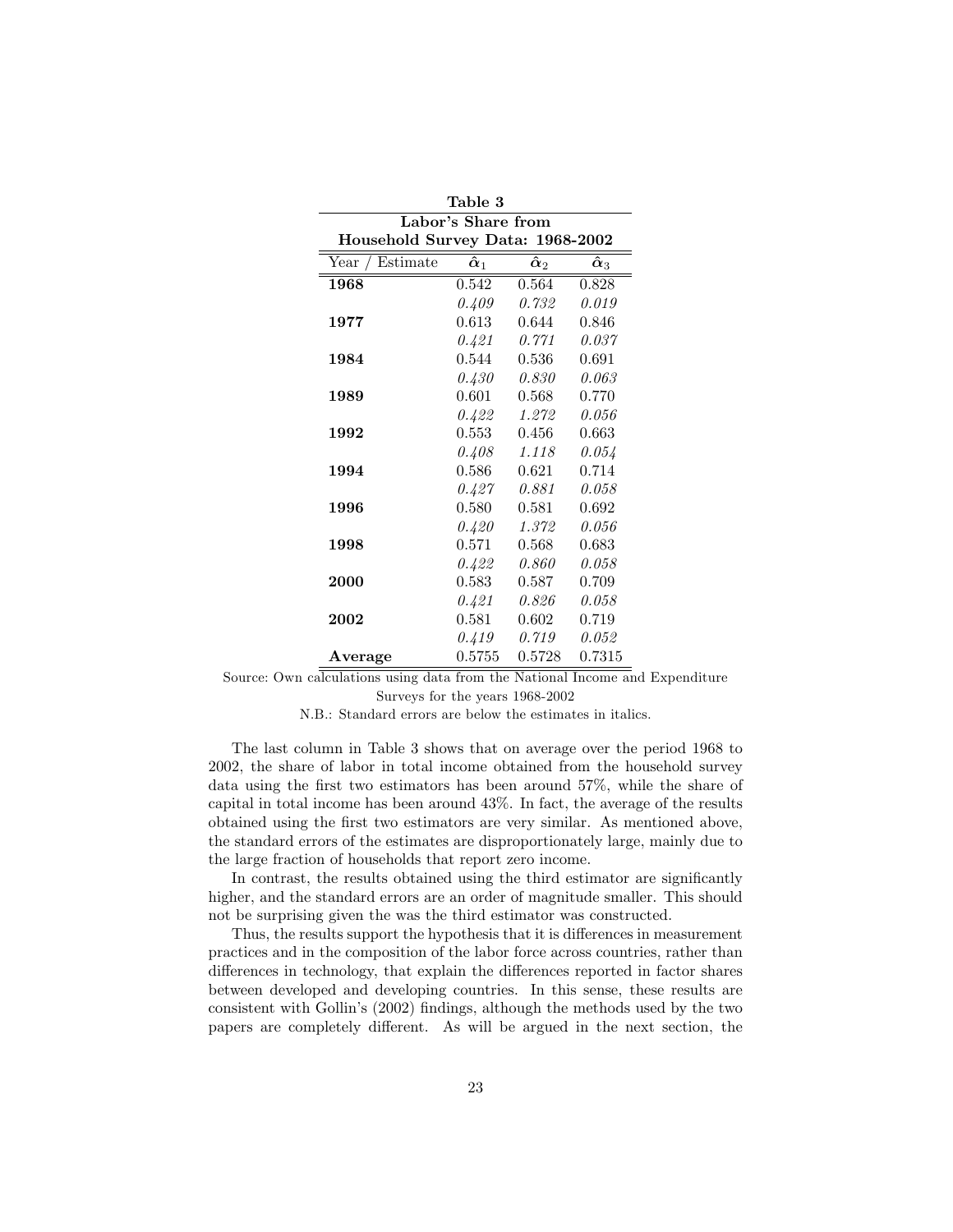implications of these differences in at least four areas of economic research are far reaching.

# $\overline{5}$ Implications

This section develops some of the implications of the differences in factor shares from the NIPA data and those obtained from the household survey data. In particular, this section discusses four areas of economic research where the differences in factor shares have important implications: (i) the functional or factorial distribution of income; (ii) growth accounting, development accounting and the analysis of the sources of growth; (iii) the calibration of static applied general equilibrium models, dynamic stochastic general equilibrium models and the computational experiments obtained from them; and (iv) the speed of convergence to the steady state in the neoclassical growth model or to a balanced growth path in a certain class of endogenous growth models.

#### $5.1$ **Factorial Distribution of Income**

The most direct implication of the differences in factor shares obtained from the NIPA data and from the household survey data concerns economic inequality, since the factor shares of labor and capital are the main categories of the factorial or functional distribution of income. The differences in factor shares implied by the NIPA data, taken at face value, imply that the share of labor is much lower in countries with low per capita income.

As a result, the conventional wisdom has been that in Mexico -as in much of the rest of Latin America-capital is much more exploitative than in developed countries, since it obtains or "extracts" a larger share of income as "corporate profits." As argued above, the share of capital in total income obtained from the NIPA data does not correspond to corporate profits. The implication of the factor shares obtained using the household survey data is that capital and labor in fact receive about the same share of income as in countries with higher per capita income.

#### $5.2$ **Growth Accounting**

In the growth accounting literature and the sources of growth methodology, the results of these accounting exercises crucially depend on the factor shares used. In fact, Caselli (2004) shows using a numerical example that these growth and developing accounting exercises are most sensitive to the income share parameter (the others being the initial capital stock, the depreciation rate, etc.). In this section we quickly review the growth accounting methodology and reexamine the results of the sources of growth exercises for Mexico in light of the results obtained above.<sup>17</sup>

 $^{17}$  Some recent and influential examples of these growth accounting exercises are Mankiw, Romer and Weil (1992) and Bernanke and Gürkaynak (2002), among others.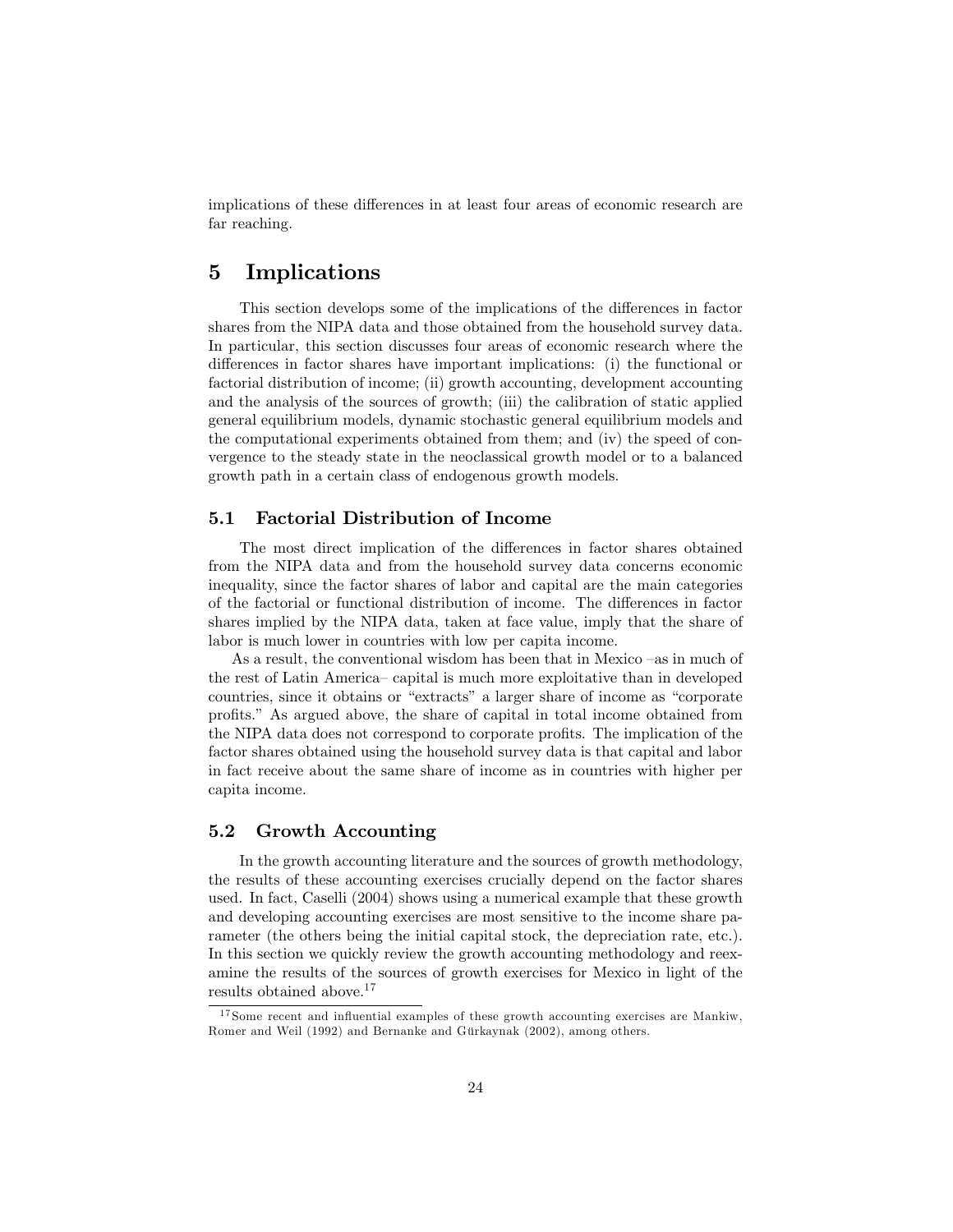It is useful to begin with a general production function of the form:

$$
Y_t = A_t F(L_t, K_t) \tag{10}
$$

By taking the logarithmic derivative of the function above, one can obtain an expression for the growth rate of output as a function of the growth rates of TFP, labor and capital:

$$
\frac{\dot{Y}_t}{Y_t} = \frac{\dot{A}_t}{A_t} + \frac{\partial F(L_t, K_t)}{\partial L_t} \frac{L_t}{F(L_t, K_t)} \frac{\dot{L}_t}{L_t} + \frac{\partial F(L_t, K_t)}{\partial K_t} \frac{K_t}{F(L_t, K_t)} \frac{\dot{K}_t}{K_t} \tag{11}
$$

Assuming competitive factor markets and the absence of externalities, so that social returns to each factor coincide with the observed private returns, the marginal products of labor and capital should be equal to their rental prices:

$$
\frac{\dot{Y}_t}{Y_t} = \frac{\dot{A}_t}{A_t} + \left(\frac{w_t L_t}{Y_t}\right) \frac{\dot{L}_t}{L_t} + \left(\frac{r_t K_t}{Y_t}\right) \frac{\dot{K}_t}{K_t}
$$
\n(12)

According to this expression, the growth rate of output can be decomposed into a part that is attributable to the growth rate of TFP, a part that is attributable to the growth rate of labor, and a part that is attributable to the growth rate of capital, where the growth rate of each factor is weighted by its respective share in output.

In the expression above, the growth rates of output and labor are readily observable from the data. In the case of capital, a series can be constructed from data on investment using several methodologies, including the perpetual inventory method. Finally, one can obtain the growth rate of TFP as the difference between the growth rate of output and the growth rates of labor and capital weighted by their respective shares in output:

$$
\frac{\dot{A}_t}{A_t} = \frac{\dot{Y}_t}{Y_t} - \left(\frac{w_t L_t}{Y_t}\right) \frac{\dot{L}_t}{L_t} - \left(\frac{r_t K_t}{Y_t}\right) \frac{\dot{K}_t}{K_t}
$$
\n(13)

These last two expressions are important since they show that factor shares, even if they are not constant over time, are key in obtaining the growth rate of TFP. Thus, even if one does not assume a Cobb-Douglas production function, factor shares partly determine the results of the growth and development accounting exercises.

An alternative form of decomposing the growth rate of output, termed the dual approach, obtains the growth rate of TFP from the observed growth rates of factor prices.  $^{18}$ This approach begins with the identity of output and factor income payments:

$$
Y_t \equiv w_t L_t + r_t K_t \tag{14}
$$

Differentiating both sides of this identity with respect to time yields:

<sup>&</sup>lt;sup>18</sup> See Barro and Sala-i-Martin (2004).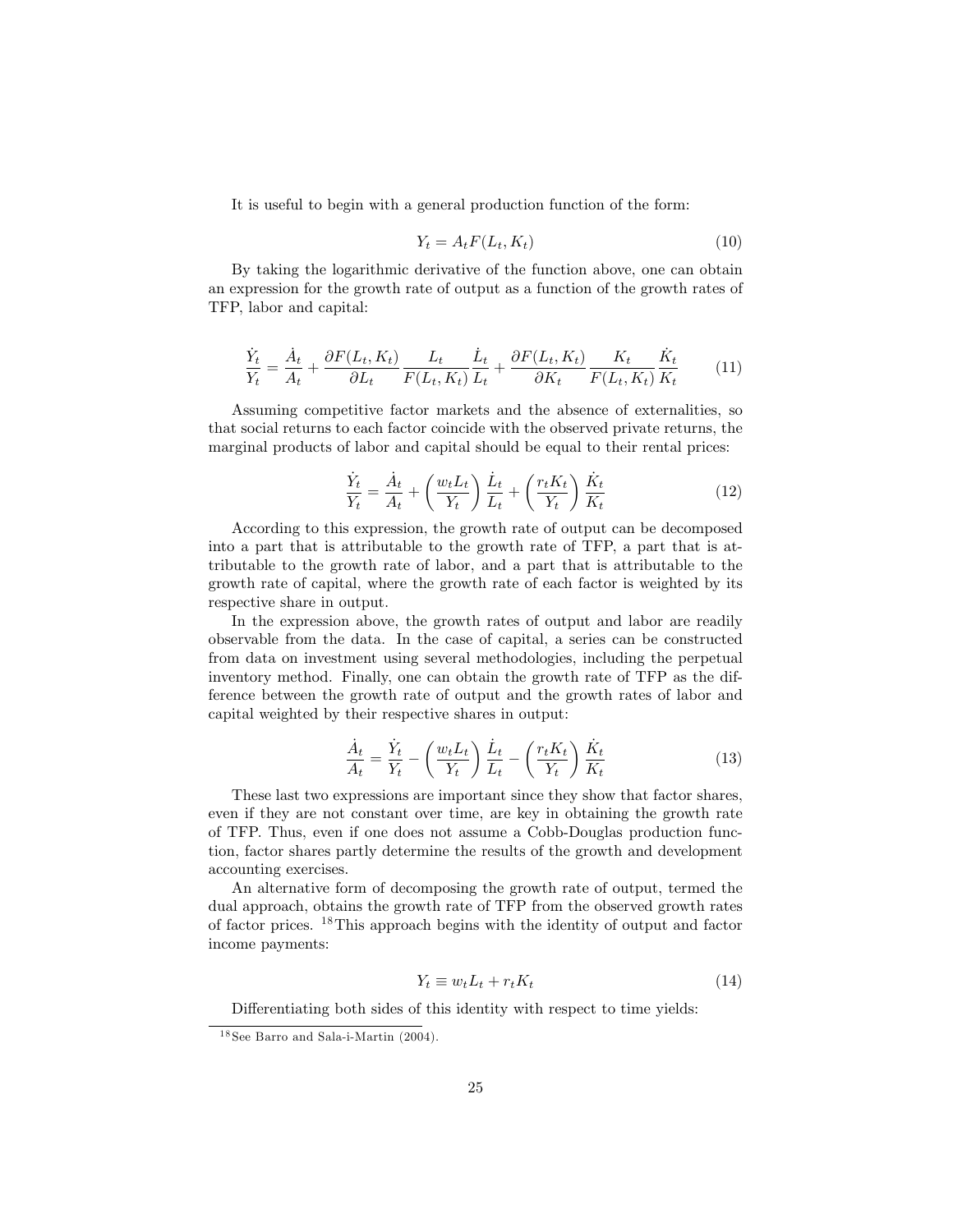$$
\dot{Y}_t = \dot{w}_t L_t + w_t \dot{L}_t + \dot{r}_t K_t + r_t \dot{K}_t \tag{15}
$$

Dividing both sides of this last equation by  $Y_t$  gives an expression for the growth rate of output as a function of the share-weighted growth rate of inputs and the share-weighted growth rate of factor prices:

$$
\frac{\dot{Y}_t}{Y_t} = \frac{\dot{w}_t}{w_t} \left( \frac{w_t L_t}{Y_t} \right) + \frac{\dot{L}_t}{L_t} \left( \frac{w_t L_t}{Y_t} \right) + \frac{\dot{r}_t}{r_t} \left( \frac{r_t K_t}{Y_t} \right) + \frac{\dot{K}_t}{K_t} \left( \frac{r_t K_t}{Y_t} \right) \tag{16}
$$

Regrouping terms one can obtain an expression for the growth rate of TFP as a function of the growth rate of factor prices, where each factor price is weighted by that factor's share in output:

$$
\frac{\dot{A}_t}{A_t} = \frac{\dot{Y}_t}{Y_t} - \left(\frac{w_t L_t}{Y_t}\right) \frac{\dot{L}_t}{L_t} - \left(\frac{r_t K_t}{Y_t}\right) \frac{\dot{K}_t}{K_t} = \left(\frac{w_t L_t}{Y_t}\right) \frac{\dot{w}_t}{w_t} + \left(\frac{r_t K_t}{Y_t}\right) \frac{\dot{r}_t}{r_t}
$$
(17)

Thus, it is important to notice that factor shares are also key in determining the growth rate of TFP when the dual approach is used.

Given the empirical evidence provided above both from the NIPA data and from the household survey data that factor shares have been relatively constant over time, and without loss of generality, it is helpful to work with a Cobb-Douglas production function of the form:

$$
Y_t = A_t L_t^{\alpha} K_t^{\beta} \tag{18}
$$

From this expression one can obtain the level of TFP as a function of output, labor and capital, as well as of factor shares:

$$
A_t = \frac{Y_t}{L_t^{\alpha} K_t^{\beta}} \tag{19}
$$

In this case, factor shares are constant over time and equal to the exponents of labor and capital in the production function. The expression for the growth rate of TFP as a function of the growth rates of output, the two inputs and the factor shares can be obtained by taking the logarithmic derivative of equation  $(19)$  or by substituting the constant factor shares into equation  $(13)$ :

$$
\frac{\dot{A}_t}{A_t} = \frac{\dot{Y}_t}{Y_t} - \alpha \frac{\dot{L}_t}{L_t} - \beta \frac{\dot{K}_t}{K_t} \tag{20}
$$

Under the assumption of constant returns to scale, the expression simplifies further to:

$$
\frac{\dot{A}_t}{A_t} = \frac{\dot{Y}_t}{Y_t} - \frac{\dot{L}_t}{L_t} + \beta \left(\frac{\dot{K}_t}{K_t} - \frac{\dot{L}_t}{L_t}\right)
$$
\n(21)

Define output per capita and capital per capita as  $y \equiv Y/L$  and  $k \equiv K/L$ . We can then rearrange and express the equation above in intensive or per capita terms as: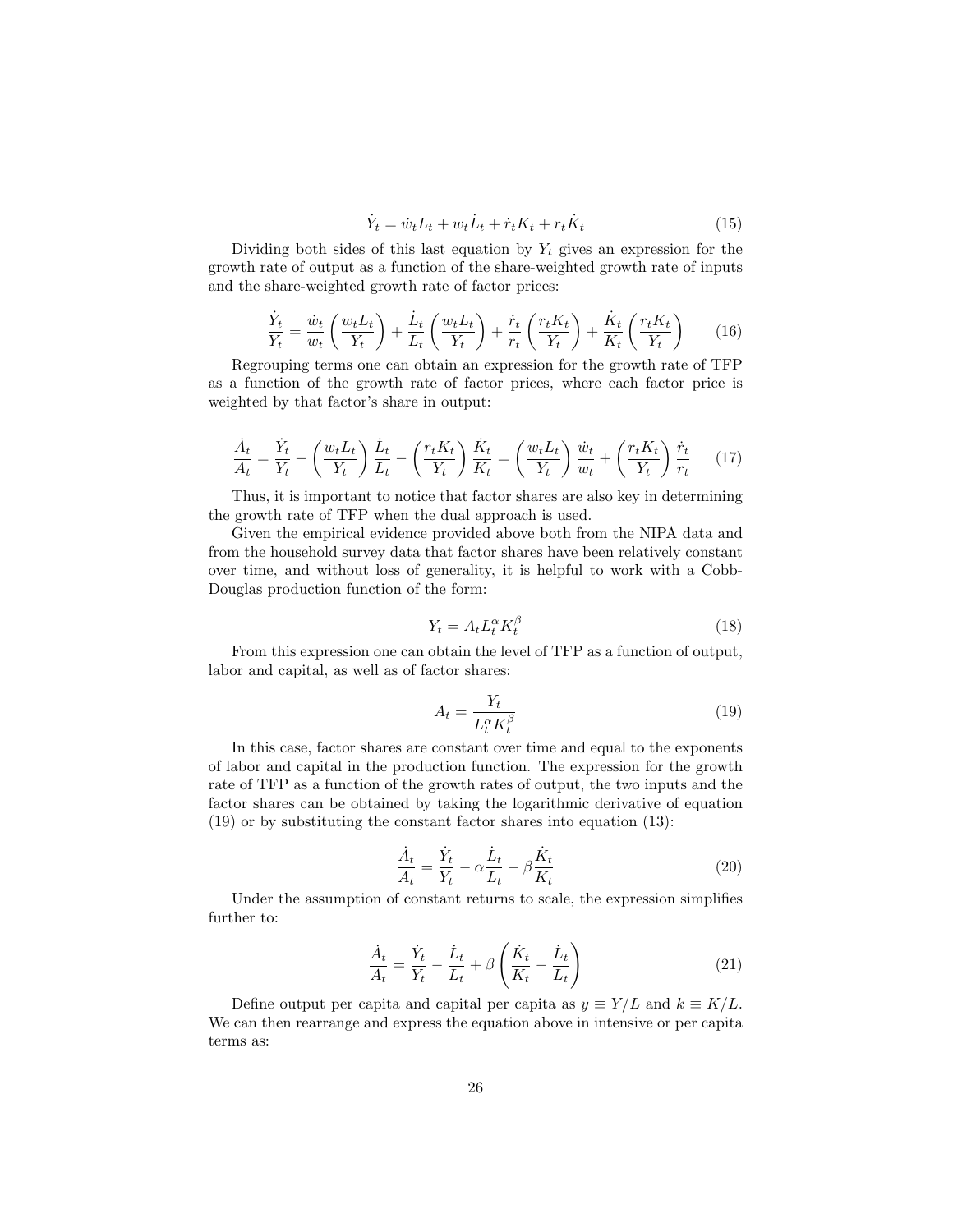$$
\frac{\dot{A}_t}{A_t} = \frac{\dot{y}_t}{y_t} - \beta \frac{\dot{k}_t}{k_t} \tag{22}
$$

According to this equation, the growth rate of TFP is equal to the growth rate of output per capita minus the growth rate of capital per capita weighted by the share of capital in total output. It is evident from this equation that if the share of capital is overestimated, then the growth rate of TFP will be underestimated.

This fact would explain why in Mexico and other Latin American countries the growth rate of TFP has been found to be negative for several periods. It would also solve the difficulty in interpreting a sustained fall in TFP, which implies a "literal forgetting of technology" in the words of Barro and Sala-i-Martin  $(2004)$ . To explore this issue further, equation  $(22)$  will be used in the next section to assess the differences in the results of the growth accounting exercise using factor shares from the NIPA and from the household survey data for the case of Mexico.

#### 5.2.1 The Case of Mexico

In the case of Latin America, Elías (1992) provides a comprehensive analysis of the sources of growth for seven economies in the region, including Mexico. One of the main conclusions reached is that capital was the main source of growth over the period 1940-1985 in all of the countries analyzed. The results he obtained were largely confirmed by Santaella (1998), who performed a similar analysis for the case of Mexico. In particular, the latter documents Mexico's growth experience during the period 1940-1997, and reaches similar conclusions in the sense that capital accounted for most of the growth rate of per capital output. In particular, he found that capital per capita accounted for close to  $60\%$  of the growth rate of real GDP per capita over the period 1950-2000, while TFP accounted for the other  $40\%$ .

Another key fact documented by Elías for the Latin American countries analyzed, and Santaella in the case of Mexico, is that there has been a major slowdown in the growth rate of the region's real GDP after 1982. In the case of Mexico, from 1950 until 1981 real GDP per capita grew at an average of 3.19% per annum. In contrast, from 1982 until 2000, real GDP per capita grew at an average of  $0.45\%$  per annum.<sup>19</sup> The evolution of real per capita GDP is depicted in the next figure:

<sup>&</sup>lt;sup>19</sup>These growth rates are calculated using the data in the World Penn Table Version 6.1, by Heston, Summers and Aten (2002).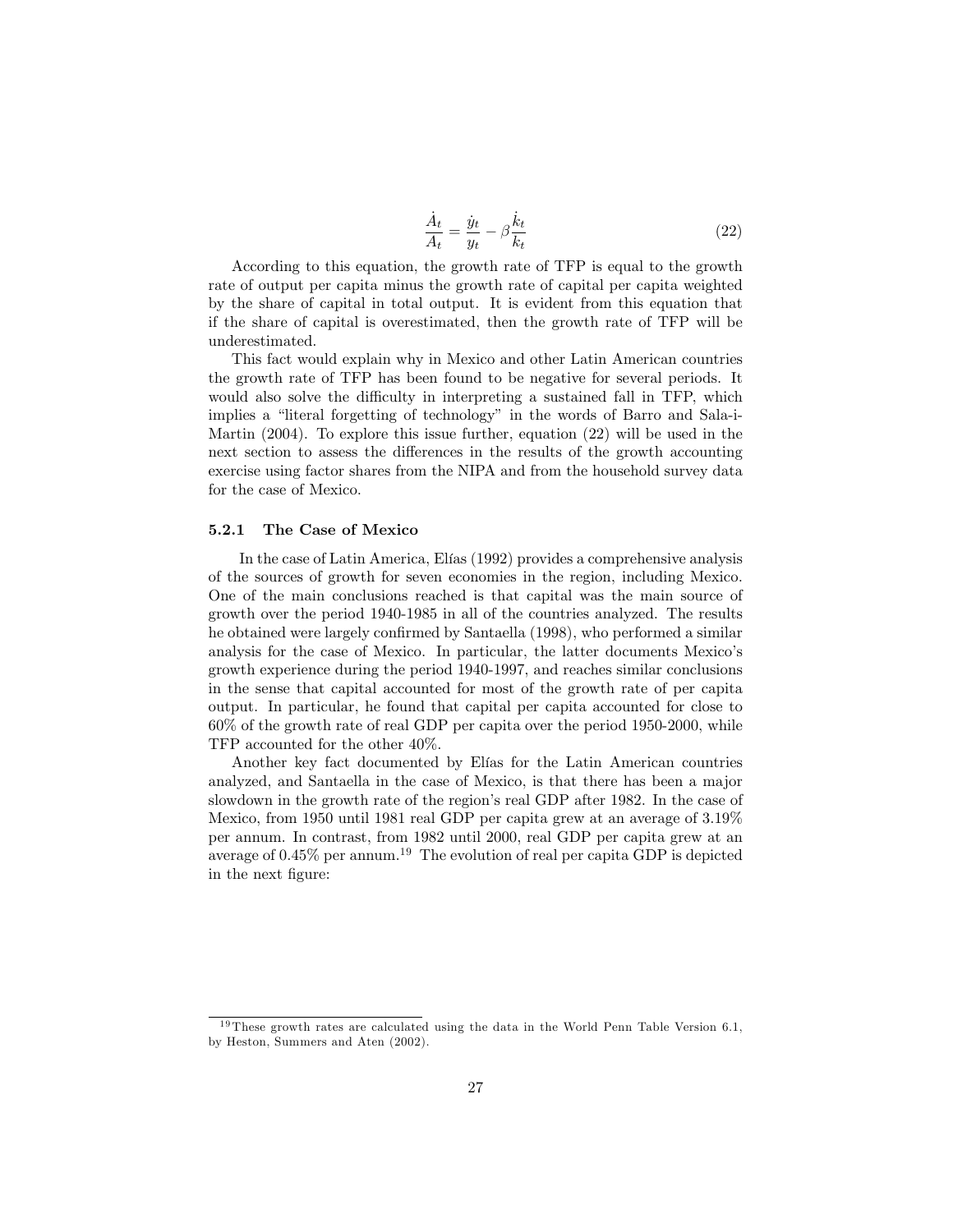

Figure 11 Real GDP per capita in Mexico: 1950-2000

Source: World Penn Table Version 6.1, by Heston, Summers and Aten (2002).

Given this sharp slowdown in the growth rate of real GDP per capita, some of the questions that naturally arise are: What produced this slowdown? Which factor or factors of production were responsible, or was TFP the culprit?

The received knowledge derived from the growth accounting methodology and sources of growth exercises using the factor shares from the NIPA data is twofold. First, capital has been the largest contributor to output growth in Latin America. Second, the slowdown or fall in the growth rate of per capita GDP after 1982 was mainly the result of a sharp fall in the growth rate of TFP. In fact, for several years the growth rate of TFP is found to be negative. Both conclusions largely rest on the relatively large income share of capital in Mexico and other Latin American countries, which according to the NIPA data has been around  $60\%$  on average.

We next repeat the growth accounting exercise described in the previous section but using the factor shares obtained from the household survey data. The data for output, labor and capital for this exercise were obtained from the Penn World Table Version 6.1, so it can be easily replicated.<sup>20</sup> The total population in the country is used as a proxy for the labor force, while capital is

 $20$  See Heston, Summers and Aten  $(2002)$ .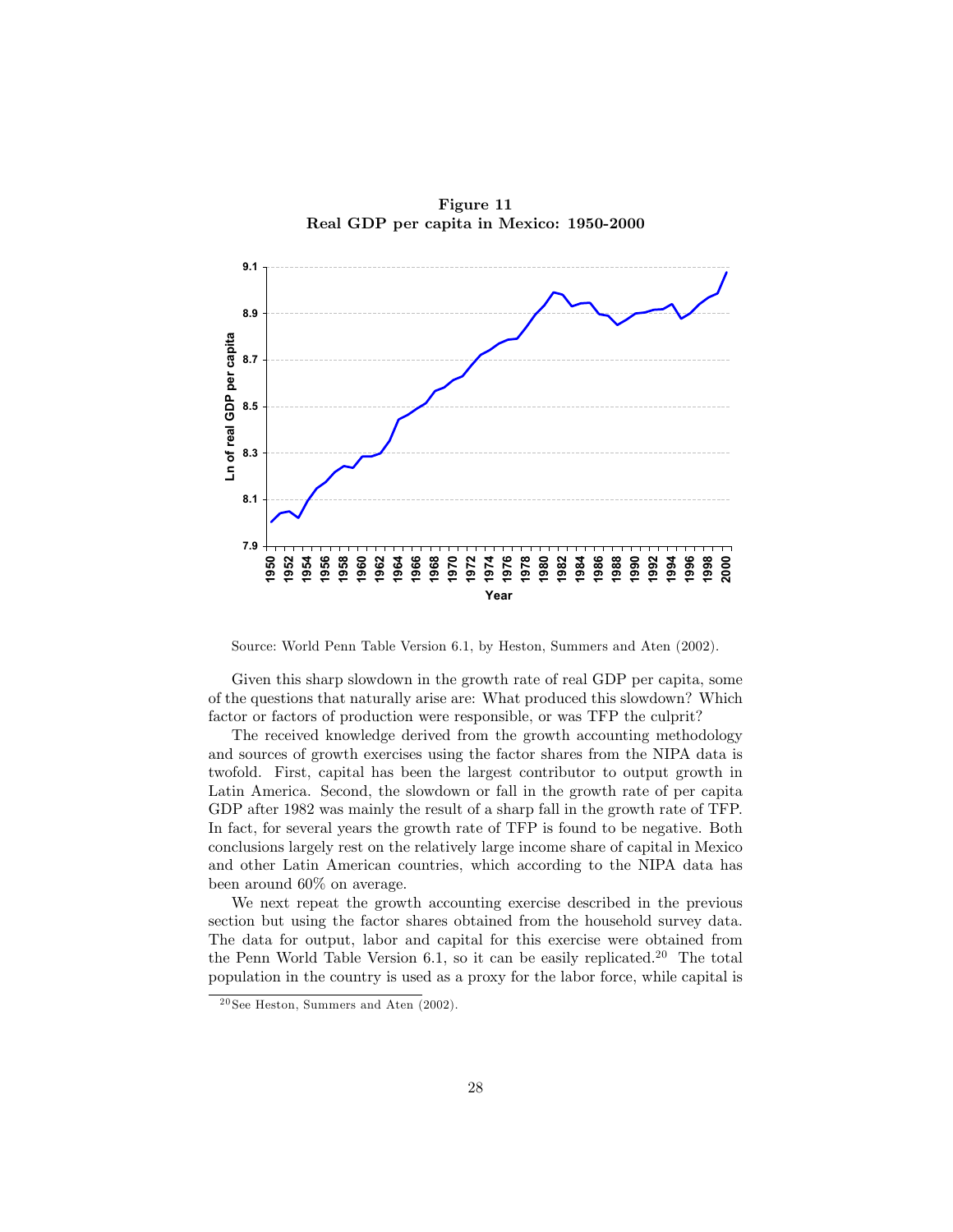constructed from the investment series using the perpetual inventory method.<sup>21</sup> As the next table and figure show, the results from the growth accounting exercises using the NIPA data and the household survey data stand in sharp  $\,$  contrast.

| Table 4                                |                                      |                   |                           |                         |                         |
|----------------------------------------|--------------------------------------|-------------------|---------------------------|-------------------------|-------------------------|
| Sources of Growth in Mexico: 1950-2000 |                                      |                   |                           |                         |                         |
| Capital Shares                         |                                      | $\beta = 0.66$    |                           | $\beta = 0.34$          |                         |
| Period / Growth Rates                  | $\frac{\dot{y}_t}{\dot{x}}$<br>$y_t$ | $\frac{k_t}{k_t}$ | $A_t$<br>$\overline{A_t}$ | $\frac{\dot{k}_t}{k_t}$ | $\frac{\dot{A}_t}{A_t}$ |
| 1950-2000                              | 0.056                                | 0.049             | 0.024                     | 0.049                   | 0.040                   |
|                                        | 100%                                 | 53.6%             | $46.4\%$                  | 30.0%                   | $70.0\%$                |
| 1950-1980                              | 0.072                                | 0.051             | 0.039                     | 0.051                   | 0.055                   |
|                                        | $100\%$                              | $47.9\%$          | 52.1%                     | 26.8%                   | $73.2\%$                |
| 1982-1987                              | 0.011                                | 0.039             | $-0.015$                  | 0.039                   | $-0.003$                |
|                                        | 100%                                 | $72.9\%$          | $27.1\%$                  | 46.7%                   | 53.3%                   |
| 1988-1995                              | 0.024                                | 0.048             | $-0.007$                  | 0.048                   | 0.008                   |
|                                        | 100%                                 | 69.8%             | 30.2%                     | $36.1\%$                | 63.9%                   |
| 1996-2000                              | 0.065                                | 0.047             | 0.034                     | 0.047                   | 0.049                   |
|                                        | 100%                                 | 57.5%             | 42.5%                     | 29.7%                   | $70.3\%$                |

Source: Own calculations using data from the World Penn Table Version  $6.1$ , by Heston, Summers and Aten (2002).

N.B.: Percent contributions are below the growth rates in italics.

 $21$ We assume an annual depreciation rate of 5%, and an initial capital-ouptut ratio of approximately 2.9. Under these assumptions, the time series for the Investment Share of Real Gross Domestic Product (CI) implies an average capital-output ratio of 1.75 during the period  $1960 - 2000.$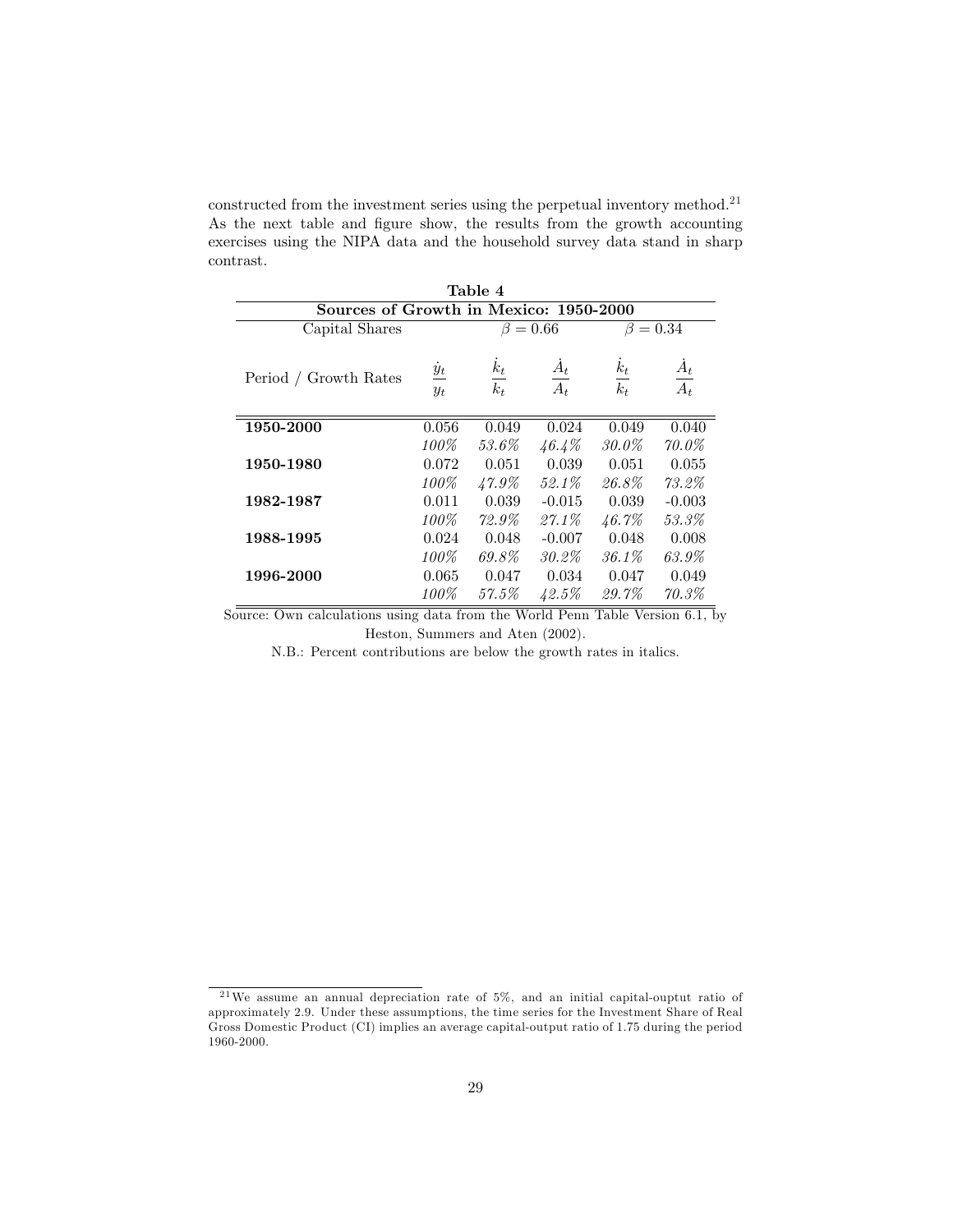

Figure 12 Total Factor Productivity in Mexico: 1950-2000

Source: Own calculations using data from the World Penn Table Version 6.1, by Heston, Summers and Aten (2002).

The two main implications of using the factor shares obtained from the household survey data in this growth accounting exercise are as follows. First, capital per capita has accounted for less than 30% of the growth rate of real GDP per capita in Mexico over the period 1950-2000, while TFP has accounted for around  $70\%$ .

Second, the slowdown observed in Mexico during the 1980s was indeed mainly the result of a sharp fall in the growth rate of TFP after 1982 which continued up until 1995. Nevertheless, rather than exhibiting a negative growth rate in the 1988-1995 period, TFP growth was in fact positive. Moreover, TFP grew at about  $4.9\%$  per annum in the period 1996-2000, which is higher than the average of  $4\%$  for the whole sample period.

Thus, in contrast to the growth miracles experienced by several South East Asian economies during the 1960s and 1970s, which were mainly the result of capital deepening, in Mexico the main driver of growth during the same period was TFP. The fall in the growth rate of per capita GDP in Mexico during the 1980's -a period commonly known as the lost decade- was also largely the result of a fall in TFP. Nevertheless, the growth rate of TFP was positive in the period 1988-1995, and grew rapidly in the period  $1996-2000^{22}$ 

 $22$ See Young (1995) for evidence on the South East Asian growth experience.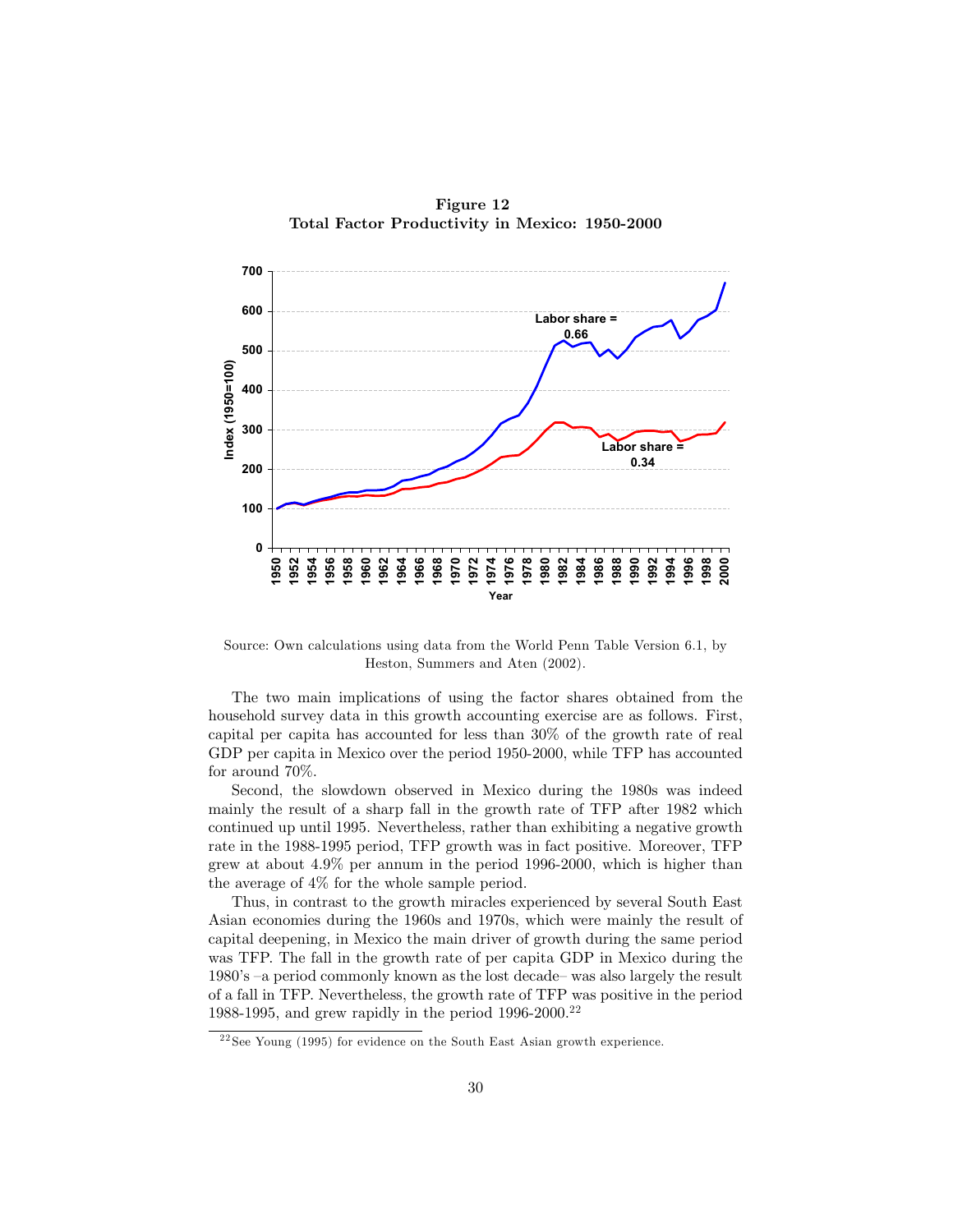#### $5.3$ Calibration

Many calibrated economic models and the numerical experiments obtained from them rely on an aggregate production function, typically of the Cobb-Douglas form. Thus, factor shares are key parameters in the calibration of static<sup>23</sup> as well as dynamic stochastic general equilibrium models.<sup>24</sup> Furthermore, the results of these calibration exercises and the numerical experiments obtained from them are often highly sensitive to the factor shares used.

As mentioned above, there is no widely agreed methodology about which is the most appropriate method to obtain the key parameters needed to calibrate these models. In some instances they are obtained from the NIPA data, such as with the factor shares. In others, they are obtained from the household survey data, such as with the intertemporal elasticity of substitution.

The implication of the factor shares obtained using the household survey data is that the conclusions drawn from these calibration exercises may be either reinforced, debilitated or overturned, depending on each model. We next look at a very simple model and explore the consequences of the differences in factor shares obtained with the NIPA data and the household survey data.

#### 5.3.1 Factor Shares and the "Lucas Paradox"

In a very influential paper, Lucas (1990) argued that the observed differences in per capita income across countries imply differences in rates of return to capital that are far too large to be consistent with observed capital flows under the assumption that there is capital mobility. In particular, he used a simple numerical example which assumed a common constant returns to scale technology across countries. This observation, termed the "Lucas Paradox", has led to a series of potential explanations that could account for this apparent puzzle.

In this exercise, one begins with a common Cobb-Douglas production function of the form:

$$
y_t = A_t k_t^{\beta} \tag{23}
$$

Assuming competitive factor markets, the rate of return to capital must equal the marginal product of capital:

$$
r_t = \beta A_t k_t^{\beta - 1} \tag{24}
$$

Substituting for capital from equation  $(23)$ , one reaches an expression for the rate of return on capital as a function only of output per capita:

 $^{23}$ See, for example, Kehoe and Serra (1983, 1986) and Kehoe and Kehoe (1994a, 1994b). The models in these papers are calibrated using the factor shares obtained using the NIPA data from Mexico, despite the significant differences with the parameters obtained using the NIPA data from the U.S.

 $24$  See, for example, Bergoeing, Kehoe, Kehoe and Soto (2002a, 2002b). The model in these papers is calibrated using as factor shares the typical parameters obtained using the NIPA data from countries with high per capita income, such as the U.S.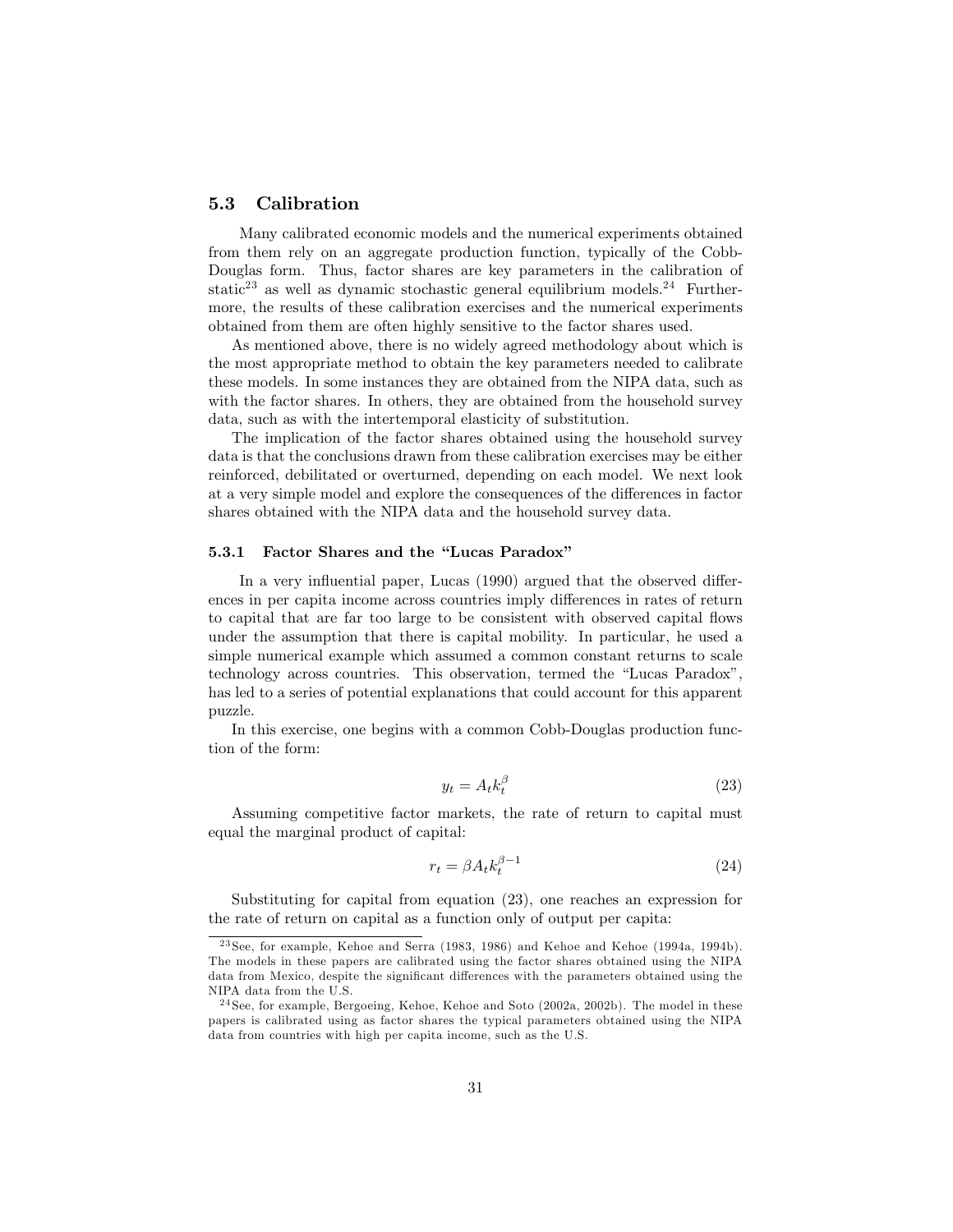$$
r_t = \beta A_t^{1/\beta} y_t^{(\beta - 1)/\beta} \tag{25}
$$

Given the assumption of a common technology across countries, the above expression implies that the ratio of the rates of return to capital between two countries  $i$  and  $j$  is a function of the ratio of outputs per capita and the (common) share of capital in output  $(\beta)$ :

$$
\frac{r_t^i}{r_t^j} = \left(\frac{y_t^i}{y_t^j}\right)^{(\beta - 1)/\beta} \tag{26}
$$

Although Lucas assumed the same technology across countries, in his numerical example he avoided the issue of the differences in factor shares obtained from the NIPA data by taking a simple average of shares in India and the U.S. This implicitly assumes that neither country's shares are correct, and uses instead an "average" technology.<sup>25</sup>

The main implication of factor shares obtained using the household survey data is that if these shares are in fact very similar across countries, then the Lucas Paradox becomes even harder to resolve. This is, if factor shares across countries are similar, and they are actually closer to those of high per capita income countries, then the paradox might be harder to solve since the implied differences in rates of return are even larger than previously obtained.

To illustrate this point, we obtain the differences in rates of return to capital implied by the observed differences in real output per worker in the United States, Mexico and India. All the data are obtained from the Penn World Table Version 6.1, and correspond to averages during the period  $1950$ - $2000$ <sup>26</sup>

| Table 5                                                                       |       |       |        |        |  |
|-------------------------------------------------------------------------------|-------|-------|--------|--------|--|
| Differences in Rates of Return Implied by the Observed                        |       |       |        |        |  |
| Differences in Real Output Per Worker between the U.S. and                    |       |       |        |        |  |
| India and between the U.S. and Mexico: Average 1950-2000                      |       |       |        |        |  |
| Difference in ROR / Capital Share $0.50$                                      |       | 0.40  | 0.35   | 0.30   |  |
| U.S.-India                                                                    | 14.32 | 54.55 | 142.20 | 511.88 |  |
| U.S.-Mexico                                                                   | 2.28  | 3.47  | 4.69   | 7.04   |  |
| Source: Own calculations using data from the World Penn Table Version 6.1, by |       |       |        |        |  |

Heston, Summers and Aten (2002).

 ${}^{25}$ Rather than questioning the assumptions that lay behind the exercise (e.g. a common technology, complete capital markets, perfect capital mobility) there has been a series of papers with explanations which may account for the paradox. See, for example, Reinhart and Rogoff (2004).

 $^{26}$  One important difference between the exercise presented here and in Lucas (1990) is that he uses observed differences in GDP per capita while this paper uses differences in output per worker. This is so since presumably foreign investors are interested in differences in the productivity of capital, rather than in differences in living standards across countries.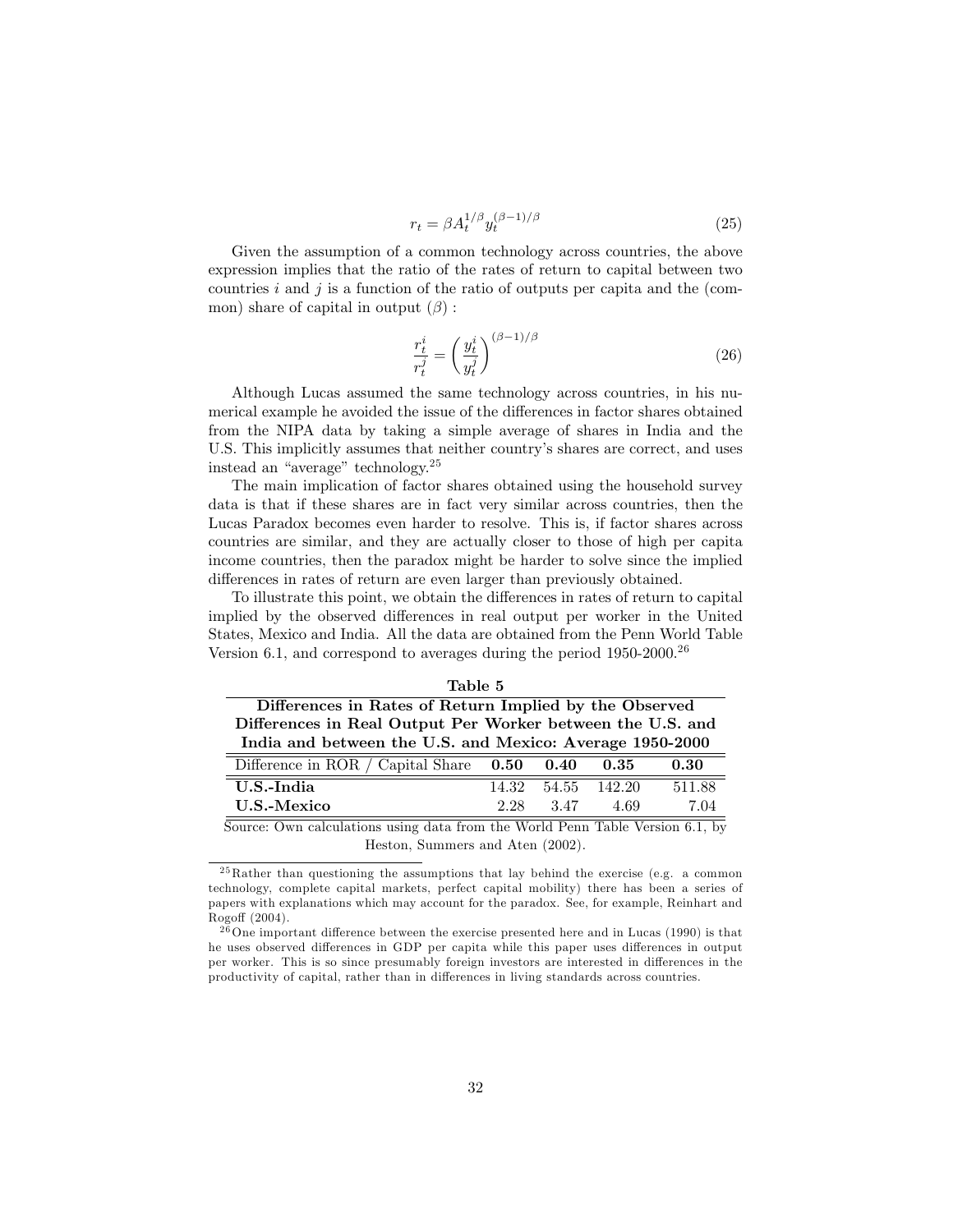#### $5.4$ Speed of Convergence

One final implication that can be derived from the differences in factor shares obtained using the NIPA data and the household survey data concerns the speed of convergence. In particular, the speed of convergence to the steady state in the neoclassical growth model and to the balanced growth path in a class of endogenous growth models depends, among other parameters, on the capital share.<sup>27</sup> Recall that the concavity of a Cobb-Douglas production function in which output and capital are expressed in per capita terms is given by the capital share. Thus, the higher the share of capital, the less concave the production function and the slower the speed of convergence.

The empirical evidence from cross-country growth regressions shows that the speed of absolute  $\beta$ -convergence between Latin American countries and the group of advanced capitalist countries, when there is evidence of convergence at all, has been very slow. Moreover, convergence in per capita GDP stopped altogether or even reversed after 1982. The fact that per capita GDP in Latin America has been falling for some time relative to that in the United States, and that this decline accelerated after 1982, is depicted in the following figure:

Figure 13 Real GDP per capita in various countries as a percentage of real GDP per capita in the United States: 1950-2000



 $27$  See Ortigueira and Santos (1997) for a class of endogenous growth models in which the speed of convergence to the balanced growth path depends only on technological and not on preference parameters.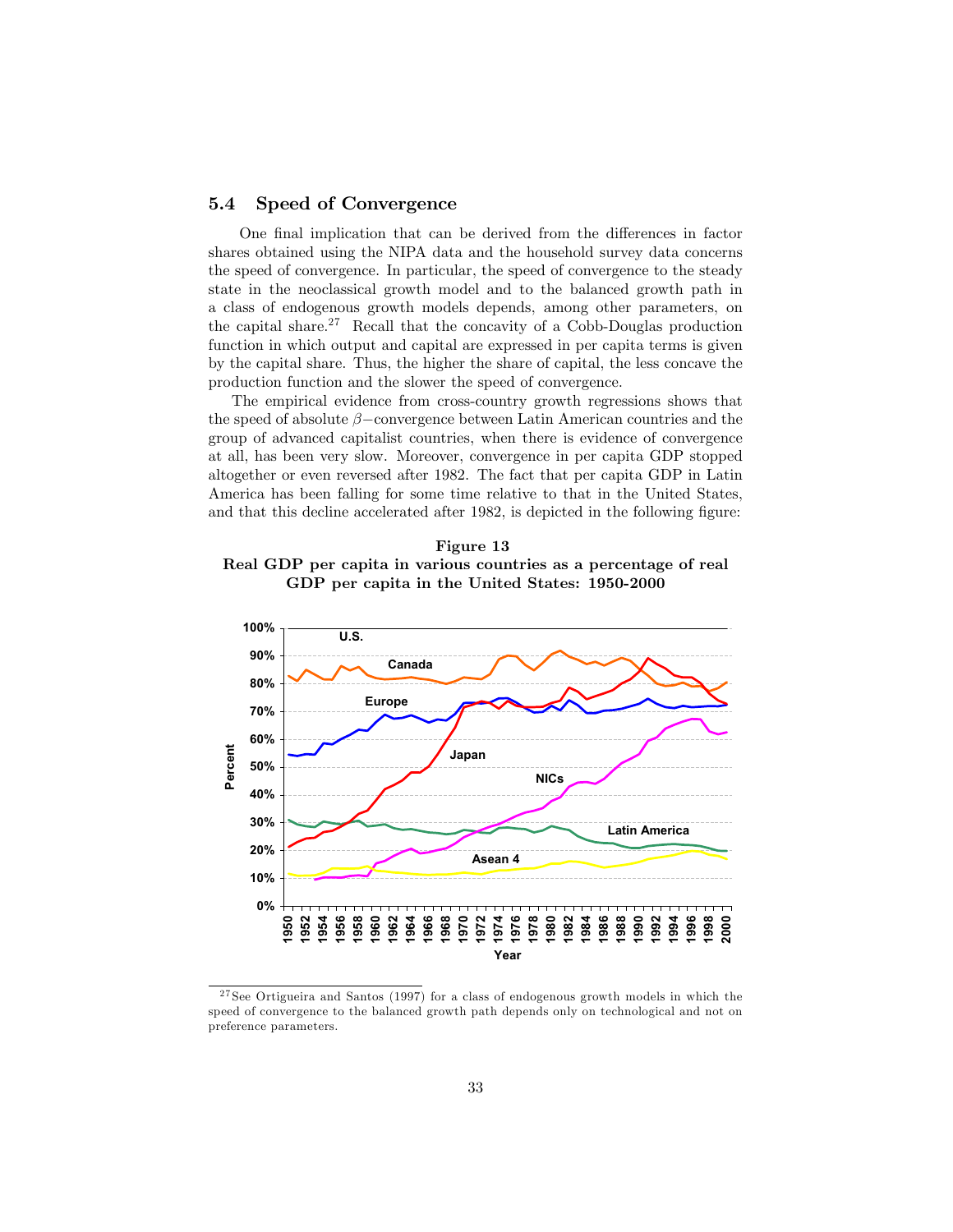Source: World Penn Table Version 6.1, by Heston, Summers and Aten (2002). N.B.: Latin America is an unweighted average of real GDP per capita in Argentina, Bolivia, Brazil, Chile, Colombia, Costa Rica, Ecuador, Mexico, Paraguay, Peru, Uruguay and Venezuela. NICs is an unweighted average of real GDP per capita in Hong Kong, Korea, Singapore and Taiwan. ASEAN 4 is an unweighted average of real GDP per capita in Indonesia, Malaysia, Philippines and Thailand.

The main implication of the factor shares estimated using the household survey data, for which the capital share obtained is lower than when the NIPA data were used, is that the lack of convergence in per capita GDP is not due to differences in technology. This fact in turn suggests that Latin American may be converging to a lower level steady state or to a lower growth balanced growth path, in which case the appropriate convergence concept would be conditional  $\beta$ -convergence. Alternatively, it may suggest that an endogenous growth model for which there is no convergence in per capita GDP may be a better description of the process of the evolution over time of per capita GDP across regions.

## Conclusions 6

The paper attempted to explain why factor shares differ so significantly across countries and proposed a method for solving the problem posed by the income from the self-employed and those employed informally. As such, it builds upon the work of Gollin (2002) by providing an alternative method to obtain factor shares. The results of the paper confirm Gollin's conclusion that it is differences in accounting methodologies and in the composition of the labor force, rather than technology, that explain the difference in factor shares across countries.

This paper first reviewed in some detail the methodology used in constructing the NIPA data across countries. It was argued that once the differences in the methodologies are understood, and given the large share of employers, self-employed and informal employees in the labor force in developing countries, it is not puzzling why factor shares from the NIPA data differ so much across countries.

The paper proposed a methodology consisting of using repeated cross sectional household survey data representative at the national level which contain an exhaustive classification of income by source. It then estimated these shares from these microdata using three different estimators.

The methodology was applied to the case of Mexico using every household survey available representative at the national level during the period 1968-2002. It was argued that Mexico is a particularly interesting country since factor shares from the NIPA data were almost the opposite of those in the United States, despite their geographical proximity and strong commercial and investment ties.

In all three cases it was found that there are large differences in the factor shares obtained using the NIPA data and those obtained using the household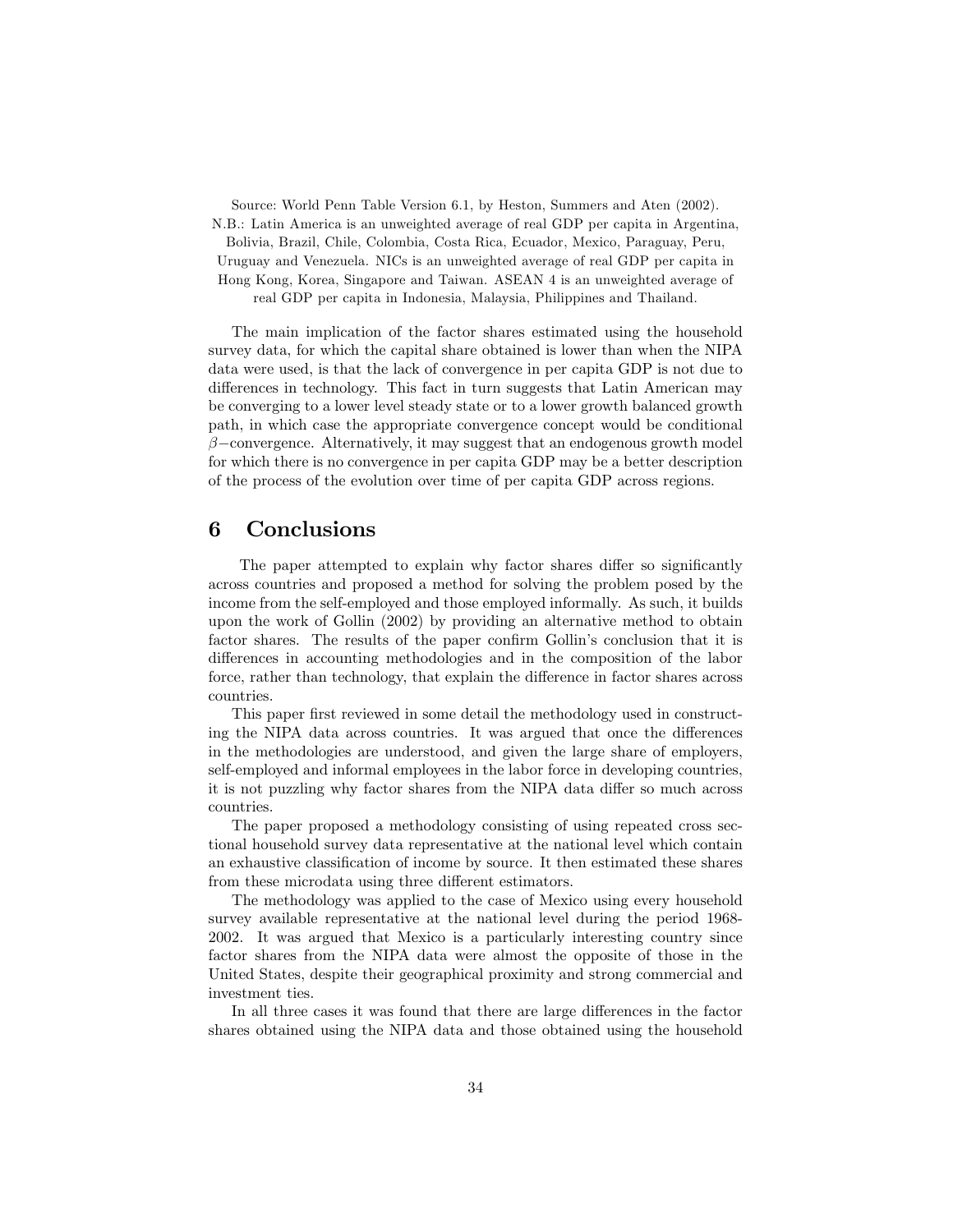survey data. In particular, it was found that factor shares in Mexico are much closer to those in the United States than the NIPA data suggest, with labor accounting for about  $60\%$  and capital for about  $40\%$  of income. Moreover, it was found that factor shares in Mexico have been relatively constant over time during the period analyzed (1968-2002).

These results are consistent with Gollin's (2002) findings that the variation across countries in factor shares are due to differences in how countries account for the income from the self-employed and those employed informally. It is important to highlight that the same result is obtained using a different methodology. As shown before, the differences in the factor shares obtained from the NIPA data and from the household survey data have implications in several areas of economic research, including the functional distribution of income, growth and developing accounting, calibration of economic models and the speed of convergence to the steady state or to a balanced growth path.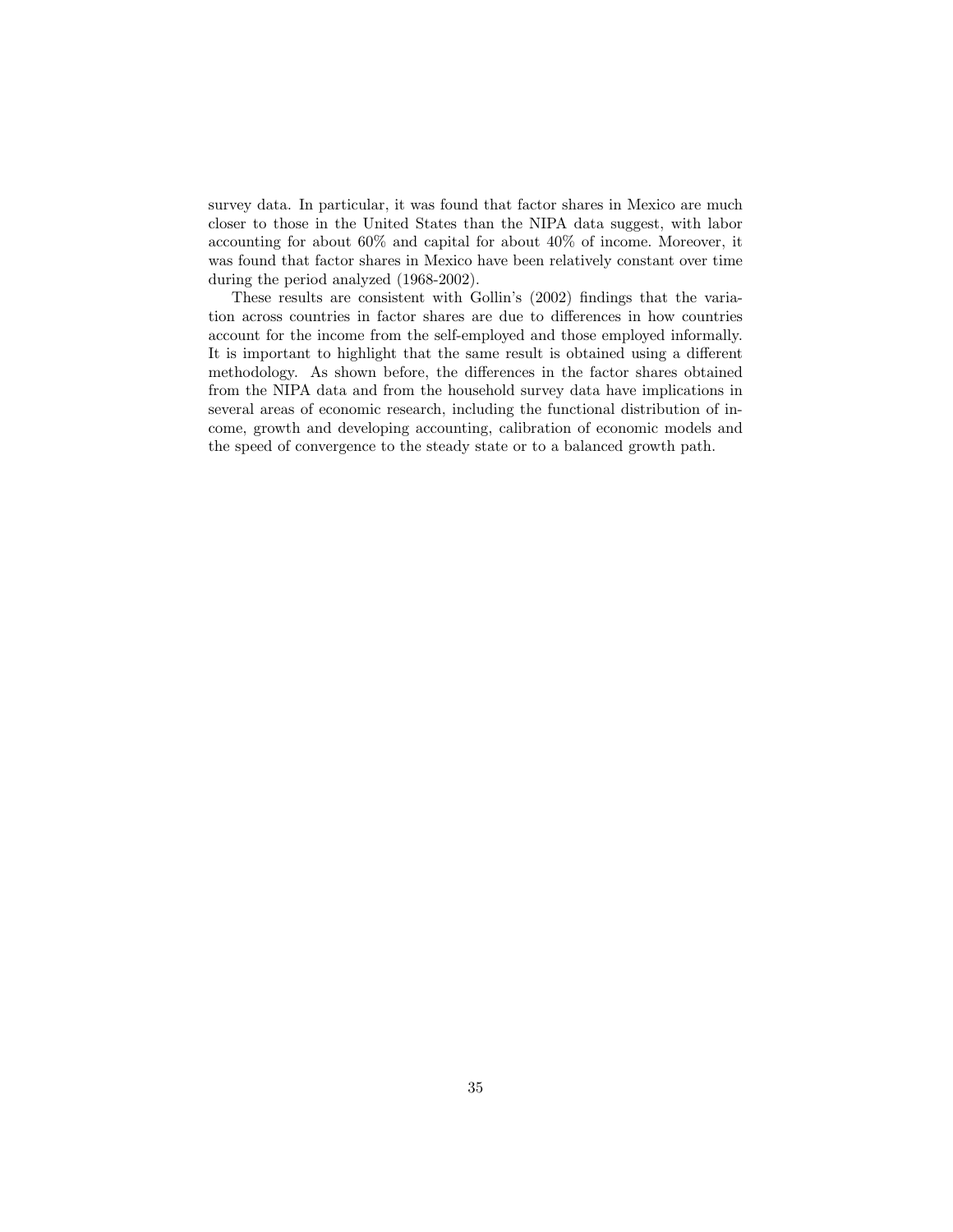## 7 References

Antras, Pol (2004), "Is the U.S. Aggregate Production Function Cobb-Douglas? New Estimates of the Elasticity of Substitution," Contributions to *Macroeconomics*, Vol. 4, Issue 1, Article 4, April 2004.

Barro, Robert J. and Xavier Sala-i-Martin (2004), *Economic Growth*, 2nd Edition, The Mit Press: Cambridge, MA.

Bentolila, Samuel and Gilles Saint-Paul (2003), "Explaining Movements in the Labor Share," Contributions to Macroeconomics, Vol. 3, Issue 1, Article 9, April 2003.

Bergoeing, Raphael, Patrick J. Kehoe, Timothy J. Kehoe and Raimundo Soto (2002a), "A Decade Lost and Found: Mexico and Chile in the 1980s," Review of Economic Dynamics, 5 (2002), pp. 166-205.

Bergoeing, Raphael, Patrick J. Kehoe, Timothy J. Kehoe and Raimundo Soto (2002b), "Policy-Driven Productivity in Chile and Mexico in the 1980s and 1990s," *American Economic Review*, Papers and Proceedings, 92 (2002), pp. 16-21.

Bernanke, Ben S. and Refet S. Gürkaynak (2002), "Is Growth Exogenous? Taking Mankiw, Romer, and Weil Seriously" in NBER Macroeconomics Annual 2001, Ben S. Bernanke and Kenneth Rogoff, eds., The MIT Press: Cambridge M.A., 2002.

Caselli, Francesco (2004), "The Missing Input: Accounting for Cross-Country Income Differences," mimeo, Harvard University, November 2003, forthcoming, Handbook of Economic Growth.

Chiquiar, Daniel and Manuel Ramos-Francia (2004), "Bilateral Trade and Business Cycle Synchronization: Evidence from Mexico and United States Manufacturing Industries," Working Paper 2004-05, Dirección General de Investigación Económica, Banco de Mexico, October 2004.

Cuevas, Alfredo, Miguel Messmacher and Alejandro Werner (2002), "Macroeconomic Synchronization between Mexico and its NAFTA Partners," Mimeo, Office of the Chief Economist for Latin America and the Caribbean, The World Bank, Washington, DC.

Duffy, John and Chris Papageorgiou (2000), "A Cross-Country Empirical Investigation of the Aggregate Production Function Specification," Journal of *Economic Growth*, Vol. 5, Issue 2, March 2000, pp. 87-120.

2004 Economic Report of the President, U.S. Government Printing Office: Washington D.C.

Elías, Víctor J. (1992), Sources of Growth. A Study of Seven Latin American Economies, Fundación del Tucuman and International Center for Economic Growth, ICS Press: San Francisco, CA.

Goldberger, Arthur S. (1991), A Course in Econometrics, Harvard University Press: Cambridge, MA.

Gollin, Douglas (2002), "Getting Income Shares Right," Journal of Political Economy, Vol. 110, No. 2, April 2002, pp. 458-474.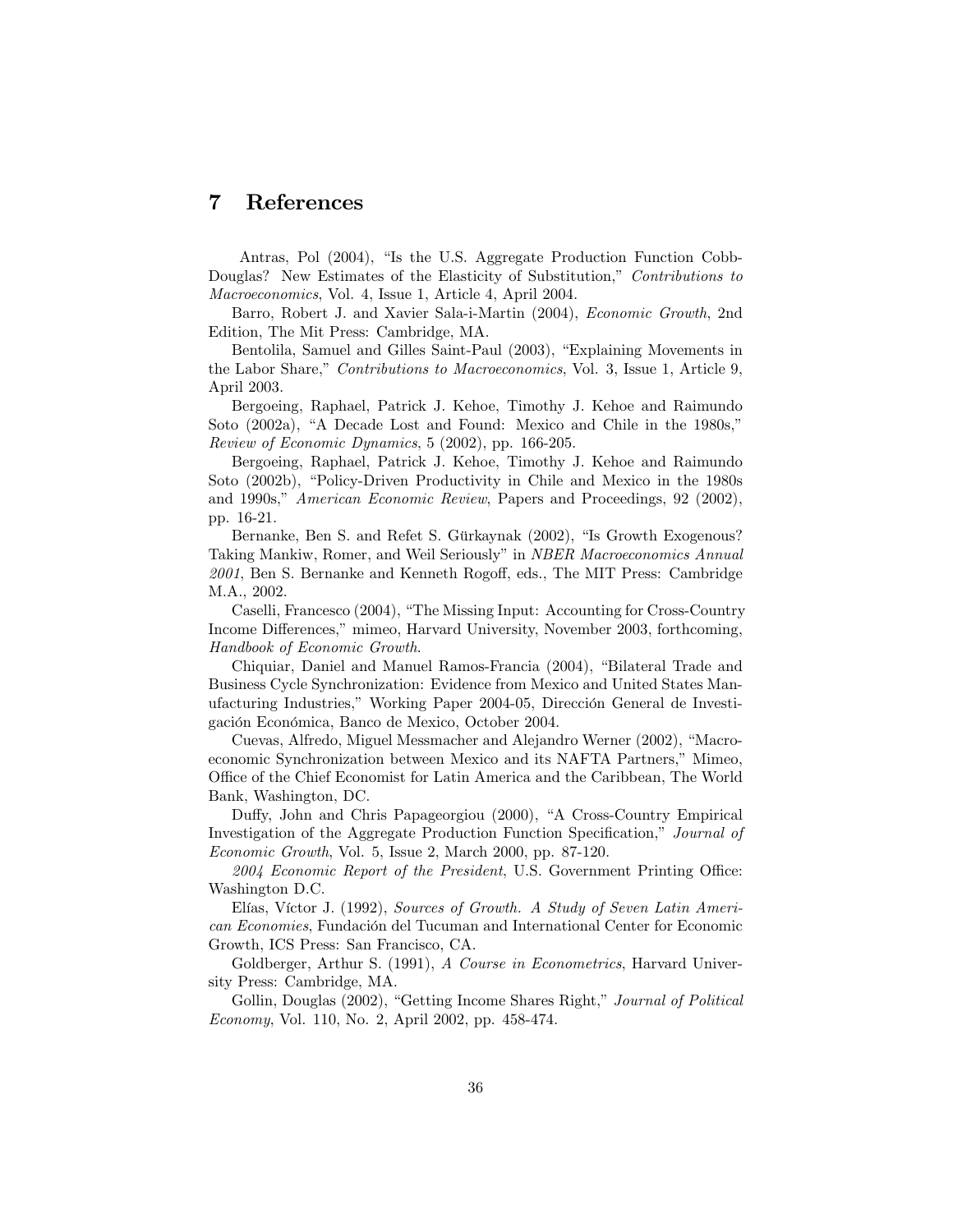Hansen, Lars Peter and James J. Heckman (1996), "The Empirical Foundations of Calibration," Journal of Economic Perspectives, Vol. 10, No. 1, Winter 1996, pp. 87-104.

Heston, Alan, Robert Summers and Bettina Aten (2002), Penn World Table Version 6.1, Center for International Comparisons at the University of Pennsylvania (CICUP), October 2002.

Houthakker, Hendrick S. (1955), "The Pareto Distribution and the Cobb-Douglas Production Function in Activity Analysis," Review of Economic Stud*ies*, Vol. XXIII, No. 1, pp. 27-31.

Instituto Nacional de Estadística, Geografía e Informática (2004), Cuenta Satélite del Subsector Informal de los Hogares, Cuentas por Sectores Institucionales, Sistema de Cuentas Nacionales de México, INEGI, 2004.

Kehoe, Patrick J. and Timothy J. Kehoe (1994a), "A Primer on Static Applied General Equilibrium Models," Federal Reserve Bank of Minneapolis Quar $terly Review$ , Spring 1994, Vol. 18, No. 1, pp.

Kehoe, Patrick J. and Timothy J. Kehoe (1994b), "Capturing NAFTA's Impact With Applied General Equilibrium Models," Federal Reserve Bank of *Minneapolis Quarterly Review, Spring 1994, Vol. 18, No. 1, pp.* 

Kehoe, Timothy J. and Jaime Serra-Puche (1986), "A General Equilibrium Analysis of Price Controls and Subsidies on Food in Mexico," Journal of Development Economics, Vol. 21, Issue 1, October 1986, pp. 65-87.

Kehoe, Timothy J. and Jaime Serra-Puche (1983), "A Computational General Equilibrium Model with Endogenous Unemployment. An Analysis of the 1980 Fiscal Reform in Mexico," Journal of Public Economics, Vol. 22, Issue 1, October 1983, pp. 1-26.

Kydland, Finn E. and Edward C. Prescott (1996), "The Computational Experiment: An Econometric Tool," Journal of Economic Perspectives, Vol. 10, No. 1, Winter 1996, pp. 69-85.

Lucas, Robert E., Jr. (1990), "Why Doesn't Capital Flows From Rich to Poor Countries," American Economic Review, Vol. 80, Issue 2, Papers and Proceedings of the Hundred and Second Annual Meeting of the American Economic Association, May 1990, pp. 92-96.

Ortigueira, Salvador and Manuel S. Santos (1997), "On the Speed of Convergence in Endogenous Growth Models," American Economic Review, Vol. 87, No. 3, June 1997, pp. 383-399.

Picketty, Thomas and Emmanuel Saez (2002), "Income Inequality in the United States, 1913-1998," Quarterly Journal of Economics, Vol. 118, No. 1, February 2003, pp. 1-39.

Reinhart, Carmen M. and Kenneth S. Rogoff (2004), "Serial Default and the 'Paradox' of Rich-to-Poor Capital Flows," American Economic Review, Papers and Proceedings of the American Economic Association, Vol.  $94(2)$ , pp. 53-58.

Santaella, Julio (1998), "Economic Growth in Mexico: Searching for Clues of its Slowdown," mimeo, Instituto Tecnológico Autónomo de México (ITAM) Mexico City, Mexico, November 1998.

Torres, Alberto and Oscar Vela (2003), "Trade integration and synchronization between the business cycles of Mexico and the United States," North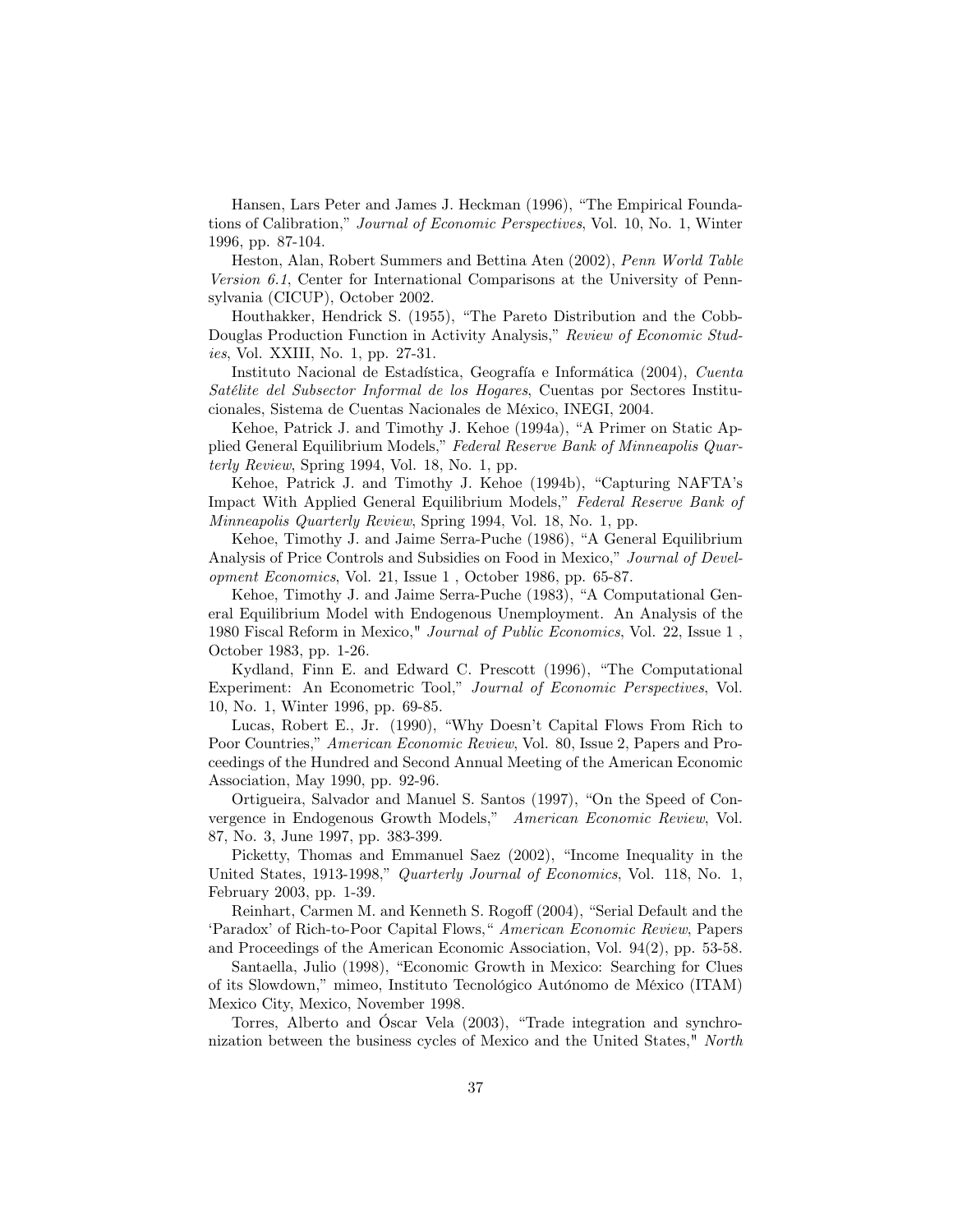American Journal of Economics and Finance, Vol. 14, Issue 3, December 2003, pp. 319-342.

Weber Buch, Regina (2003), "Distribución Factorial del Ingreso en México (1963-2000): Un Estudio Comparativo a Partir de Diferentes Metodologías," Tesis de Licenciatura, Departamento de Economía, Universidad Iberoamericana, Mexico City, Mexico, May 2003.

Young, Alwyn (1995), "The Tyranny of Numbers: Confronting the Statistical Realities of the East Asian Growth Experience," Quarterly Journal of Economics, Vol. 110, Issue 3, August 1995, pp. 641-80.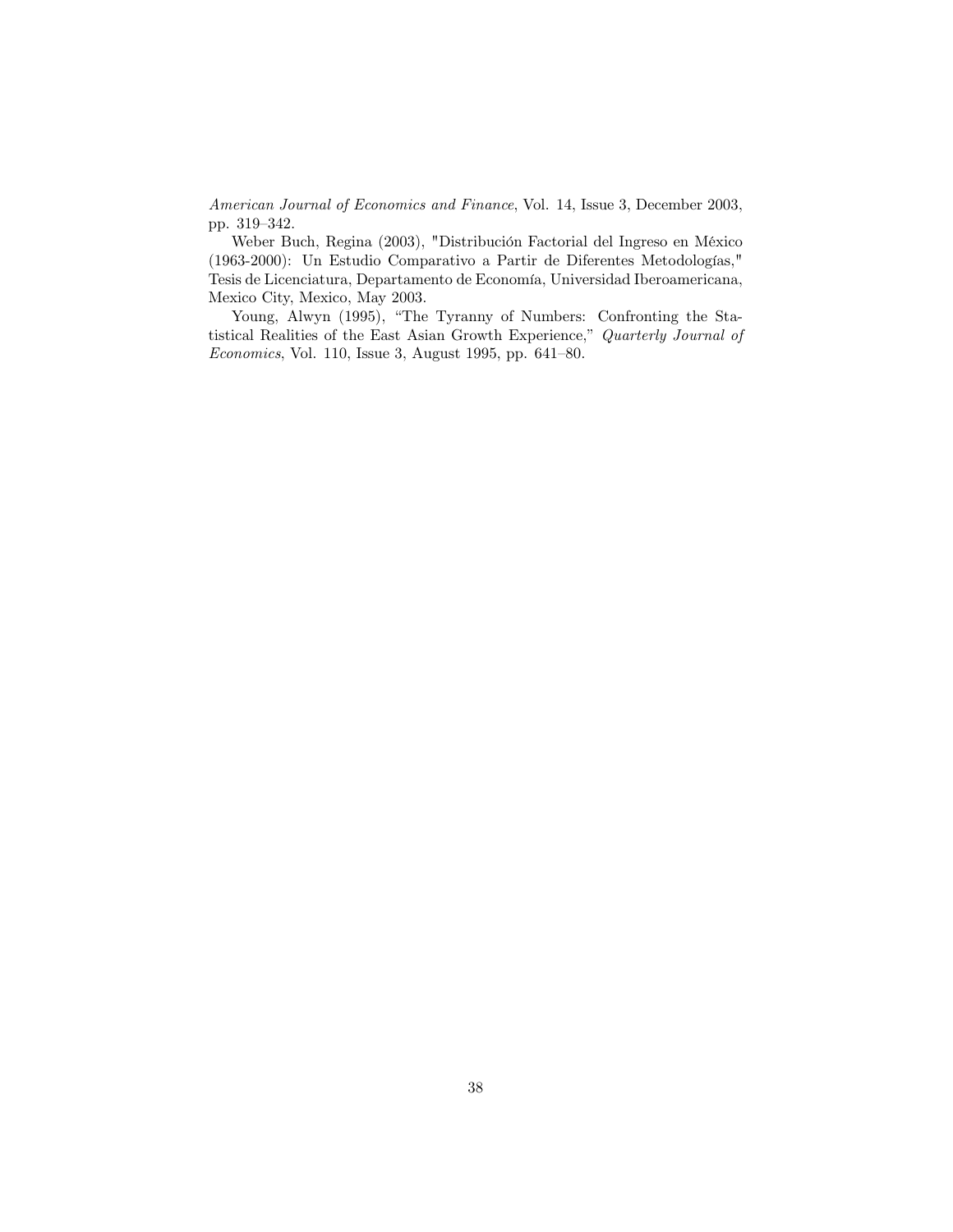# 8 Data Appendix

This appendix describes in more detail the different household surveys on which the estimations are based. The paper uses data from three groups of household surveys: (i) the 1968 Survey on Family Incomes and Expenditures in Mexico;<sup>28</sup> (ii) the 1977 National Household Income and Expenditure Survey;<sup>29</sup> and (iii) the series of National Household Income and Expenditure Surveys, or ENIGHs for their acronym in Spanish, corresponding to the years 1984, 1989, 1992, 1994, 1996, 1998, 2000 and 2002.<sup>30</sup> In every case, the surveys are representative at the national level. It is important to underscore that these are not the only income and expenditure household surveys in Mexico. Nevertheless, they are the only household surveys representative at the national level with the data available at the household and the individual levels. In contrast, older surveys typically only provide tabulations. Furthermore, these surveys are the most similar in terms of methodology and, therefore, the most useful for the purpose of comparing factor shares across different time periods.<sup>31</sup> We next explain each group of surveys in more detail.

The 1968 Survey on Family Incomes and Expenditures in Mexico was conducted by the Bank of Mexico, Mexico's central bank.<sup>32</sup> Its main purpose was to collect data in order to estimate income and price elasticities for certain agricultural products. The 1977 Survey was carried out by the Department of Programming and Budget,<sup>33</sup> with the collaboration of the Bank of Mexico. Although it has the exact same name as the subsequent ENIGH surveys carried by the National Statistics Institute, or INEGI, it is treated separately since they do not have the same structure.<sup>34</sup> These two surveys were the precedent of the ENIGH surveys. They use the same methodology although, in general, they contain less information. For the purpose of this paper all the data needed are contained in every survey. We next describe the ENIGH surveys in more detail.

The ENIGHs are a series of household surveys collected approximately every two years by INEGI, since 1984. They provide information on the socio economic characteristics of the household, including budgetary data, as well as information on the characteristics of the dwelling. They constitute the longestrunning household surveys collected using a common methodology (sampling scheme and questionnaire).

Regarding the sampling scheme, all surveys use a stratified, two-stage sampling scheme. In the first stage there is a random selection of localities, whereas in the second stage the sampling units are the private dwellings, while the units

 $28$  Encuesta sobre Ingresos y Gastos Familiares en México, 1968.

 $29$  Encuesta Nacional de Ingreso y Gasto de los Hogares.

 $^{30}$  ENIGH stands for *Encuesta Nacional de Ingreso*  $y$  *Gasto de los Hogares.* 

 $31$  These are not the only household income and expenditure surveys available in Mexico. Nevertheless, they are the most comparable in terms of methodology and, therefore, the most useful for the purpose of analyzing the evolution of income shares over time.

 $^{32}\,Banco$  de México.

 $33$  Secretaría de Programación y Presupuesto.

<sup>&</sup>lt;sup>34</sup> Instituto Nacional de Estadística, Geografía e Informática.